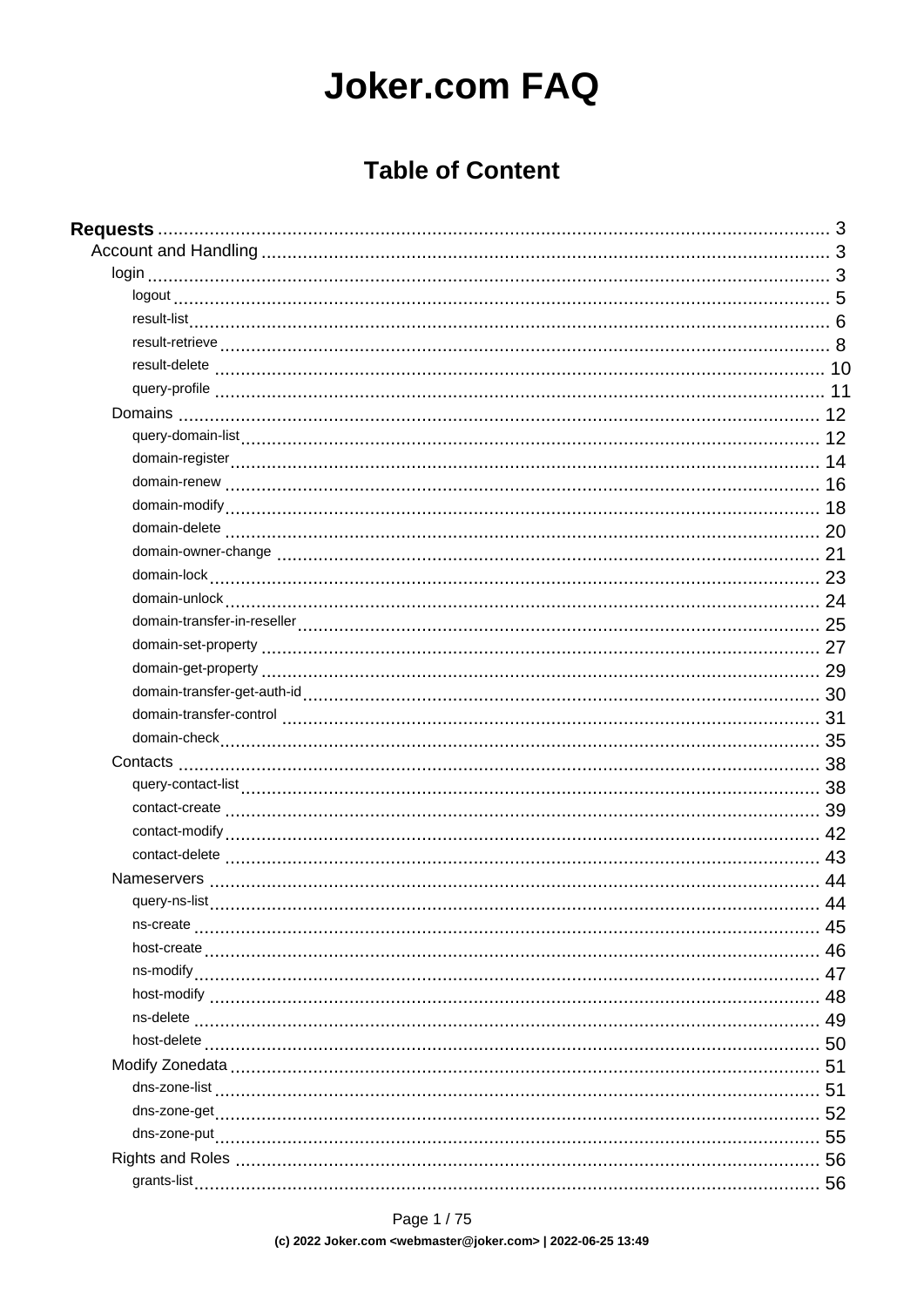|                  | wa-email-details |  |
|------------------|------------------|--|
|                  |                  |  |
|                  |                  |  |
|                  |                  |  |
|                  |                  |  |
| query-price-list |                  |  |
|                  |                  |  |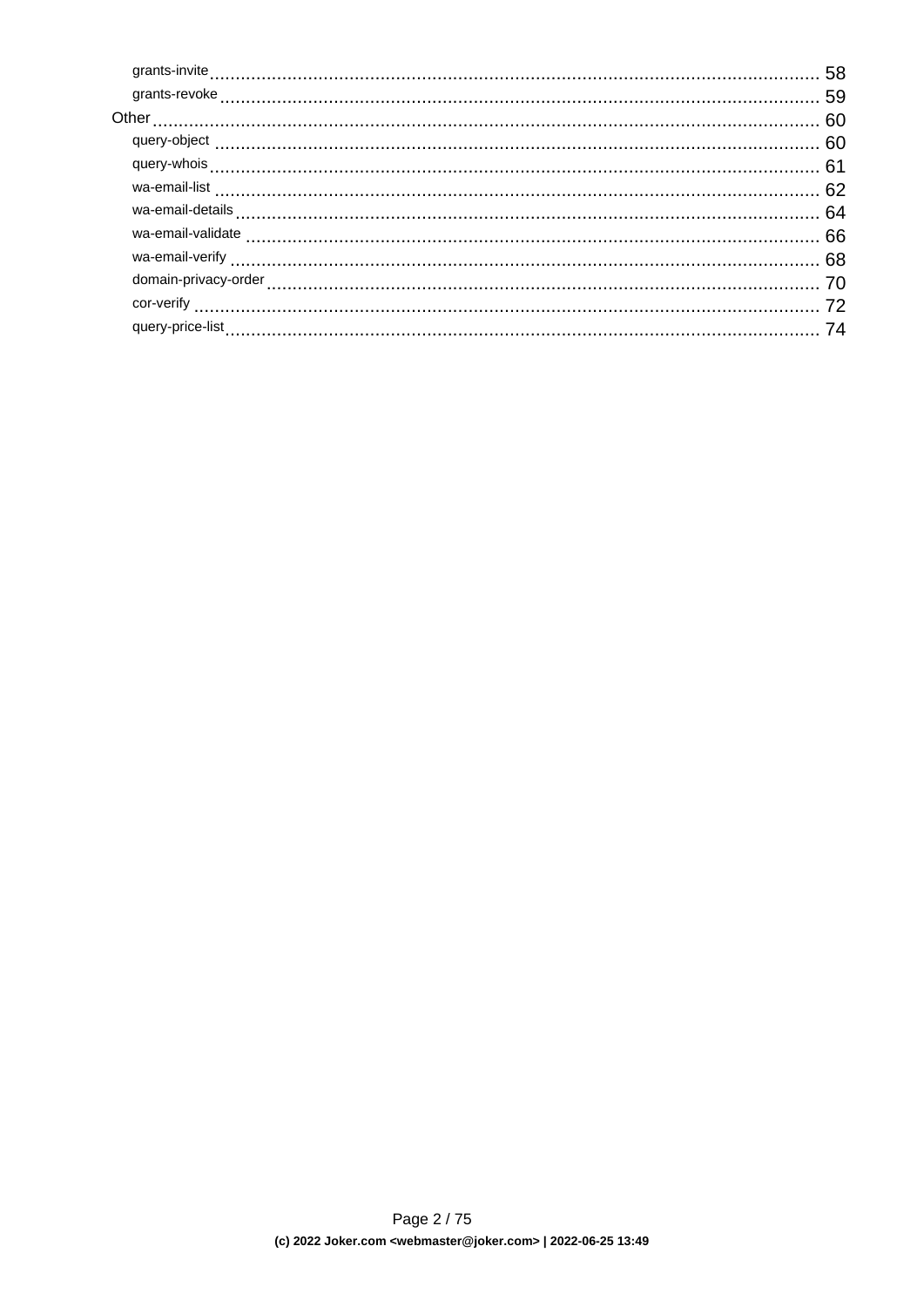# **Requests login**

## <span id="page-2-0"></span>**Login with Username & Password**

#### **Requires (mandatory):**

| I username | Uoker.com username (email address) |
|------------|------------------------------------|
| password   | Joker.com password                 |

#### **Returns:**

| Auth-SID     | Authenticated Session ID, must be provided<br>with any other request (parameter auth-sid) |
|--------------|-------------------------------------------------------------------------------------------|
| List of TLDs | List of domain TLDs which are available to<br>the reseller.                               |

To be able to use the entire API, you must have a reseller account with Joker.com (and use this account to log in).

#### **Example:**

https://dmapi.joker.com/request/login?username=johndoe&password=mypass

## **Login with API Keys**

Instead of using your user- and password credentials, you may also use so called '**API keys**' for login. This way, you can create several DMAPI access facilities, which has several advantages:

- you do not need to expose username and password in your scripts
- API keys **can be restricted** to be "read only" (no modifications possible), or to allow 'modifications only' (can not produce costs)
- you may hand API keys to your staff to enable them to do specific things with Joker.com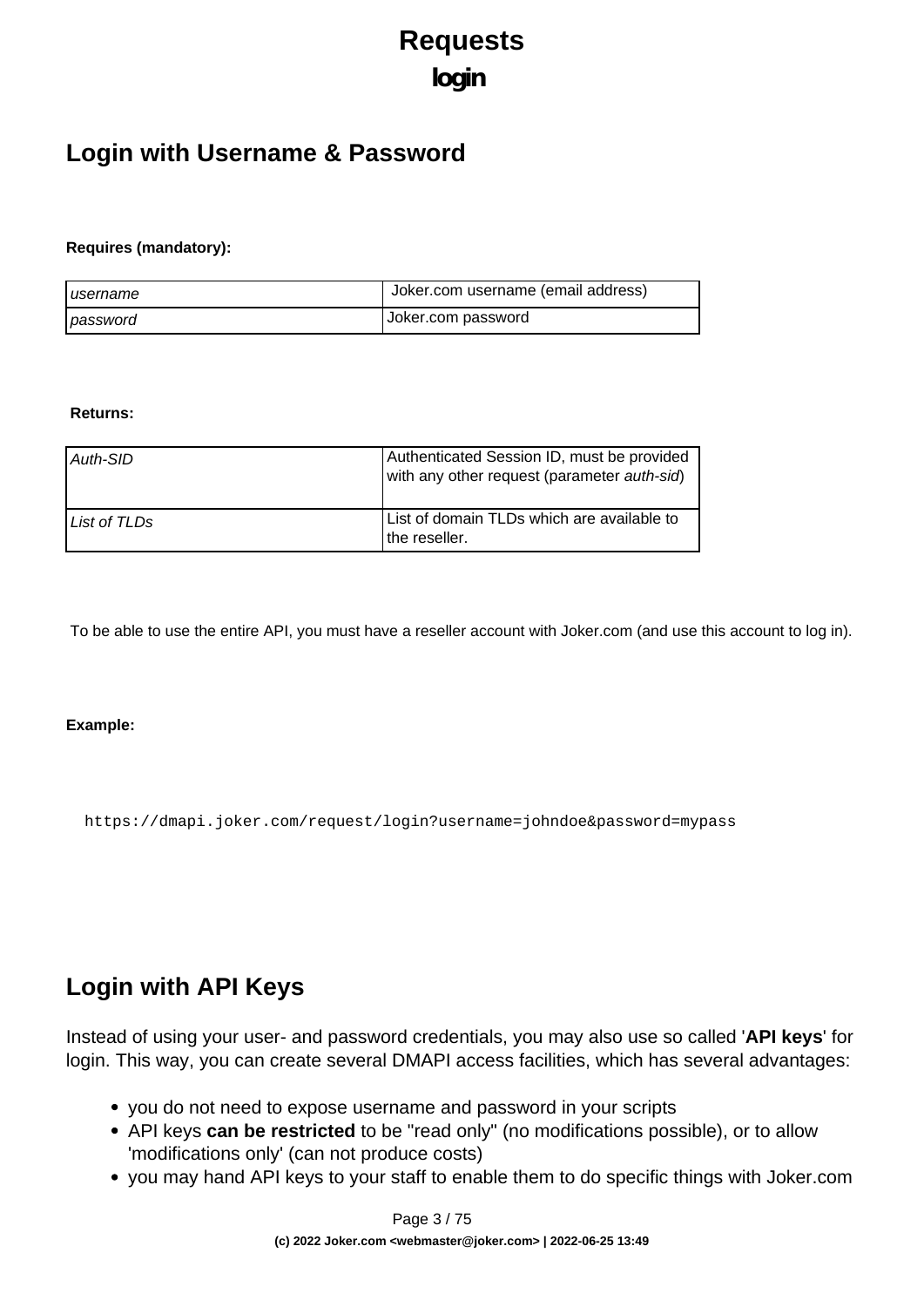## **Account and Handling**

Create your API keys in '**[My Profile](/goto/myjoker)**' in section '**Manage Joker.com API access keys**'

Example usage:

```
https://dmapi.joker.com/request/login?api-
key=Key_created_in_your_Profile_at_Joker.com
```
The result is the same as for "login"-request, you have to use the provided auth-sid for the subsequent actions.

Keywords: security, login, session, authentication, API keys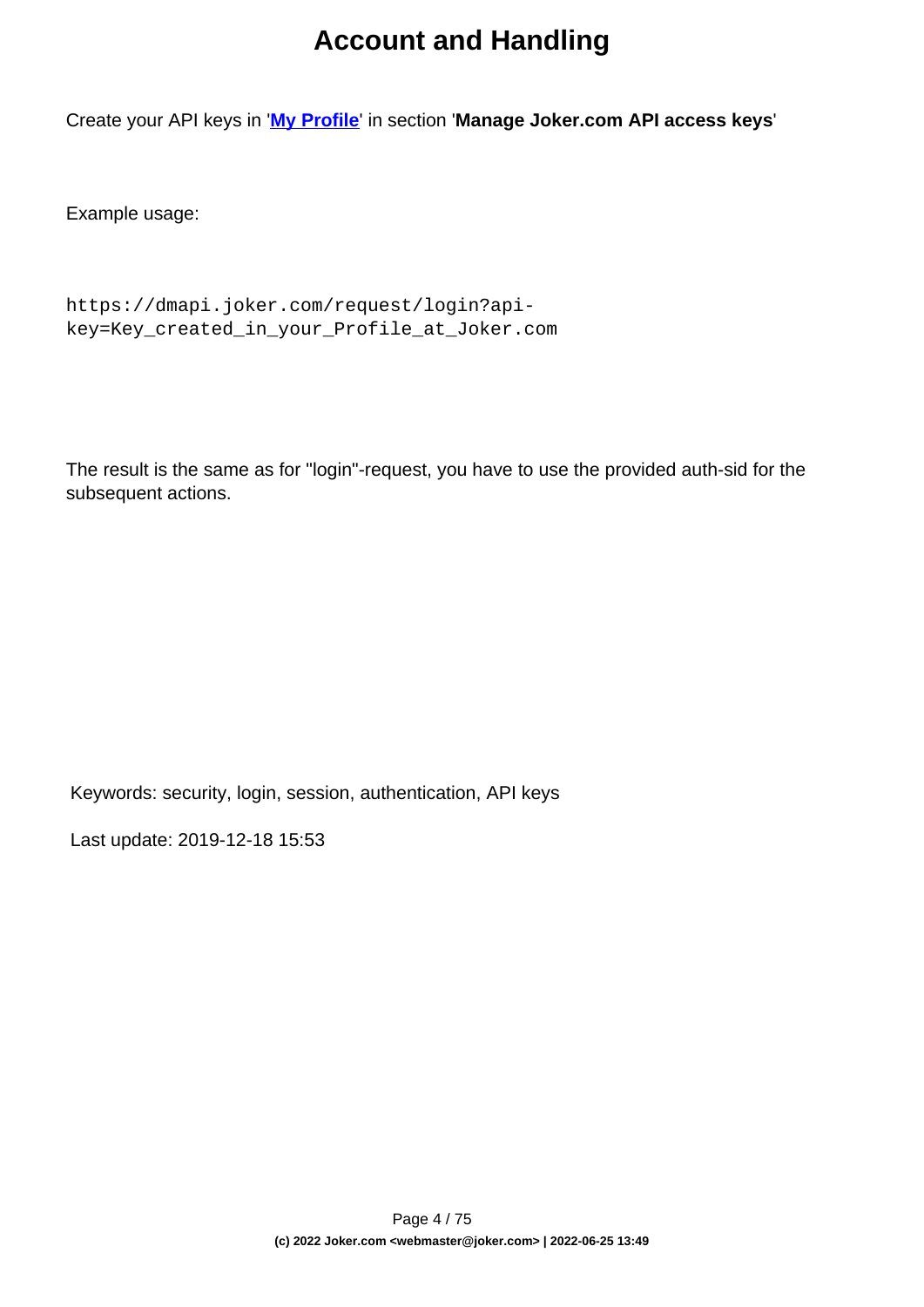# **Account and Handling logout**

#### <span id="page-4-0"></span>**Returns:**

nothing

 Used to forcibly close (terminate) a session. The session identified by Auth-SID may not be used anymore to send requests. Normally not required as session will timeout anyway (default: 1 hour).

**Example:**

https://dmapi.joker.com/request/logout?auth-sid=<your-current-session-id>

Keywords: security, login, session, authentication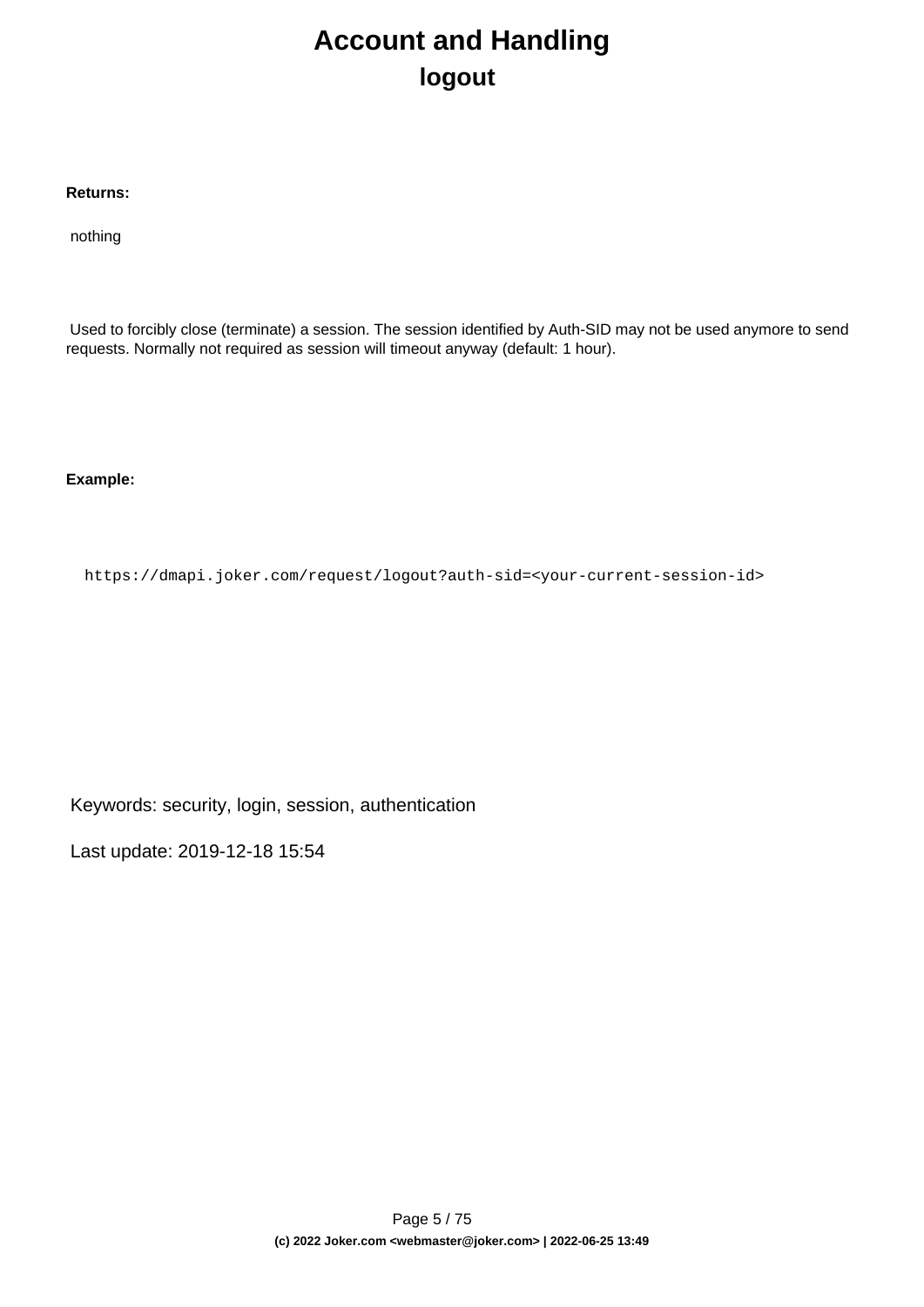## **Account and Handling result-list**

<span id="page-5-0"></span>

| Accepts:   |                                                      |
|------------|------------------------------------------------------|
| pending    | get results of requests still in progress            |
| showall    | get all results incl. deletes using result-dele      |
| period     | get results for specifed period of days (defa        |
| date       | get results received on (or before) specified        |
|            | date is specified, parameter "period" will be        |
|            | date (instead of today) and defaults to 1            |
| offset     | start dispalying results from specified positi       |
| limit      | only get number of results specified by limit        |
| status     | get results having specified status (ack/nac         |
| count-only | when set to 1, only count number of record           |
|            | single line in format "Records: N"                   |
|            | All following filters may use patterns ("*" and "?") |
| rtype      | get results for requests of specified type (do       |
|            | register/etc)                                        |
| objid      | get results for specified object ids (domain         |
|            | contacts, hosts)                                     |
| procid     | get results for specified proc-id                    |
| svtrid     | get results for specifued SvTrId                     |
| cltrid     | get results for specified CITrId                     |

#### **Returns:**

List of answers from joker.com (one per line):

TimeStamp SvTrId Proc-ID request-type status ClTrId

#### **Where:**

TimeStamp: The time when request was made, YYYYMMDDHHMMSS SvTrID: Tracking-Id associated with this request. Proc-ID: Proc-Id associated with this request.

Page 6 / 75

**(c) 2022 Joker.com <webmaster@joker.com> | 2022-06-25 13:49**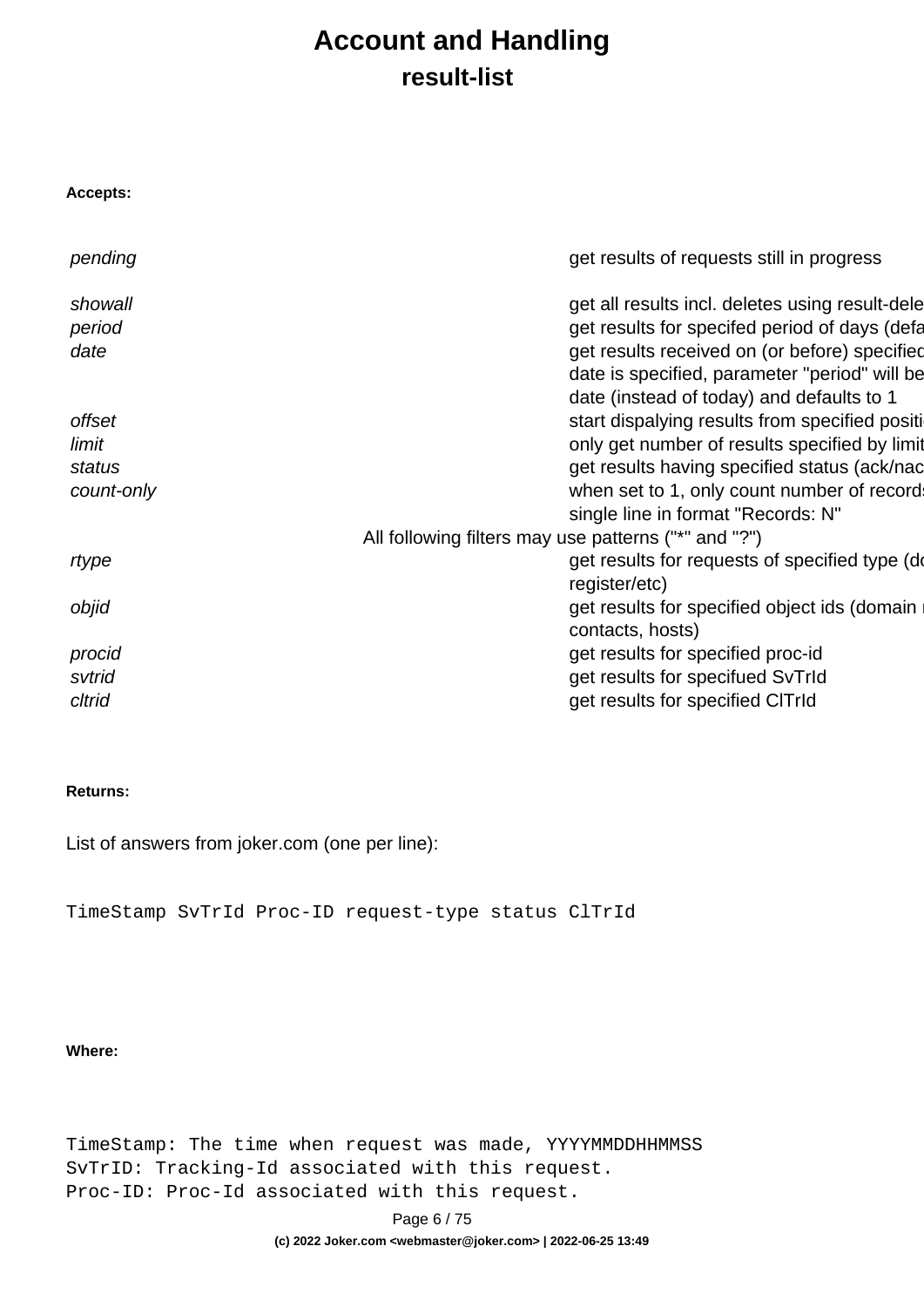## **Account and Handling**

request-type: The type of the request. request-object: The object name (host, domain or contact handle) status: ack, nack or ?, where ack means that request was completed suc cessfully. ClTrId: User specified transaction ID, or "-" if nothing was provided by the user

Example:

```
https://dmapi.joker.com/request/result-list?auth-
sid=20ddb8c3b2ea758dcf9fa4c7f46c0784
```
Keywords: dmapi, api, request, result-list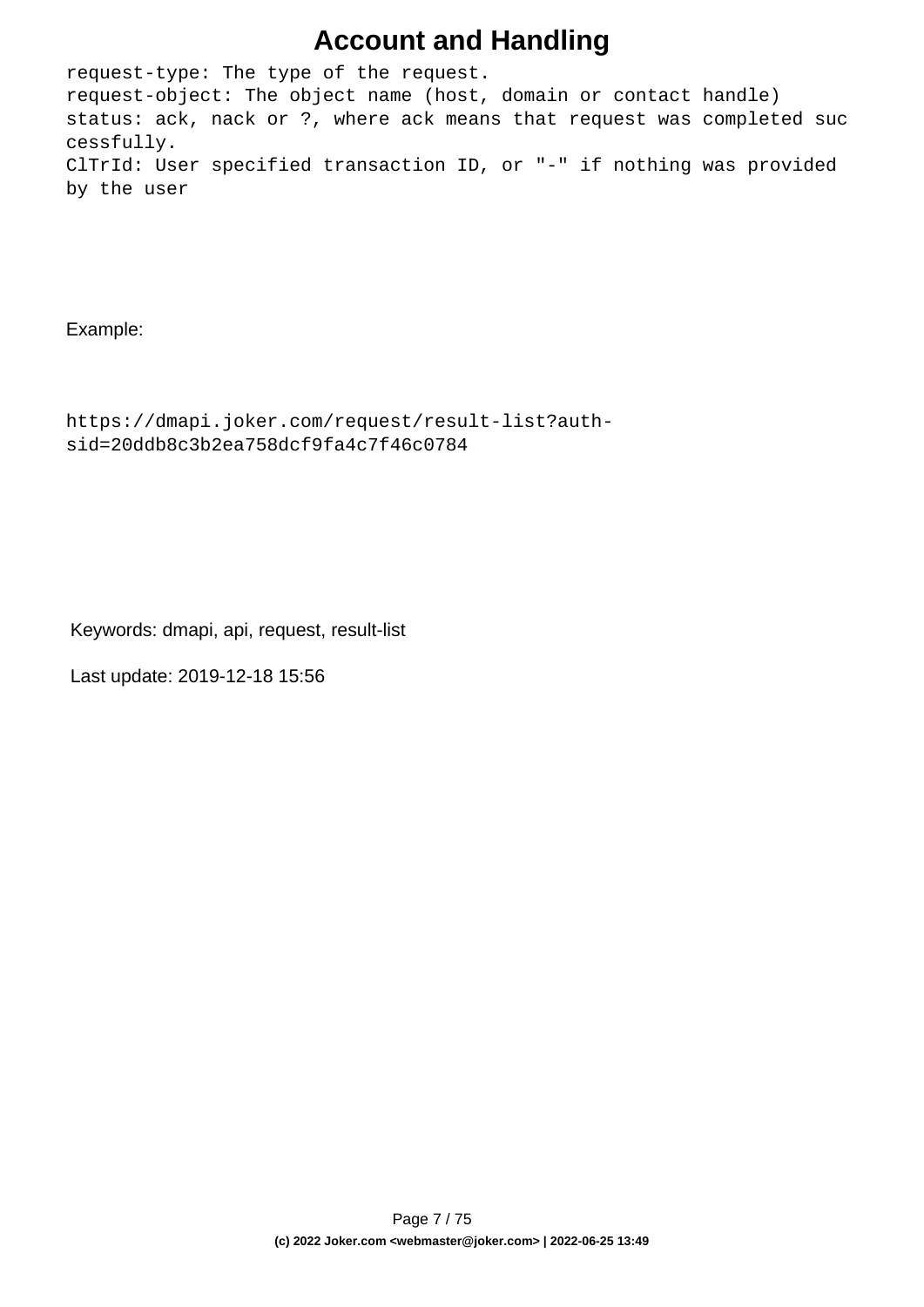## **Account and Handling result-retrieve**

#### <span id="page-7-0"></span>**Accepts:**

| l Proc-ID     | One of these must be specified. If both are |
|---------------|---------------------------------------------|
| <i>SvTrID</i> | specified, SvTrId has precedence.           |

#### **Returns:**

Answer (processing result) associated with specified Tracking/Processing ID.

If detailed information (content) is not available, only status will be returned

#### **Please note:**

Since there is no requirement of uniqueness for user-specified transaction ids, it is not possible to use them to retrieve specific results.

#### **Example:**

 https://dmapi.joker.com/request/result-retrieve?proc-id=8181810&auth-sid=<yourcurrent-session-id>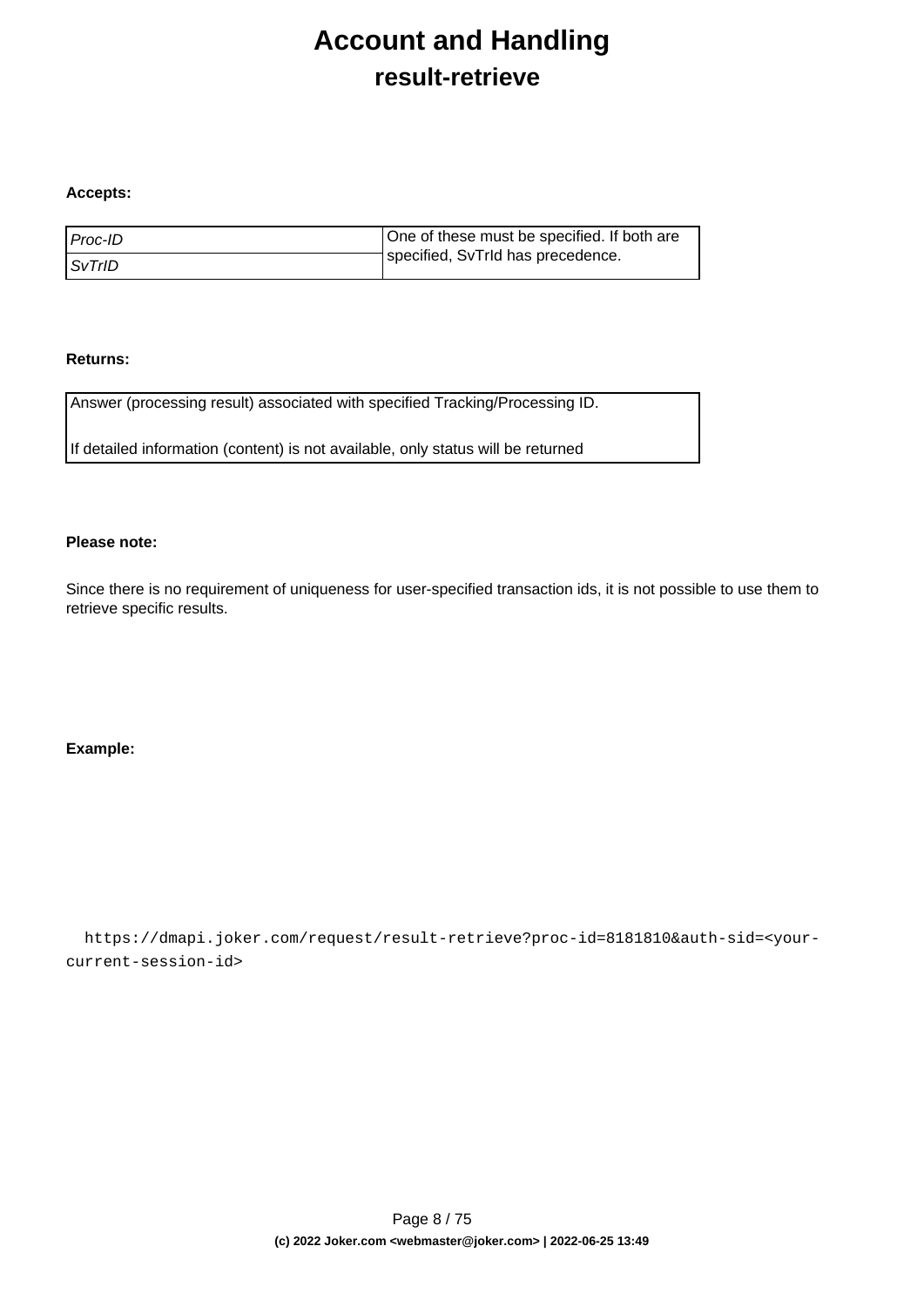# **Account and Handling**

Keywords: request, result-retrieve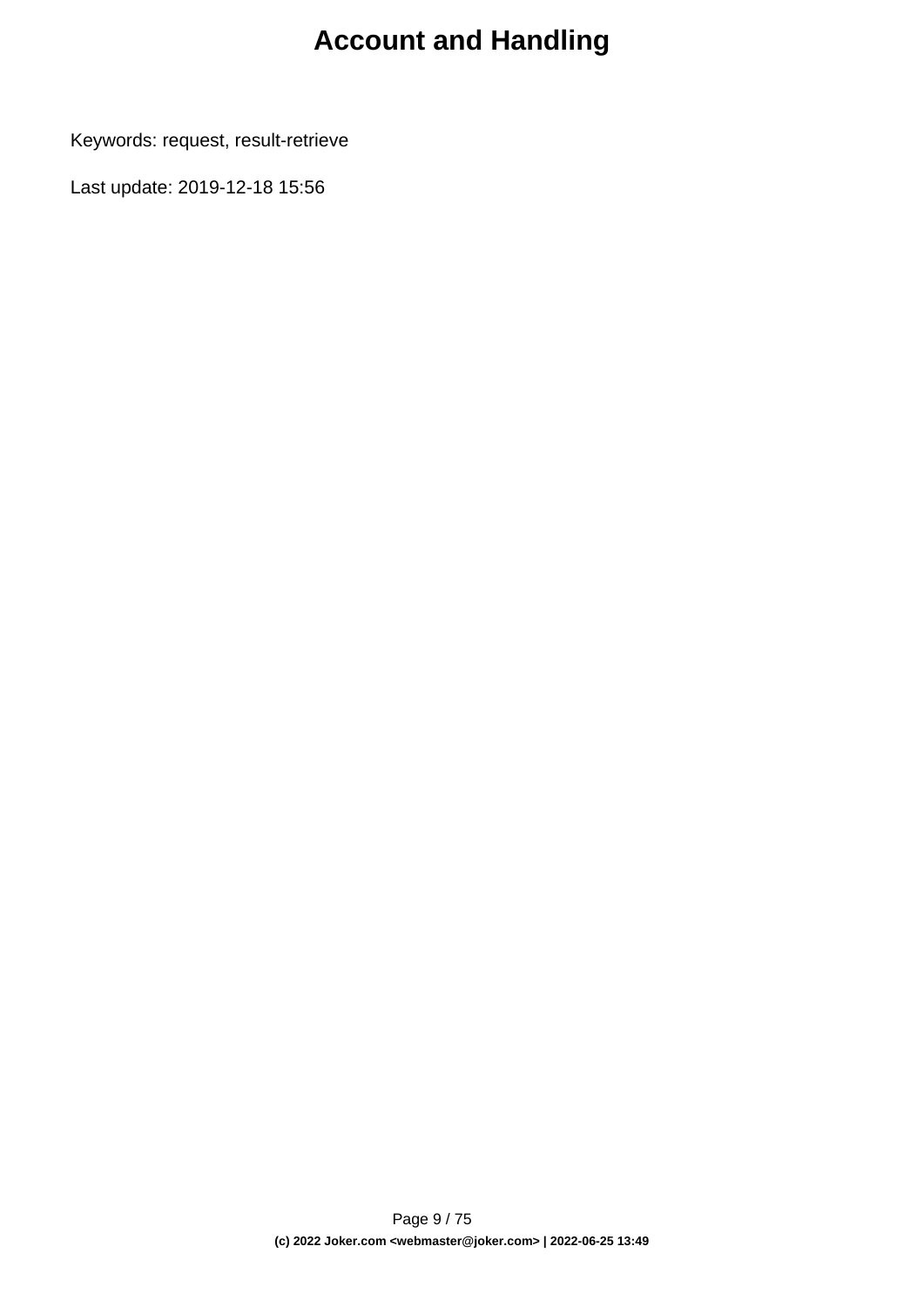# **Account and Handling result-delete**

#### <span id="page-9-0"></span>**Accepts:**

| l Proc-ID     | One of these must be specified. If both are |
|---------------|---------------------------------------------|
| <i>SvTrID</i> | specified, SvTrId has precedence            |

#### **Returns:**

A descriptive message (confirmation) in case of success.

This request will delete the content (not the status) of a reply to an asynchronous request. Deleted results will not be listed anymore when using result-list.

Semantics of parameters are similar to [result-retrieve.](index.php?action=artikel&cat=26&id=17&artlang=en)

Keywords: result-delete,result-retrieve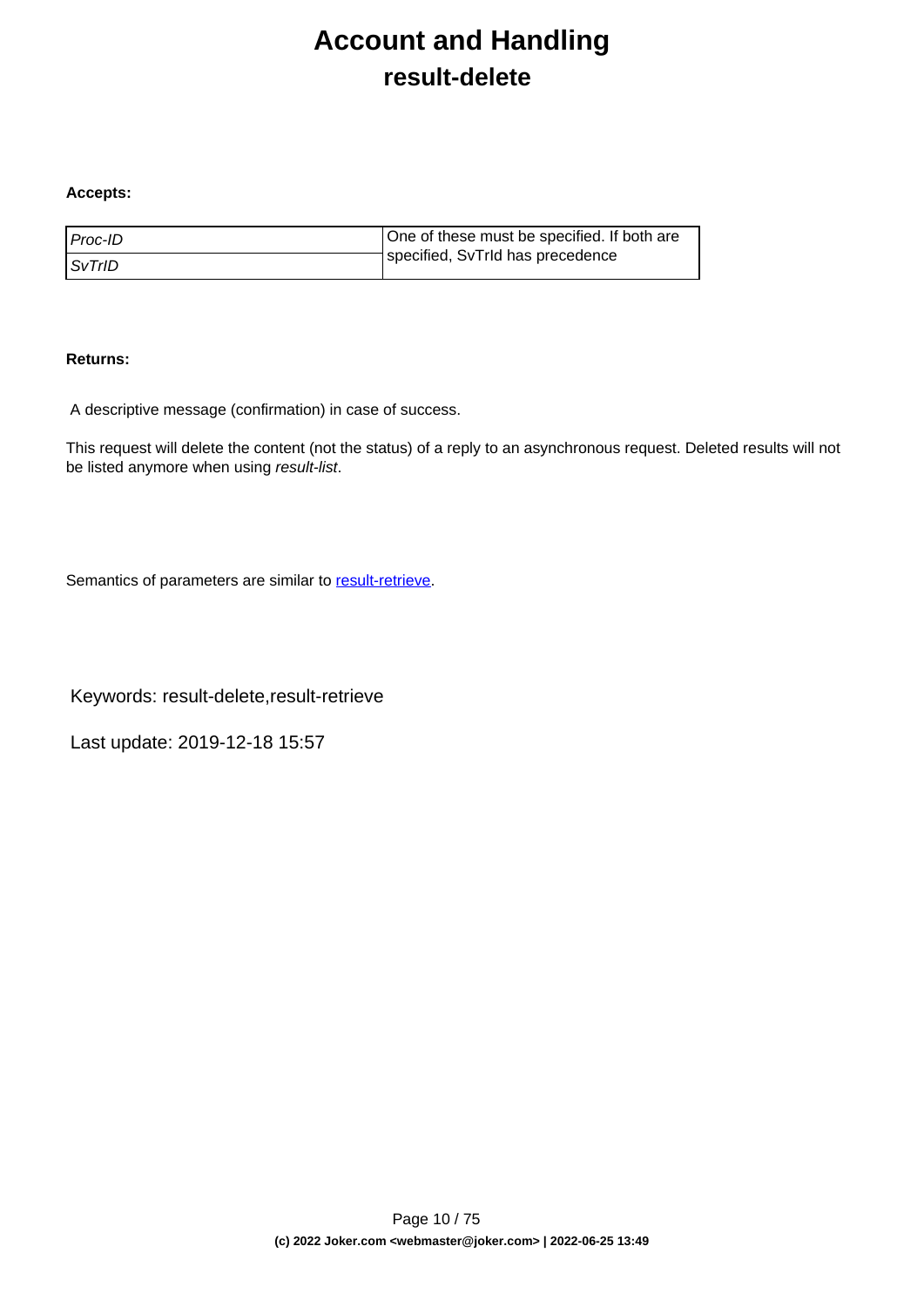# **Account and Handling query-profile**

#### <span id="page-10-0"></span>**Returns:**

Returns reseller profile data in format "key: value". May be used to query account balance

### Example:

```
https://dmapi.joker.com/request/query-profile?auth-
sid=20ddb8c3b2ea758dcf9fa4c7f46c0784
```
Keywords: query-profile,balance,reseller profile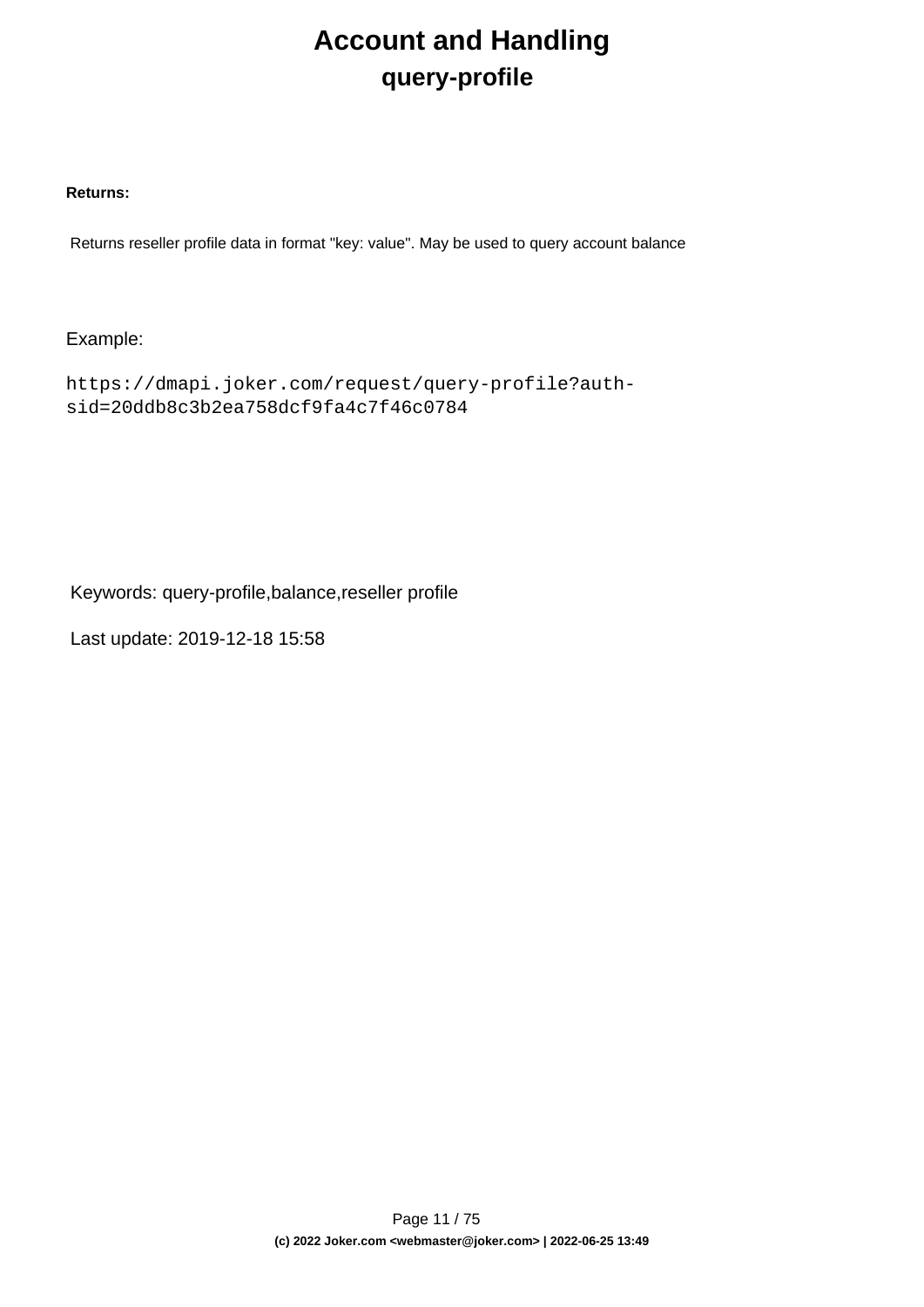# **Account and Handling query-domain-list**

### <span id="page-11-0"></span>**Accepts (optional)**

| pattern     | Pattern to match (globbing, like "dom*")                                                                                                                                                        |
|-------------|-------------------------------------------------------------------------------------------------------------------------------------------------------------------------------------------------|
| from        | Start from this item in list                                                                                                                                                                    |
| to          | End by this item                                                                                                                                                                                |
| showstatus  | Returns additional column, showing domain<br>status; may be 0 or 1                                                                                                                              |
| showgrants  | Returns additional column, showing domain<br>grants; may be 0 or 1                                                                                                                              |
| showprivacy | Returns additional columns, showing privacy<br>status; may be 0 or 1                                                                                                                            |
|             | The following columns will be added:                                                                                                                                                            |
|             | privacy-status - shows the currently active<br>privacy status<br>privacy-origin - shows the privacy status,<br>which was bought<br>privacy-expiration - shows the expiration<br>date of privacy |

### **Returns**

List of registered domains and their expiration dates (one per line, separated by whitespace). If "showstatus" is present, the the list will be with three columns, the last one showing domain status (like "lock,autorenew" etc comma separated).

#### **Example:**

```
 https://dmapi.joker.com/request/query-domain-list?pattern=a*&showstatus=1&auth-
sid=<your-current-session-id>
```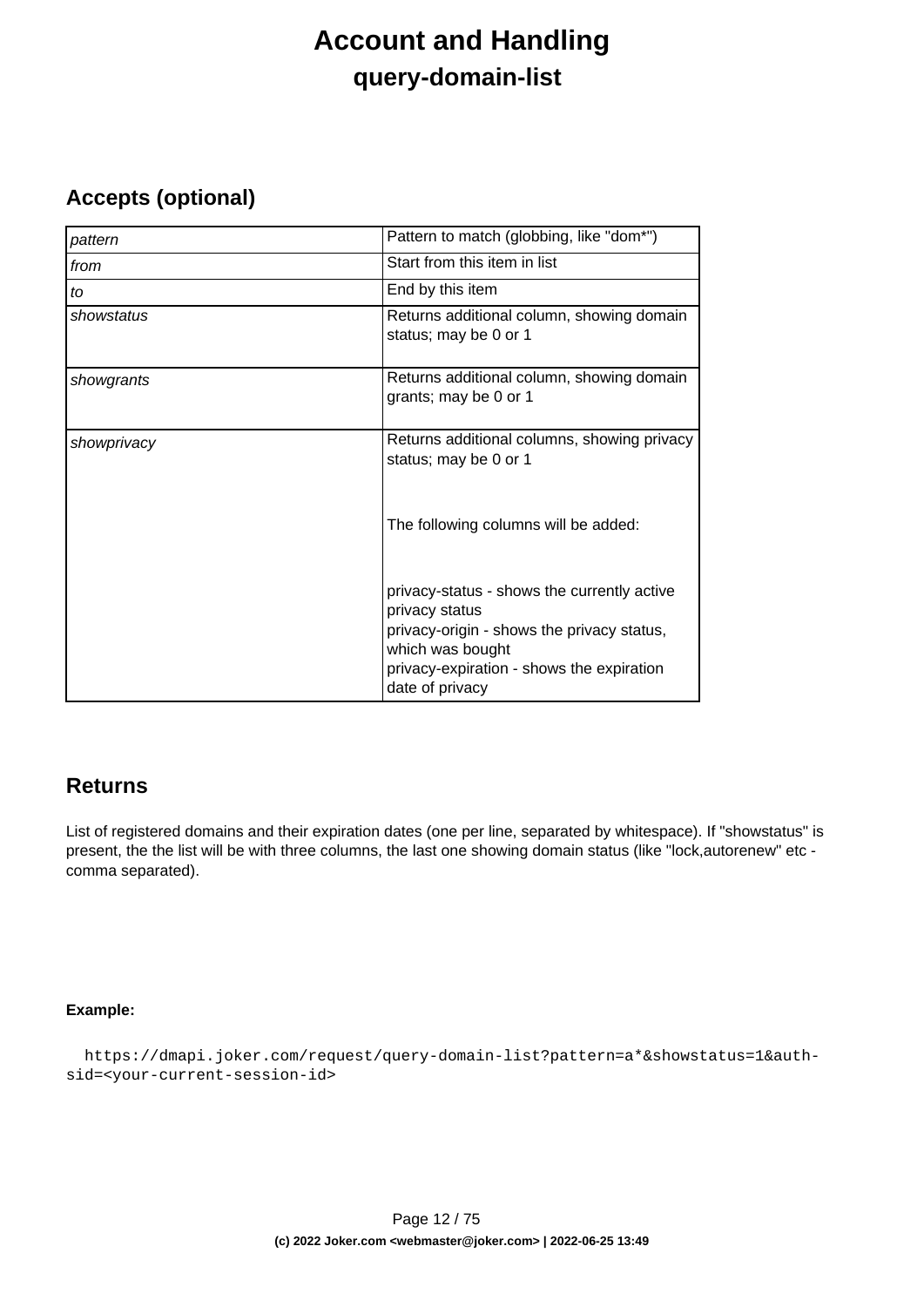Keywords: query-domain-list,list of domains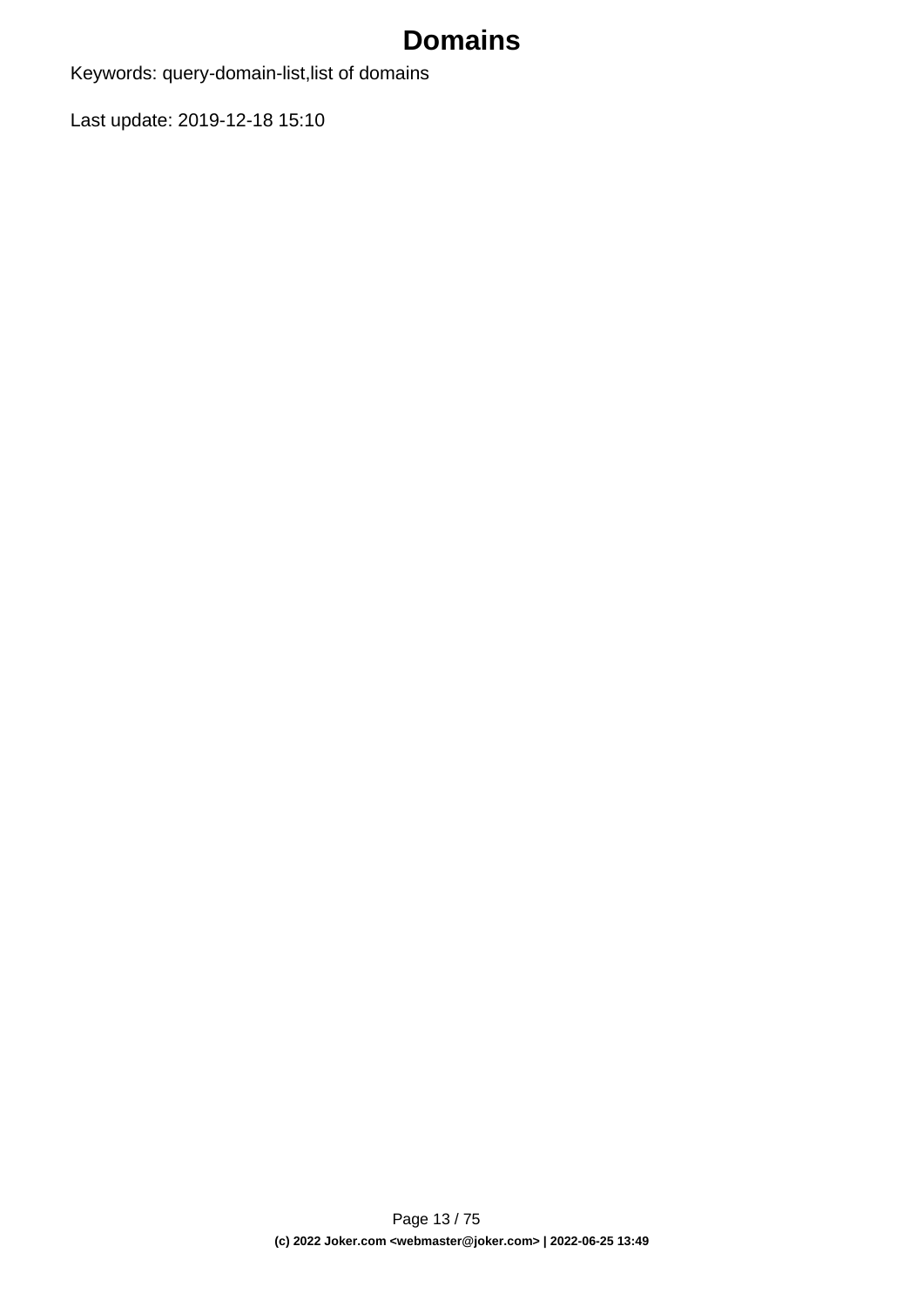# **Domains domain-register**

## <span id="page-13-0"></span>**Requires (mandatory)**

| domain    | Domain name to register                              |
|-----------|------------------------------------------------------|
| period    | Registration period in <b>months</b> (not in years!) |
| status    | Set domain status (only "production" is accepted     |
|           | so far)                                              |
| owner-c   | Owner contact handle                                 |
| billing-c | <b>Billing contact handle</b>                        |
| admin-c   | Administrative contact handle                        |
| tech-c    | <b>Technical contact handle</b>                      |
| ns-list   | List of name servers, delimited by colon             |

## **Accepts (optional)**

| autorenew     | if set to "1", domain will be autorenewed upon           |
|---------------|----------------------------------------------------------|
|               | expiration                                               |
| language      | 3 letter language code for IDN domains                   |
| registrar-tag | Registrar tag, also known as "Membership toke            |
|               | currently only needed for .XXX domains                   |
| privacy       | basic pro none - adds whois privacy subscription         |
|               | domain order, see also <b>Whois Privacy Services</b>     |
| max-price     | maximum price user is willing to pay for a doma          |
|               | registration, renewal or transfer. If provided, it n     |
|               | a number (fractions allowed) above 0.                    |
|               |                                                          |
|               | If not provided and domain has non-standard p            |
|               | or if <i>max-price</i> is lower than actual domain price |
|               | moment of registration, the request will fail.           |
|               | If max-price is higher than the actual domain pr         |
|               | then only the actual price will be deducted              |

This request allows to **register** a domain.

You must have **registered contacts** (handles) to be able to register a domain.(=> [contact-create](index.php?action=artikel&cat=28&id=30&artlang=en), [query-contact](index.php?action=artikel&cat=28&id=29&artlang=en)[list\)](index.php?action=artikel&cat=28&id=29&artlang=en)

**Important:** Please note that the registration period is in **months, not years**. In most cases, this number is a

Page 14 / 75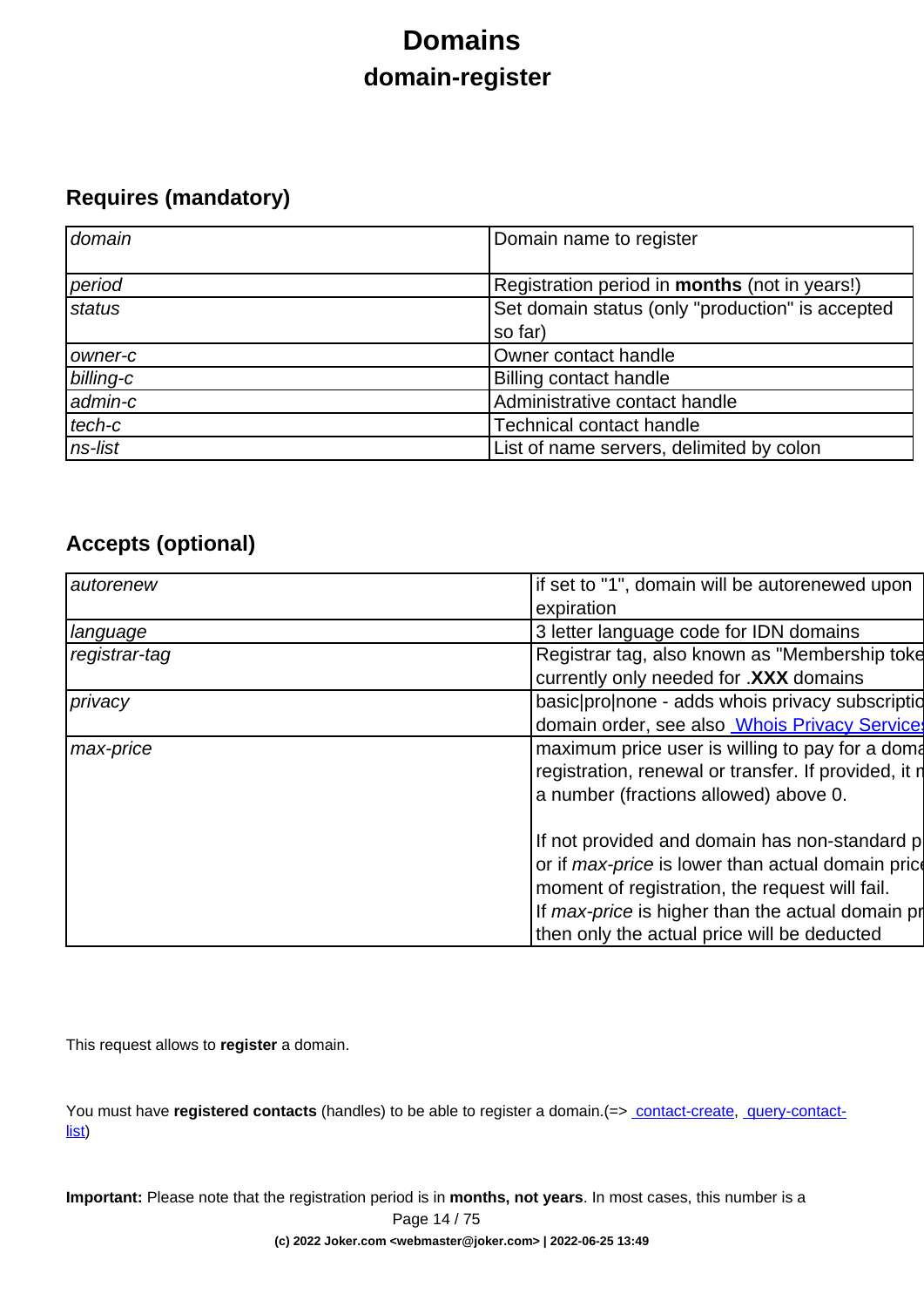#### **Example:**

 https://dmapi.joker.com/request/domain-register?domain=example.com&period=12&status =production&owner-c=COCO-4711&billing-c=COCO-4712&admin-c=COCO-4712&tech-c=COCO-4712& ns-list=a.ns.joker.com,b.ns.joker.com,c.ns.joker.com&auth-sid=<your-current-sessionid>

Keywords: domain-register, register domains, create domains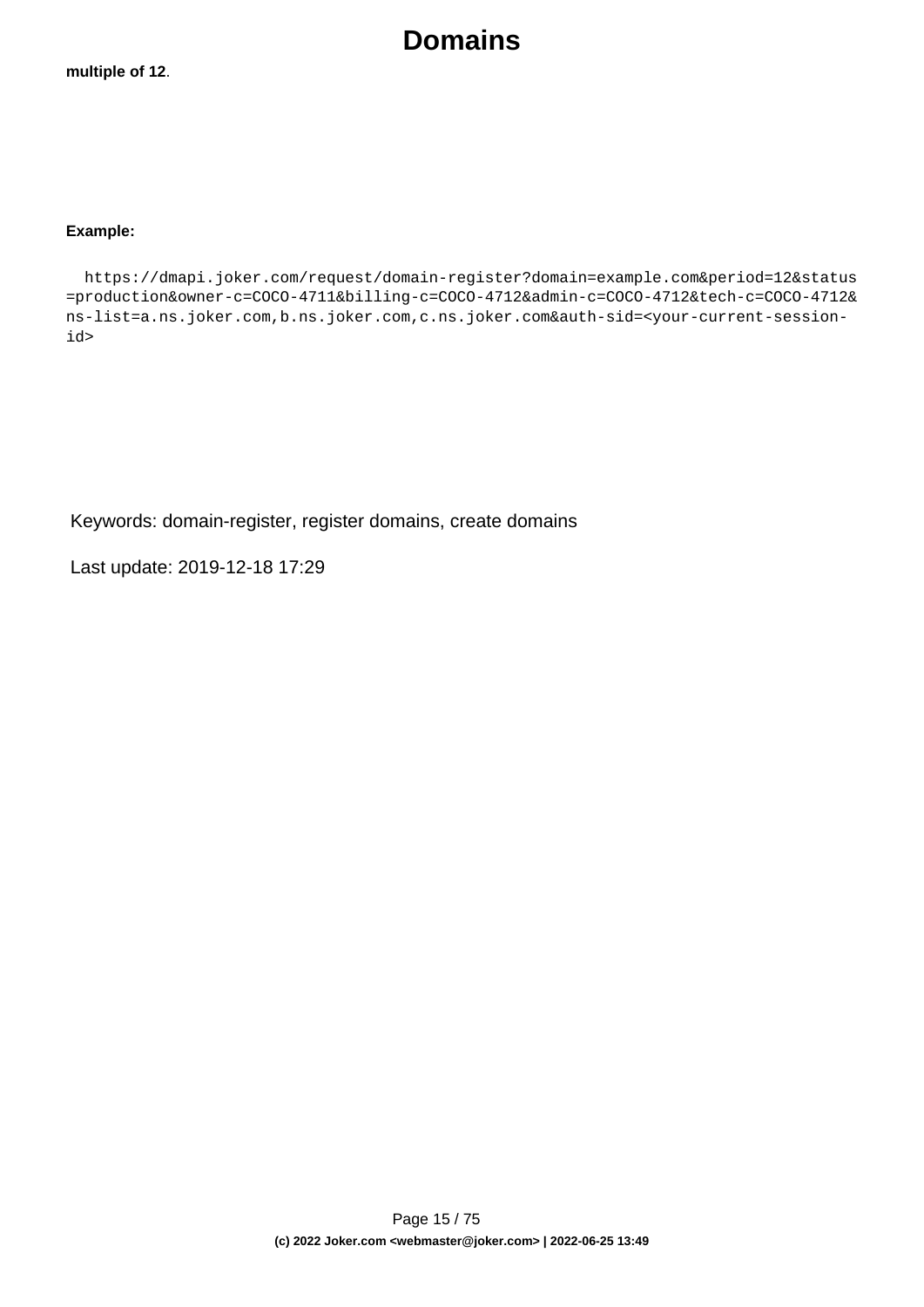# **Domains domain-renew**

## <span id="page-15-0"></span>**Requires (mandatory)**

| domain  | domain name to renew                    |
|---------|-----------------------------------------|
| period  | renewal period in <b>months</b> (not in |
|         | (vears!)                                |
| expyear | the wanted expiration year (e.g.        |
|         | 2014')                                  |

## **Accepts (optional)**

privacy basic|pro|none|keep - adds whois privacy domain renewal none: explicitly do a renew without privac currently privacy is enabled

> keep: renew with the same level of privac currently active for the domain

see also **[Whois Privacy Services](index.php?action=artikel&cat=22&id=477&artlang=en)** 

| max-price | maximum       |
|-----------|---------------|
|           | to pay for    |
|           | registratio   |
|           | transfer. If  |
|           | a number      |
|           | above 0.      |
|           |               |
|           | If not prov   |
|           | has non-s     |
|           | max-price     |
|           | domain pr     |
|           | registratio   |
|           | fail.         |
|           | If $max$ -pri |
|           | actual dor    |
|           | the actual    |
|           | deducted      |
|           |               |

With this request you can renew the domain. Please be aware that all renewals are not refundable.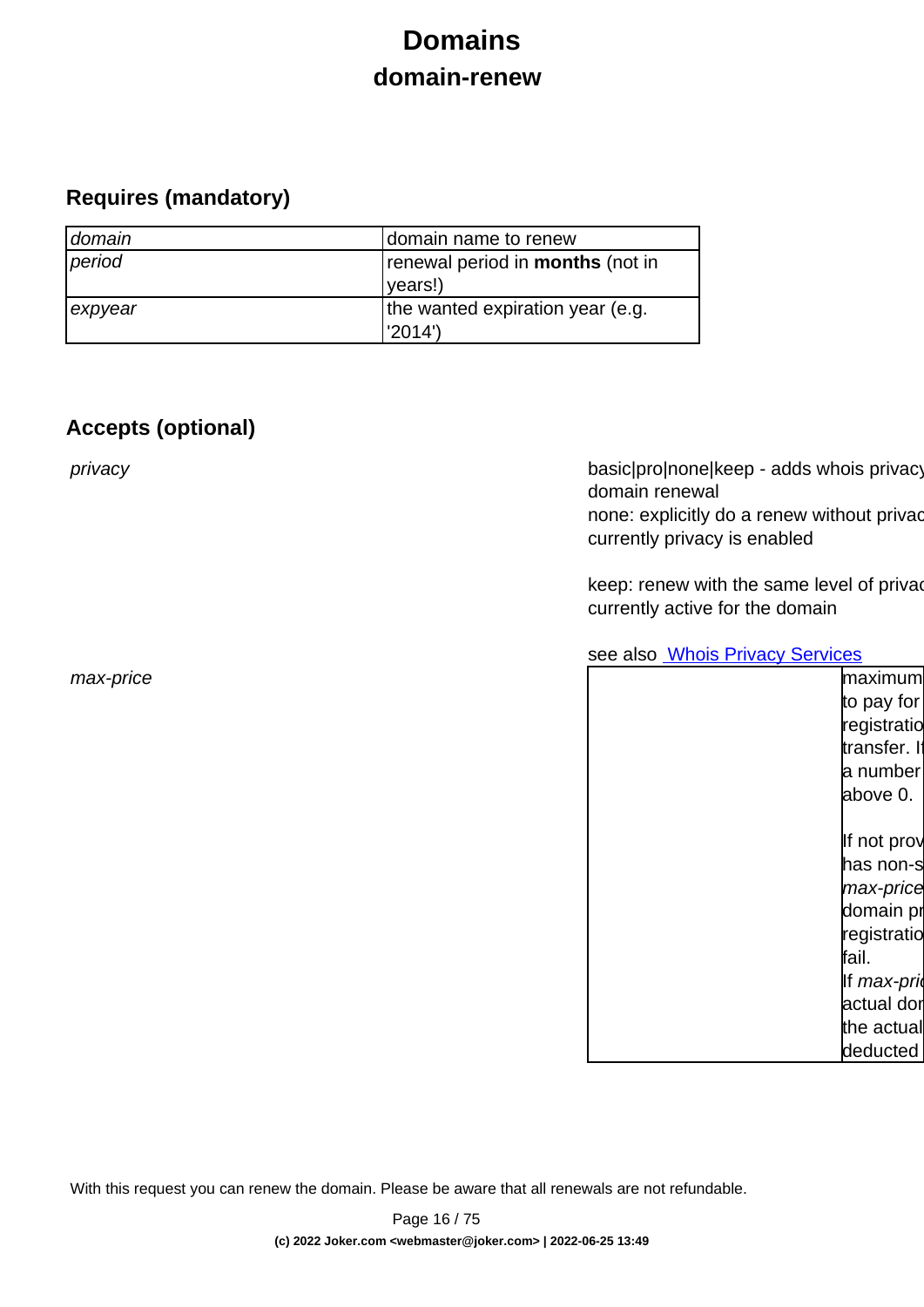"**expyear**" is a safety option which can be used **instead of "period"** to renew domain till specified year (not longer). If you use "period", and by mistake send the request more than once, domain will be renewed again, while with "expyear", it will not be renewed if it's expiration year is greater or equals to specified.

**Only one of "period" or "expyear" may be used, but not both.**

#### **Please note:**

- registration period is in **months, not years**! In most cases, this number is a **multiple of 12**.
- to prevent from unintended/errorneous multiple renewals, **a specific domain name can only be renewed once per 6 hours.** This means, if you want to renew a domain for 2 years, you should use a period of "24" - in case you want to renew using two requests with a period of "12", the 2nd request must not be sent before 6 hours after the 1st one.

#### **Example:**

```
 https://dmapi.joker.com/request/domain-renew?domain=example.com&period=12&auth-
sid=<your-current-session-id
```
Keywords: domain-renew, renew domain,autorenew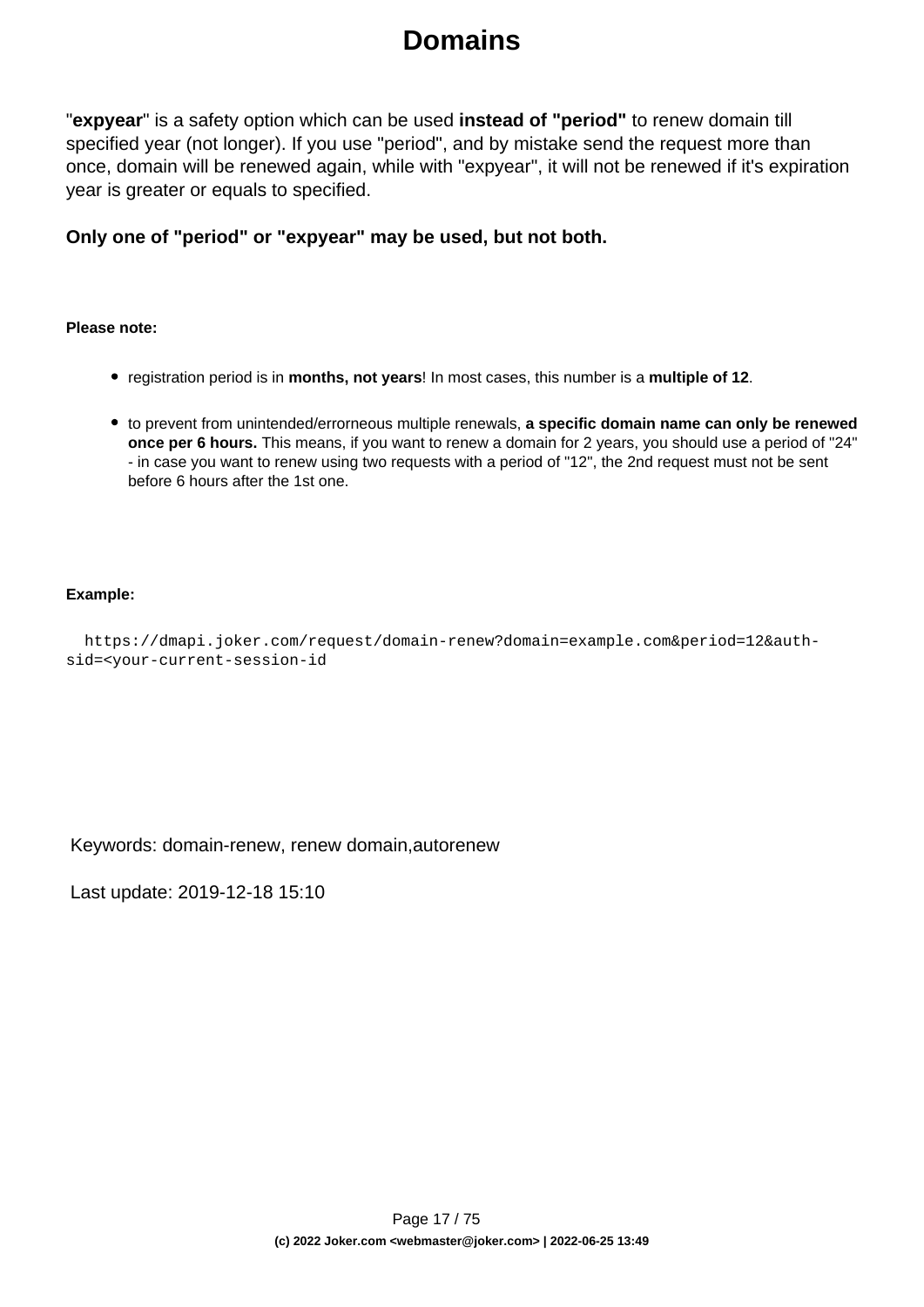# **Domains domain-modify**

## <span id="page-17-0"></span>**Requires (mandatory)**

domain domain name to modify

## **Accepts (optional)**

| billing-c     | domain contact data to modify                                                                                                                                                                                                                                   |
|---------------|-----------------------------------------------------------------------------------------------------------------------------------------------------------------------------------------------------------------------------------------------------------------|
| admin-c       |                                                                                                                                                                                                                                                                 |
| tech-c        |                                                                                                                                                                                                                                                                 |
| ns-list       | list of new nameservers delimited by colon ":" (it will<br><b>replace</b> existing nameservers!)                                                                                                                                                                |
| registrar-tag | Registrar tag, also known as "Membership"                                                                                                                                                                                                                       |
|               | token", currently used for <b>.XXX</b> domains                                                                                                                                                                                                                  |
| dnssec        | If specified, allows setting or removal of DNSSEC keys<br>for domain. If not specified, DNSSEC records will not be<br>changed. Value of "0" will remove DNSSEC, value of "1"<br>will add DNSSEC (and ds-N parameters must be<br>provided)                       |
|               | $ds-1$<br>list of DNSSEC parameter sets (min. 2, max.<br>6) for DNSSEC enabled domains<br>$ds-2$<br>for com/net/org/tv/cc each entry has format:<br>$ds-3$<br>tag:alg:digest-type:digest<br>ds-4<br>for de:<br>ds-5<br>protocol:alg:flags:pubkey-base64<br>ds-6 |

With this request you can modify

- contact handles
- nameservers
- DNSSEC parameters (for DNSSEC capable nameservers and TLDs supporting DNSSEC)

Please only specify contact handles which you want to modify, all unspecified handles will be left as is.

For DNSSEC, you will find more information here.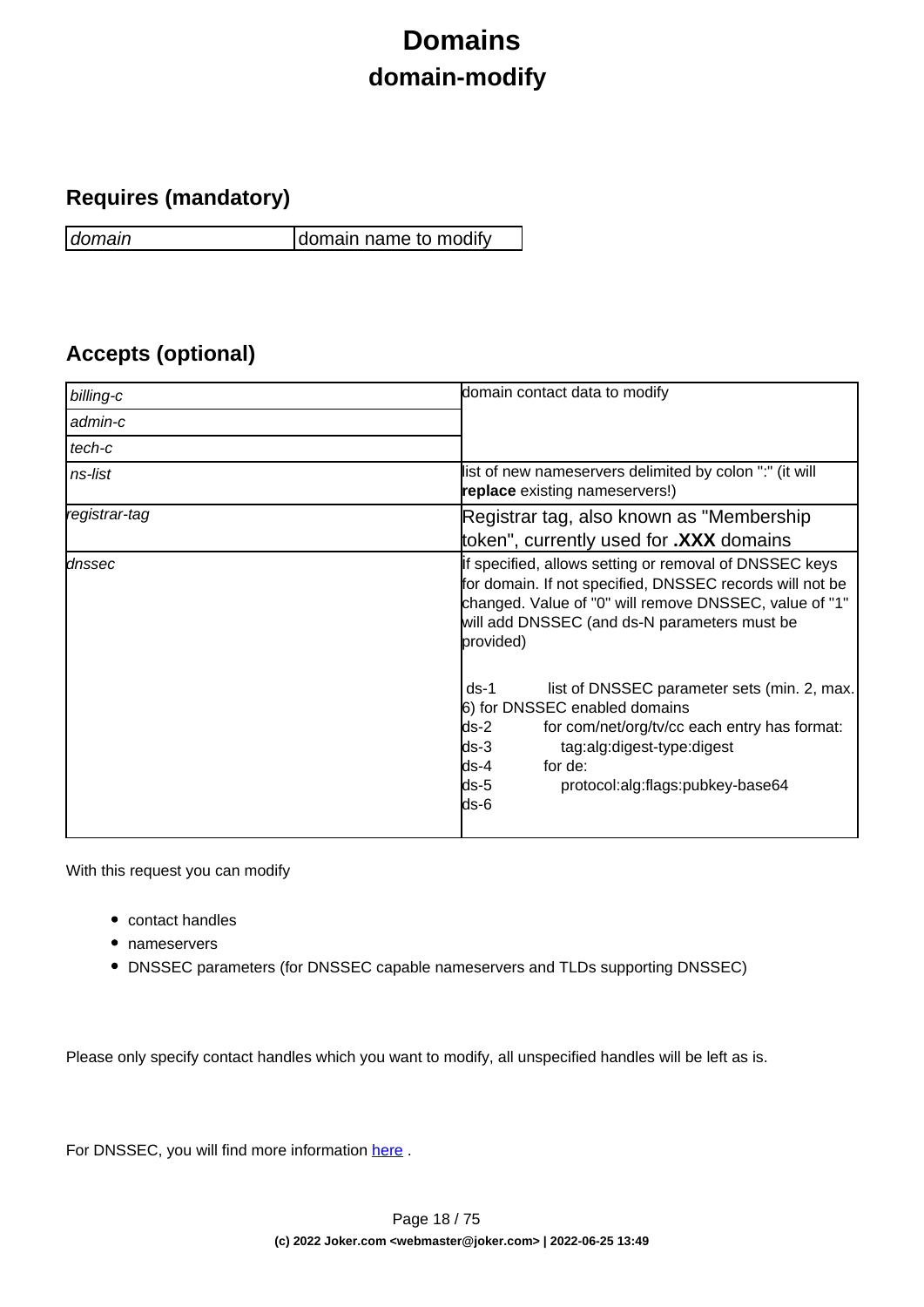### Example:

```
 https://dmapi.joker.com/request/domain-modify?ns-list=a.my-own-
ns.com:b.my-own-ns.com&auth-sid=<your-current-session-id>
```
### Example for adding a key (and enabling DNSSEC):

```
http://dmapi.joker.com/request/domain-modify?domain=example.de&dnssec=
1&ds-1=256:3:5:AwEAAd4TaRzEn0zJfw9w2qkazHTqOX97XwNzoDHMKgClJbX/jr9YGdC
YKpTfcKQbVmpI4EVBJOjNWawOJEgpVivw53yHbtEFLOCSYyjwHuXaWiEv0sESNAoPCXQur
p4tbHSlnRpyxyzV3dsh9/qUIkJEXxcEuFPaLG3bz1z0Ude6gMXr
```

```
http://dmapi.joker.com/request/domain-modify?domain=example.com&dnssec
=1&ds-1=38698:5:1:AFE249392848D0458B3967BA1EE9BDEA6C3ECB43
```
### Example for removing DNSSEC information:

```
https://dmapi.joker.com/request/domain-
modify?domain=example.com&dnssec=0
```
Keywords: domain-modify,dnssec, modify domain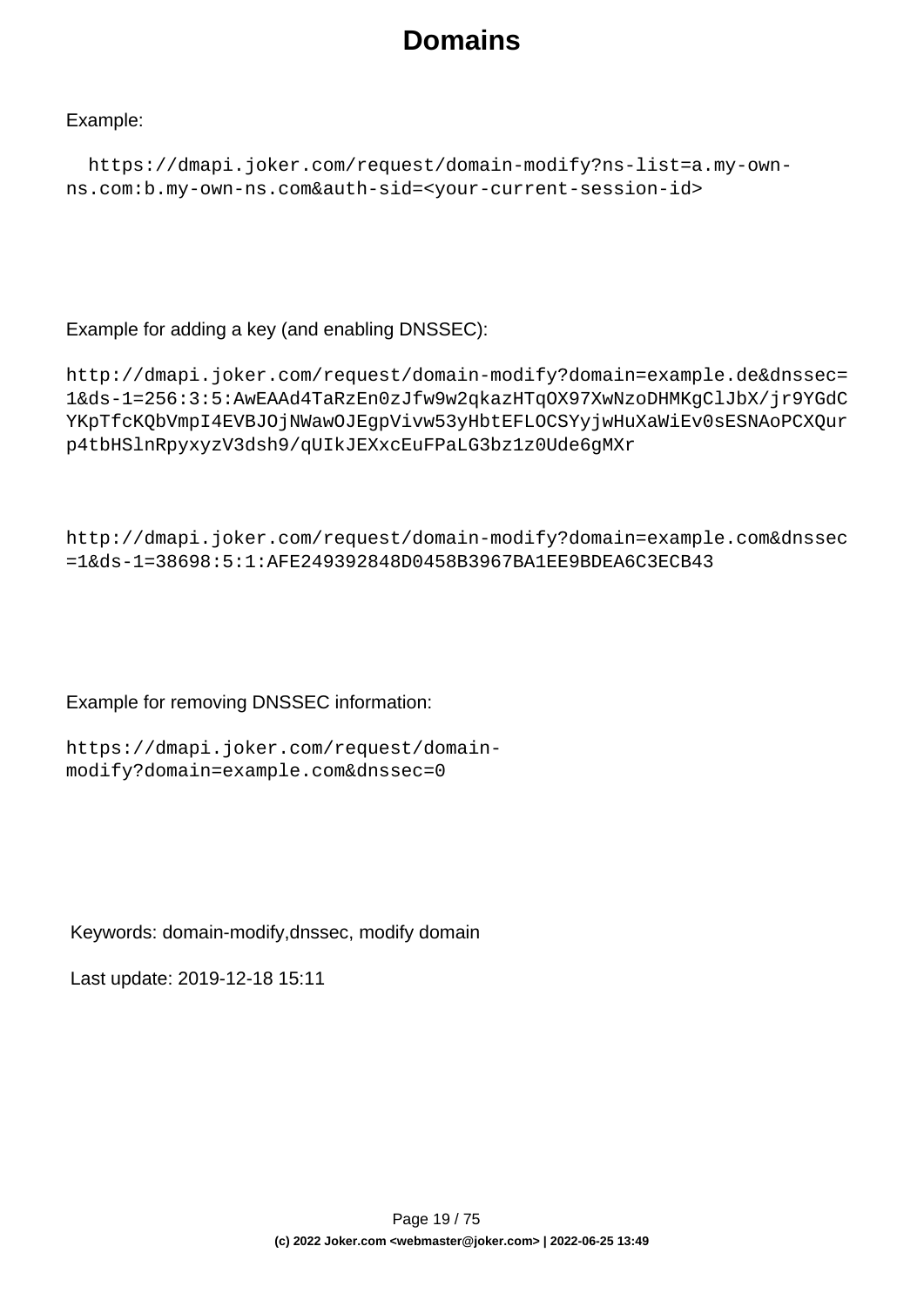# **Domains domain-delete**

## <span id="page-19-0"></span>**Requires (mandatory)**

| domain | name to<br>delete<br>ы |
|--------|------------------------|
|        |                        |

## **Accepts (optional)**

| <i>force</i> | If present and set to '1', 'Y' or 'Yes', the<br>domain will be deleted even if older than 72 |
|--------------|----------------------------------------------------------------------------------------------|
|              | l hours.                                                                                     |

With this request you can delete a domain.

 If you delete a domain within the **first 72 hours** after the registration, **the registration-fee will be refunded** to your account.

 To delete a domain which is registered for more than 72 hours, you must specify "force=1", otherwise the request will be rejected.

#### **Example:**

```
 https://dmapi.joker.com/request/domain-
delete?domain=example.com&force=1&auth-sid=<your-current-session-id>
```
Keywords: domain-delete, delete domain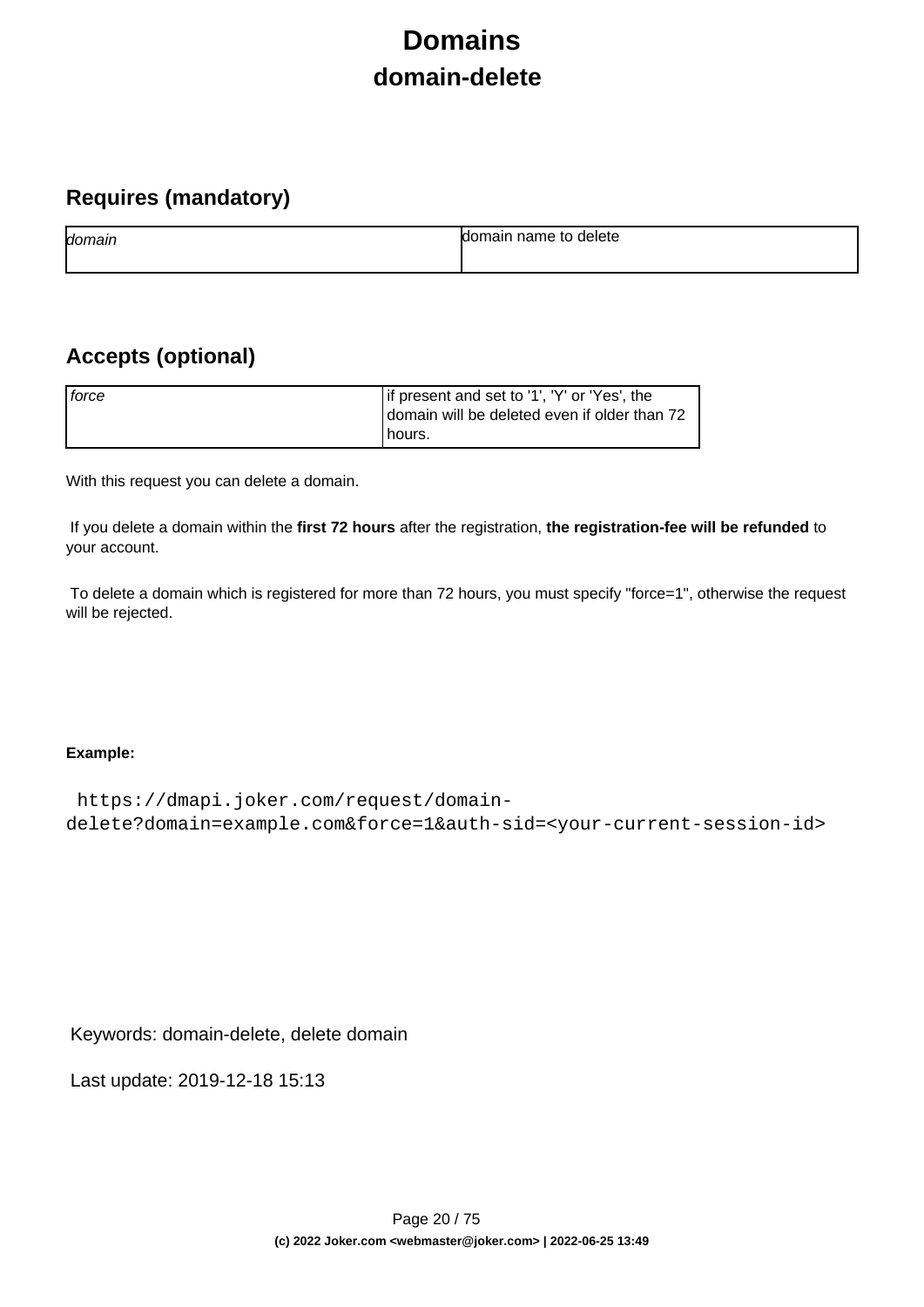# **Domains domain-owner-change**

### <span id="page-20-0"></span>**Requires**

| domain       | domain name to change the owner of                                                        |
|--------------|-------------------------------------------------------------------------------------------|
| name         | (optional) full name (if empty, fname + lname<br>will be used)                            |
| fname        | first name                                                                                |
| <i>Iname</i> | last name                                                                                 |
| title        | (optional)                                                                                |
| individual   | (optional) Y, Yes, N, No                                                                  |
| organization | (optional if individual)                                                                  |
| email        | mailaddress of the contact                                                                |
| address-1    | street address                                                                            |
| address-2    | (optional)                                                                                |
| address-3    | (optional)                                                                                |
| city         |                                                                                           |
| state        | (optional)                                                                                |
| postal-code  |                                                                                           |
| country      | ISO country code (2 letters)                                                              |
| phone        |                                                                                           |
| extension    | (optional)                                                                                |
| fax          | (optional)                                                                                |
| lock-opt-out | (optional) yes, no (new IRTP-C: do not<br>apply a 60 days transfer lock to the<br>domain) |

With this request you can change the visible **WHOIS owner** of a domain.

 Either "name" or "lname" and "fname" must be provided. Fields **not** marked as optional are mandatory, and must not be empty.

For the revised ICANN IRTP-C (change of registrar) policy, please also visit our [documentation](https://joker.com/goto/resdocs).

#### **Example:**

 https://dmapi.joker.com/request/domain-owner-change?domain=example.c om&fname=John&lname=Doe&email=johnd@someisp.com&address-1=Smartroad 1& city=Smalltown&postal-code=40122&country=US&phone=+1.422.8001&auth-Page 21 / 75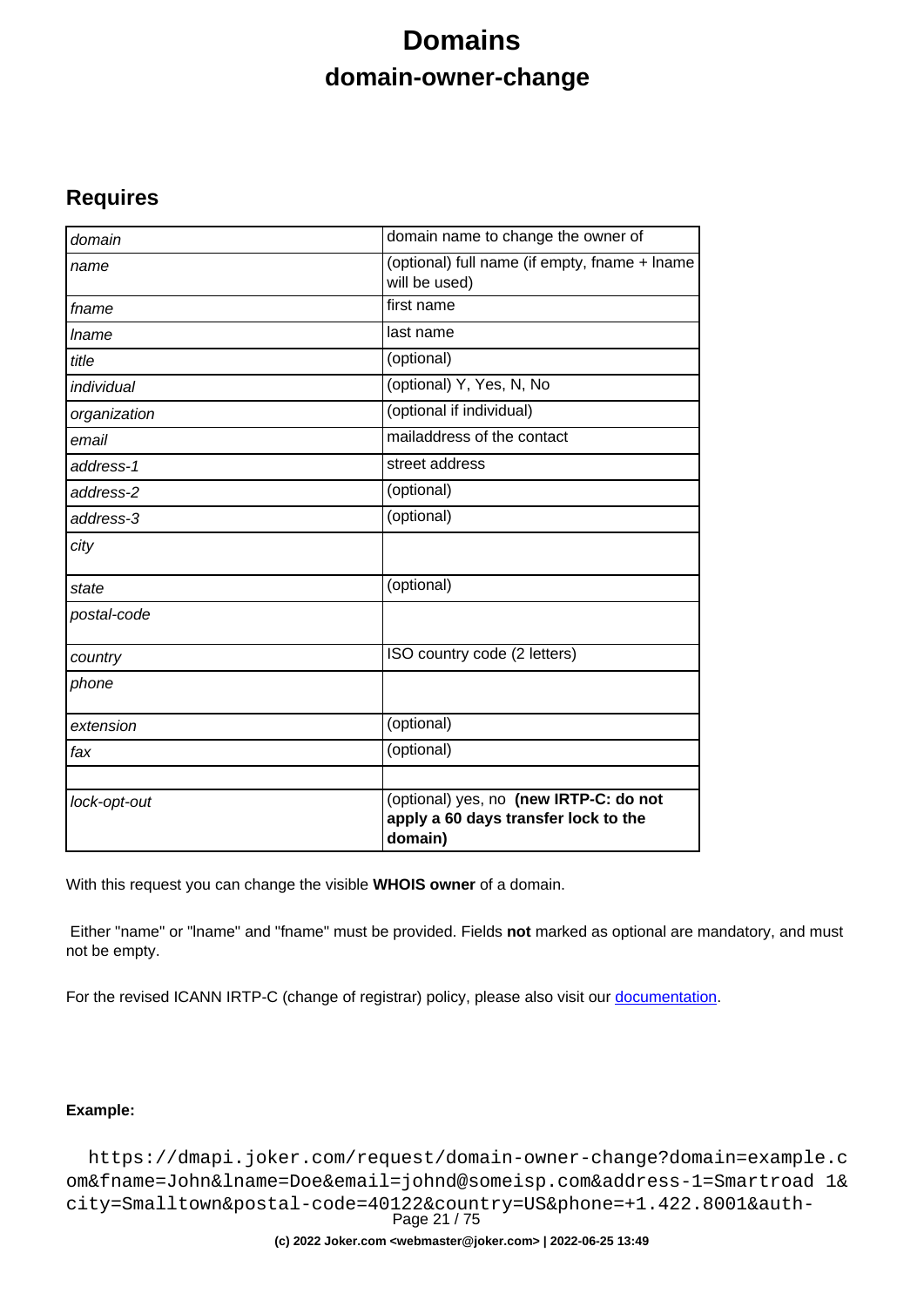sid=<your-current-session-id>

Keywords: domain-owner-change, domain modify, whois, whois accuracy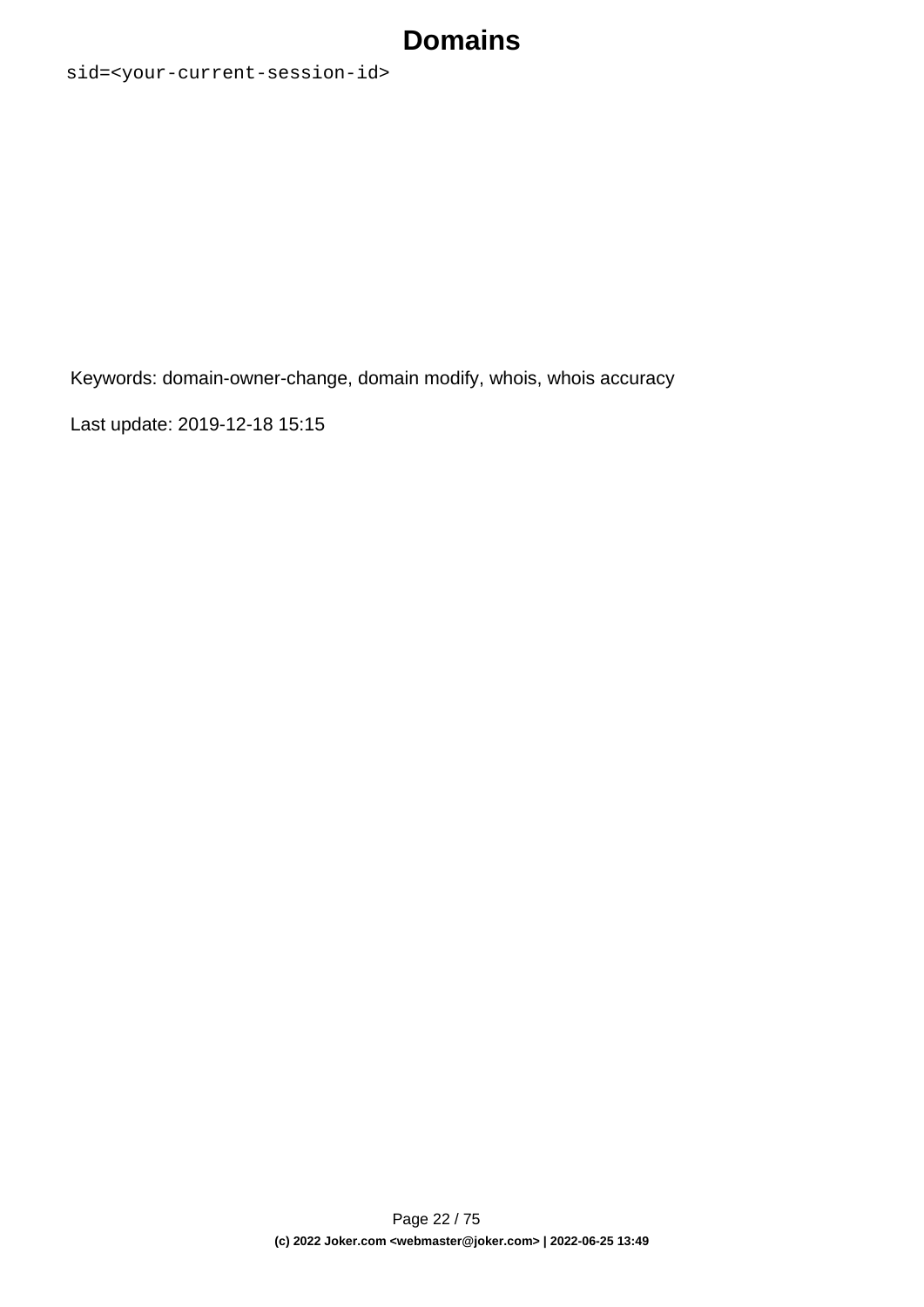# **Domains domain-lock**

## <span id="page-22-0"></span>**Requires (mandatory)**

| I domain | I domain name to lock |
|----------|-----------------------|

With this request you can **lock a domain** to **prevent from fraudulent transfer attempts**.

If a domain is locked, each transfer-request from a foreign registrar will be declined.

**Example:**

 https://dmapi.joker.com/request/domain-lock?domain=example.com&auth-sid=<yourcurrent-session-id>

Keywords: domain-lock, domain create, register domain, transfer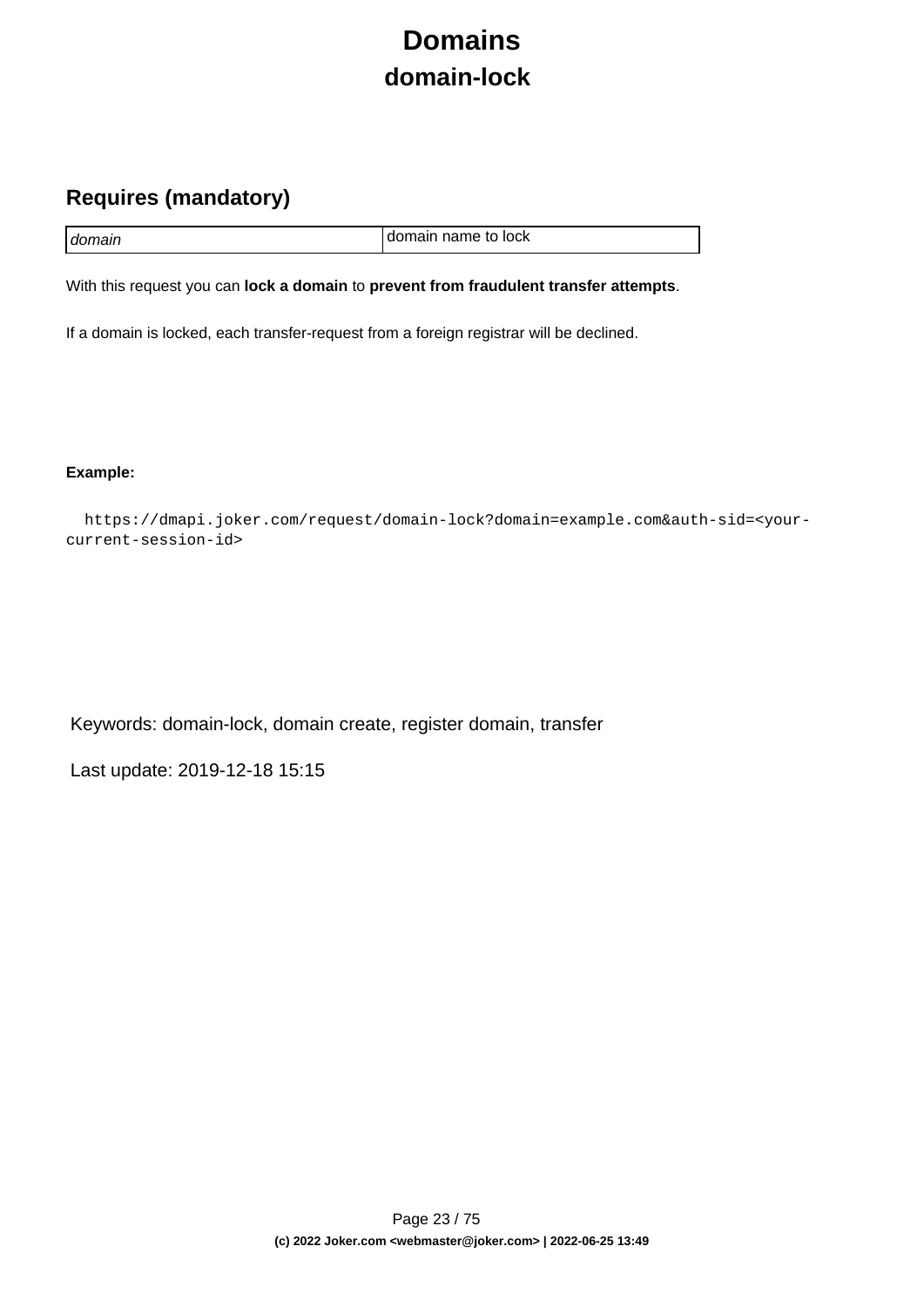# **Domains domain-unlock**

## <span id="page-23-0"></span>**Requires (mandatory)**

| domain | I domain name to unlock |
|--------|-------------------------|
|        |                         |

With this request you can **unlock a domain**.

If you want to transfer a domain to a foreign registrar, it has to be unlocked.

**Example:**

 https://dmapi.joker.com/request/domain-unlock?domain=example.com&auth-sid=<yourcurrent-session-id>

Keywords: unlock domain, transfer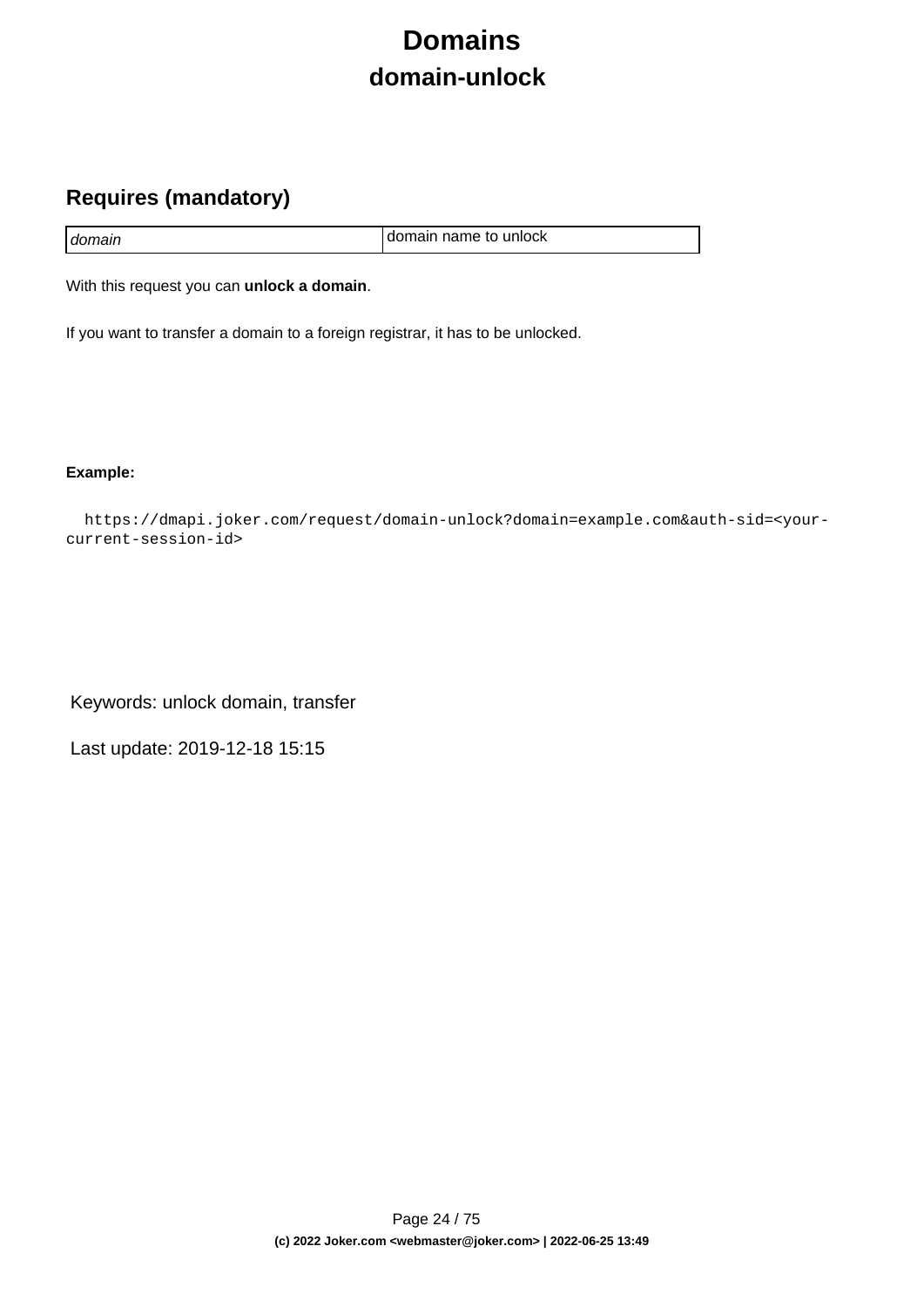# **Domains domain-transfer-in-reseller**

## <span id="page-24-0"></span>**Requires (mandatory)**

| domain           | full qualified domain name to transfer to Joker.com |
|------------------|-----------------------------------------------------|
| transfer-auth-id | AUTH-ID required for all domains except .eu         |
| Towner-c         | Inew owner contact handle to be used for transfe    |
|                  | Idomain                                             |

## **Accepts (optional)**

| admin-c   | new admin contact handle                                                                                                                                                                                                                                                |
|-----------|-------------------------------------------------------------------------------------------------------------------------------------------------------------------------------------------------------------------------------------------------------------------------|
| tech-c    | new tech contact handle                                                                                                                                                                                                                                                 |
| billing-c | new billing contact handle                                                                                                                                                                                                                                              |
| status    | new domain status to be set after transfer (lock,<br>production)                                                                                                                                                                                                        |
| period    | renewal period in months, not in years! [not in u<br>please leave empty]                                                                                                                                                                                                |
| autorenew | Autorenew flag for the domain (0 or 1); if not set<br>explicitly, defaults to 1                                                                                                                                                                                         |
| ns-list   | list of colon-separated nameservers                                                                                                                                                                                                                                     |
| privacy   | basic pronone - adds whois privacy subscription                                                                                                                                                                                                                         |
|           | domain transfer, see also <b>Whois Privacy Servic</b>                                                                                                                                                                                                                   |
| max-price | maximum price user is willing to pay for a domain<br>registration, renewal or transfer. If provided, it m<br>a number (fractions allowed) above 0.                                                                                                                      |
|           | If not provided and domain has non-standard pri<br>or if <i>max-price</i> is lower than the actual domain p<br>the moment of registration, the request will fail.<br>If max-price is higher than the actual domain prior<br>then only the actual price will be deducted |

With this request you can initiate a transfer of the domain from another registrar to Joker.com.

You have to provide a valid **AUTH-ID** (you have to request this from the **current** provider of the domain).

### **Please note:**

- please make sure, that there is no so-called 'registry lock' active for the domain to be transferred. Please verify, that the current registrar does not block the domain, resp. deactivates the blocking
- the domain to be transferred must have been active for at least 60 days at the current registrar, otherwise the transfer may fail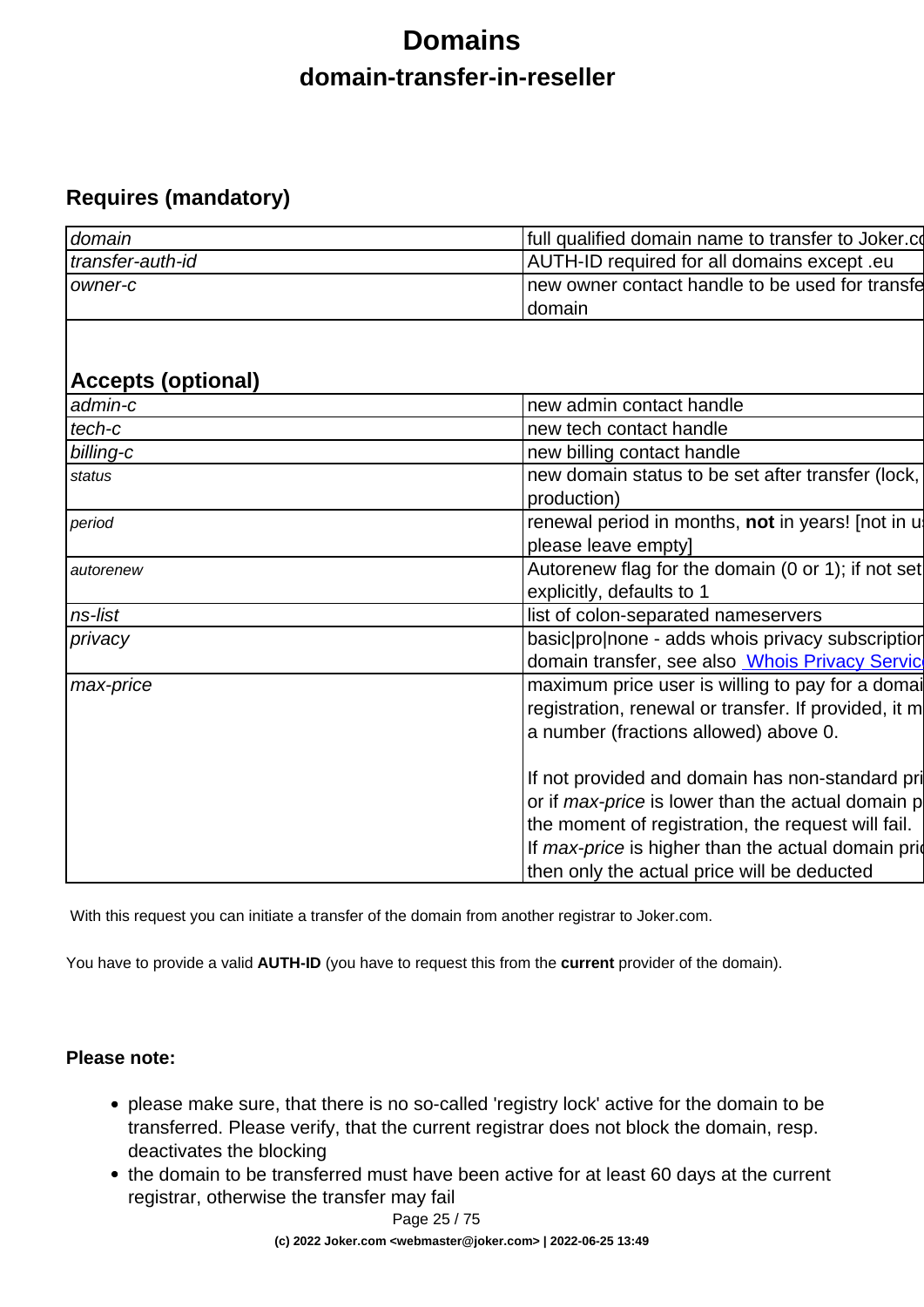- the domain to be transferred must not be object of an active ICANN UDRP dispute procedure
- the domain should have a remaining term of least 7 days, to ensure that the transfer succeeds within the time limits (a maximum of 5 days is granted to confirm or object a transfer). In case the domain has less than 7 days of remaining term, a successful transfer cannot be warranted.
- this procedure will trigger email notifications to the owner and the admin contact of the domain to be transferred (this is following mandatory ICANN transfer provisions)

#### **Example:**

 https://dmapi.joker.com/request/domain-transfer-in-reseller?domain=e xample.com&transfer-auth-id=abc123xyz&owner-c=COCO-4711&admin-c=COCO-4 712&tech-c=COCO-4712&billing-c=COCO-4712&auth-sid=<your-currentsession-id>

Keywords: transfer, lock, unlock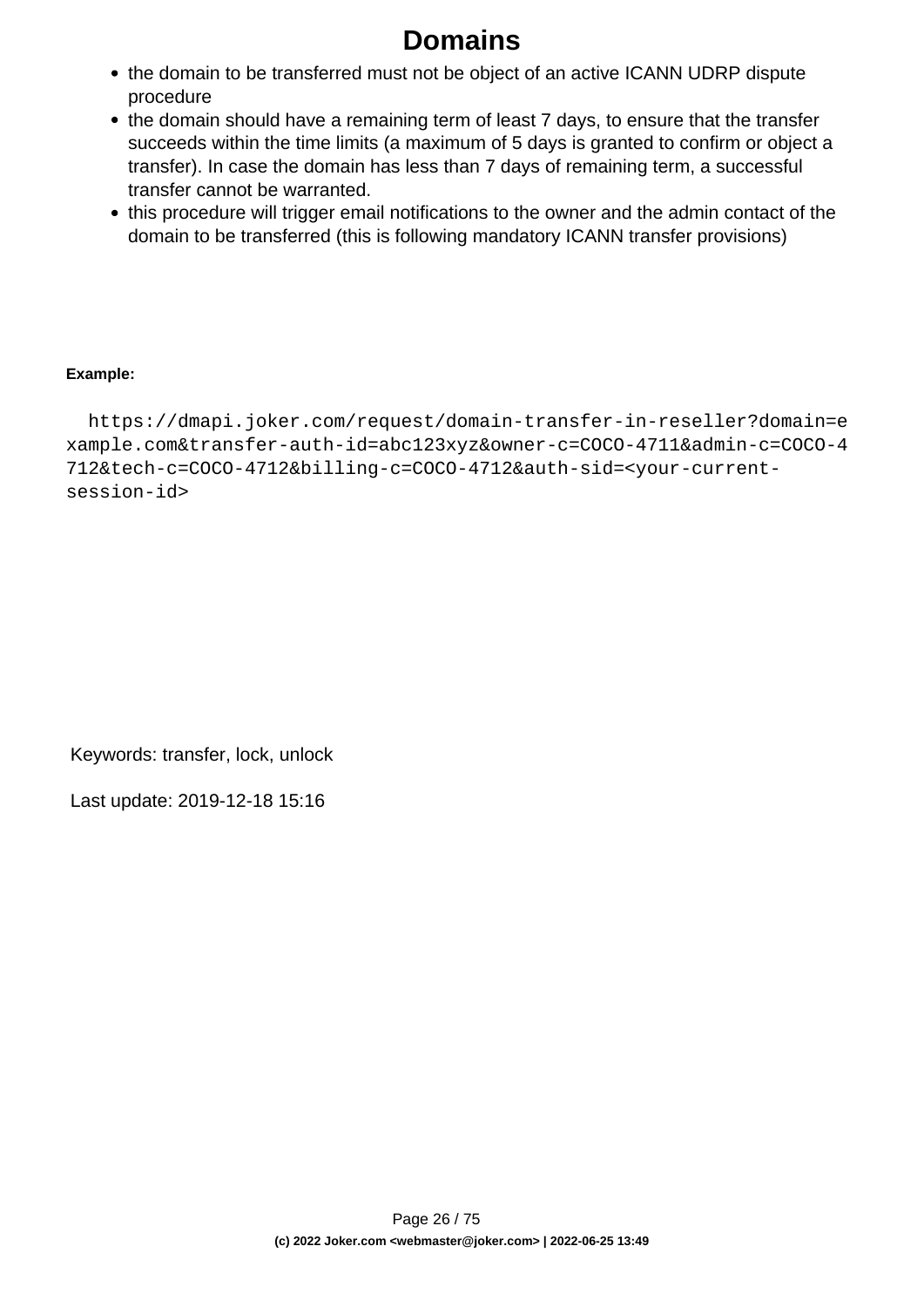# **Domains domain-set-property**

## <span id="page-26-0"></span>**Requires (mandatory)**

| domain         | domain name or pattern        |
|----------------|-------------------------------|
| <i>I pname</i> | property name                 |
| pvalue         | property value (may be empty) |

With this request you can set a property (flag) for a domain or a set of domains, selected by wildcard pattern.

List of available properties and their effects:

| autorenew     | 0 or 1                                                                                                                             |
|---------------|------------------------------------------------------------------------------------------------------------------------------------|
| whois-opt-out | If set to 1, the domain will be automatically ren<br>expiration (if you have enough funds in your ad<br>0 or 1                     |
| privacy       | currently only used for .tel domains; if set to 1,<br>information will not be shown in whois<br>off or basic or pro (if available) |

If an empty value is provided, then the property will be cleared, i.e. the default will be used.

### **Example:**

 https://dmapi.joker.com/request/domain-set-property?domain=example.c om&pname=autorenew&pvalue=1&auth-sid=<your-current-session-id>

Keywords: property, auto-renew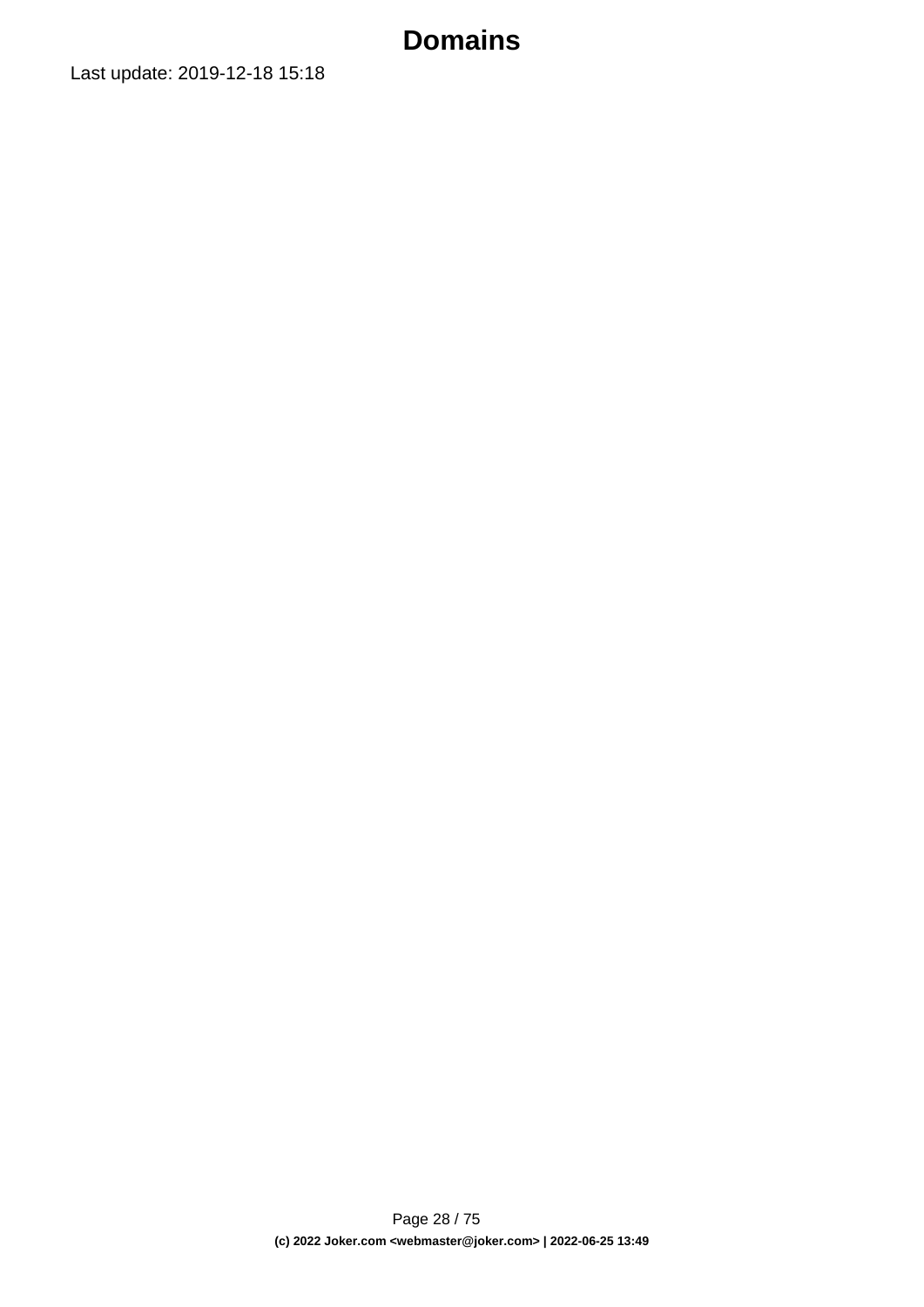# **Domains domain-get-property**

### <span id="page-28-0"></span>**Requires**

| domain         | I domain name                                      |
|----------------|----------------------------------------------------|
| <b>∣</b> pname | property name (same as in domain-set-<br>property) |

With this request you can query the value of a specific property set for a domain.

It returns a single line, which looks like:

autorenew: 0

#### **Example:**

 https://dmapi.joker.com/request/domain-get-property?domain=example.c om&pname=autorenew&auth-sid=<your-current-session-id>

Keywords: property, auto-renew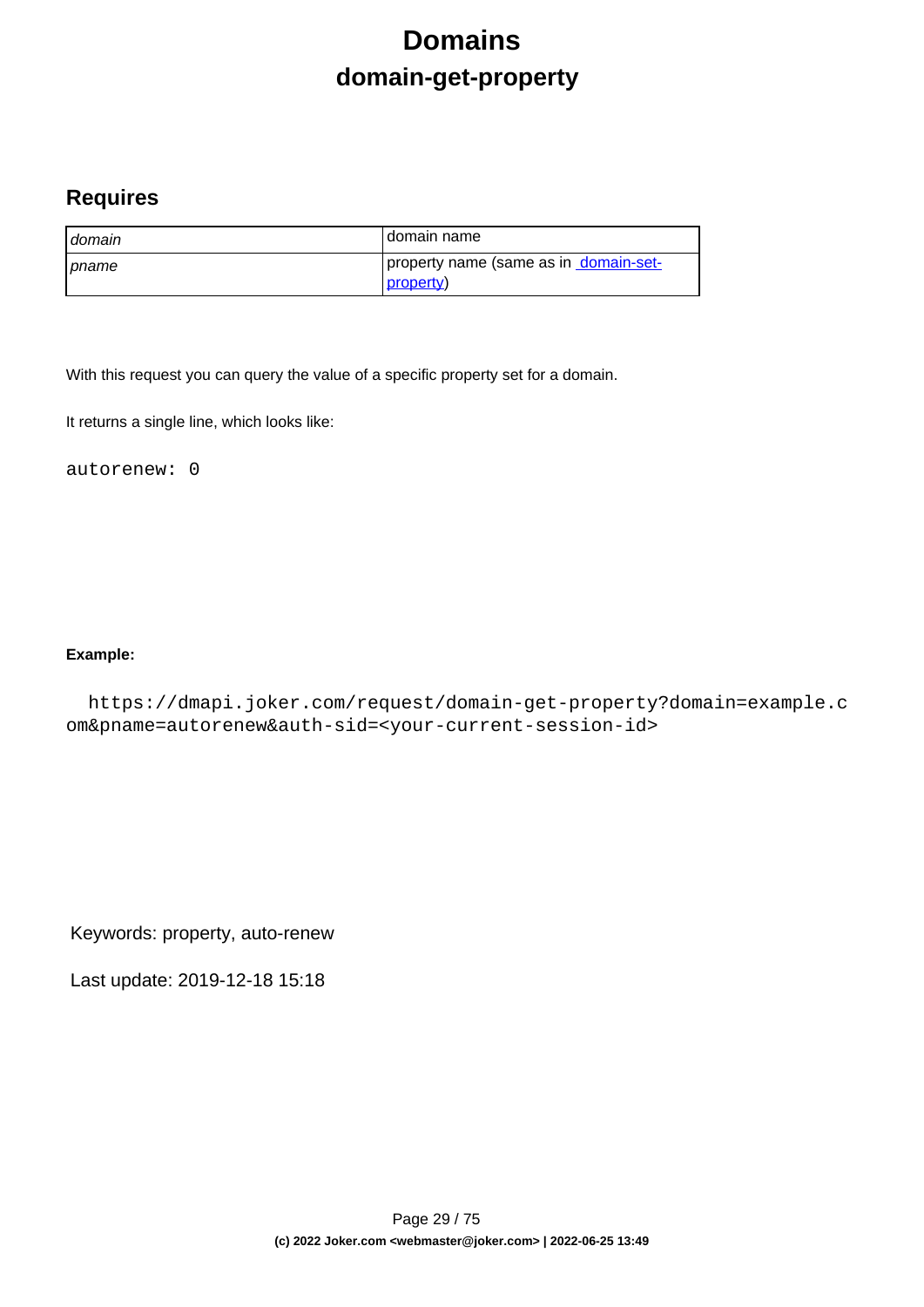# **Domains domain-transfer-get-auth-id**

### <span id="page-29-0"></span>**Requires**

domain domain name to get AUTH-ID for

Retrieves domain's **Auth-ID**, which is required when transfering domains to another registrar.

This request is not real-time, i.e. you have to check detailed reply (use "[result-retrieve"](index.php?action=artikel&cat=26&id=17&artlang=en)) to get the Auth-ID.

**Please note**:

**Every request will generate a new Auth-ID**, thus rendering any previously requested Auth-ID invalid.

#### **Example:**

https://dmapi.joker.com/request/domain-transfer-get-authid?domain=example.com&auth-sid=<your-current-session-id>

Keywords: transfer, auth-id, change of registrar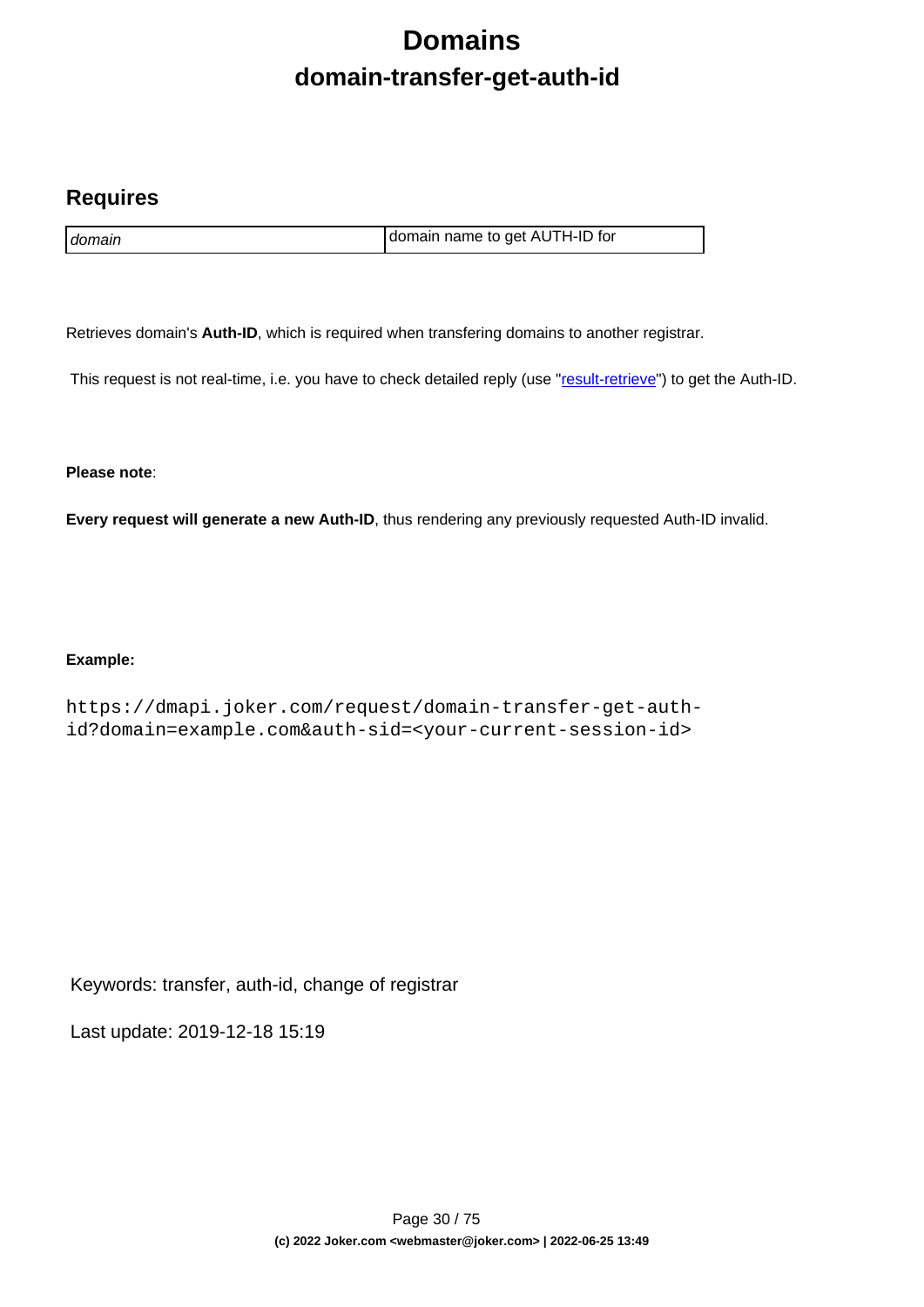# **Domains domain-transfer-control**

<span id="page-30-0"></span>This request allows to retrieve status information for all pending transfers. Additionally, transfers can be cancelled, or the FOA email can be re-sent.

### **Parameters:**

nored when action=list)

 action One of: list, show, resend-foa, cancel domain Domain name to control transfer of (ig

### **action=list**

When action=list, this request returns a list (columns are separated by tabs) of all currently pending transfers:

<domain> <state> <owner-email> <admin-email>

where <state> is one of (listed in "natural" transition order):

 IN\_DB PAYMENT\_PREPARED PAYMENT\_ACQUIRED

#### PENDING\_FOA\_SENDING

|        | Page 31 / 75<br>(c) 2022 Joker.com <webmaster@joker.com>   2022-06-25 13:49</webmaster@joker.com> |
|--------|---------------------------------------------------------------------------------------------------|
|        | few days (during weekend or holidays).                                                            |
| take   |                                                                                                   |
| appens | during office hours, thus in worst case it may                                                    |
|        | Manual action from Joker.com is required and h                                                    |
| FOA.   |                                                                                                   |
|        | Joker.com could not parse the recipient of the                                                    |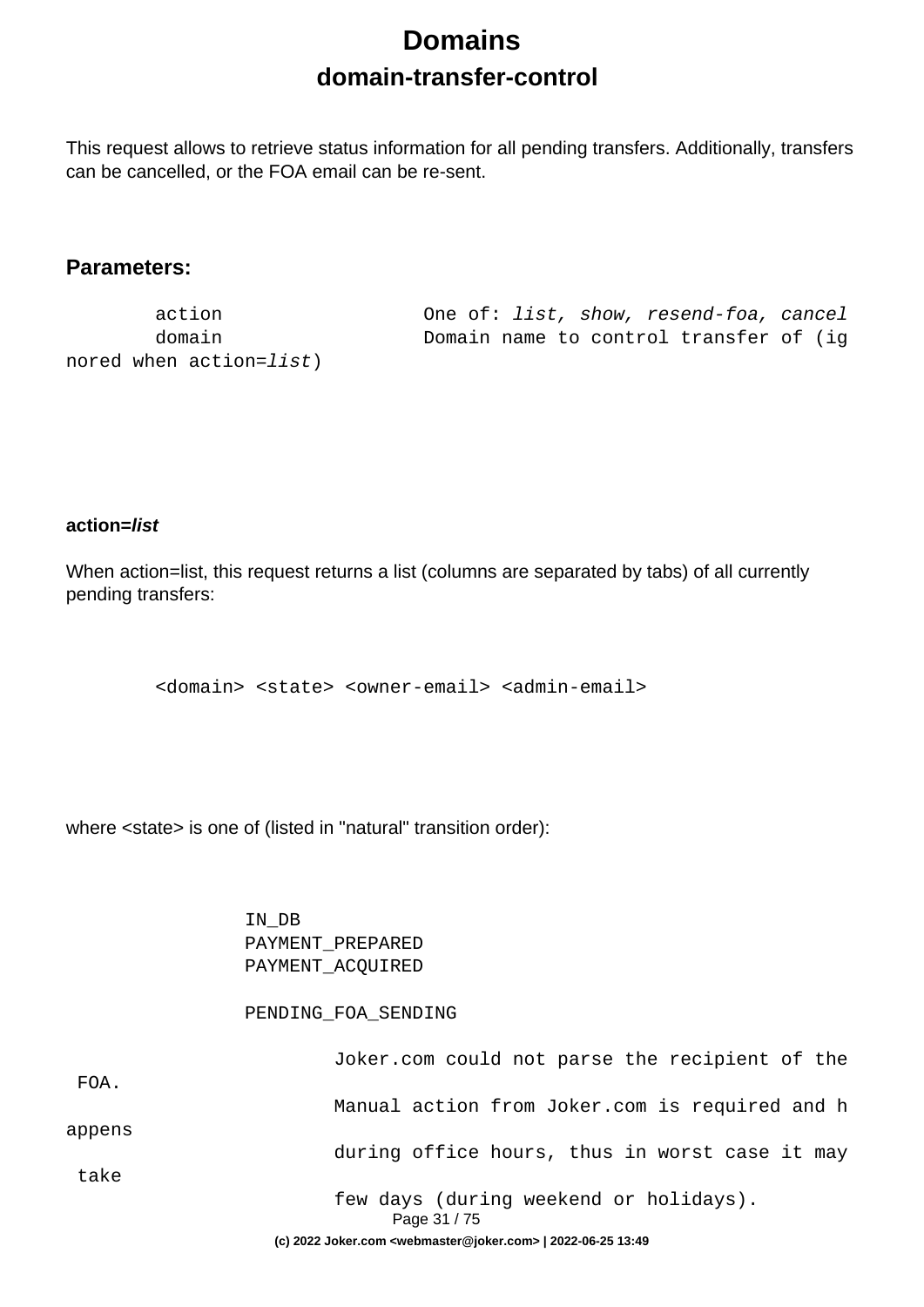#### FOA\_BEEN\_SENT

| $^{\prime}$ S<br>state                         |                                                                                                 | FOA is sent and Joker.com is waiting for owner |                                    |  |  |
|------------------------------------------------|-------------------------------------------------------------------------------------------------|------------------------------------------------|------------------------------------|--|--|
|                                                |                                                                                                 | reaction. Owner has 5 days to react, thus the  |                                    |  |  |
|                                                | may last up to 5 days.                                                                          |                                                |                                    |  |  |
|                                                | FOA_NACK<br>FOA_ACK                                                                             |                                                | FOA is rejected<br>FOA is accepted |  |  |
| t<br>main.<br>nothing                          | REGISTRY_REQUEST_SENT                                                                           |                                                |                                    |  |  |
|                                                | REGISTRY_REQUEST_RECEIVED_NOW_WAITING                                                           |                                                |                                    |  |  |
|                                                |                                                                                                 | FOA had been accepted, transfer request is sen |                                    |  |  |
|                                                | and the losing registrar has to release the do<br>This state may take up to 5 days, we could do |                                                |                                    |  |  |
|                                                |                                                                                                 |                                                |                                    |  |  |
|                                                | er                                                                                              | REGISTRY_CANCELATION_PENDING                   |                                    |  |  |
| The user has requested cancel of domain transf |                                                                                                 |                                                |                                    |  |  |
|                                                |                                                                                                 | by using "action=cancel".                      |                                    |  |  |
| DOMAIN_WITH_JOKER_PENDING_COMPLETE             |                                                                                                 |                                                |                                    |  |  |
| her<br>a <sub>l</sub><br>onger                 |                                                                                                 | The domain is actually with Joker.com, but eit |                                    |  |  |
|                                                |                                                                                                 | we haven't noticed yet (batch pending) or manu |                                    |  |  |
|                                                | work is necessary.<br>Please contact Joker.com if this state lasts 1                            |                                                |                                    |  |  |
|                                                |                                                                                                 | than 1 hour.                                   |                                    |  |  |
|                                                | PAYMENT_COMMITTED                                                                               |                                                |                                    |  |  |
|                                                | TRANSFER_PROCESSED_SUCCESSFULLY                                                                 |                                                |                                    |  |  |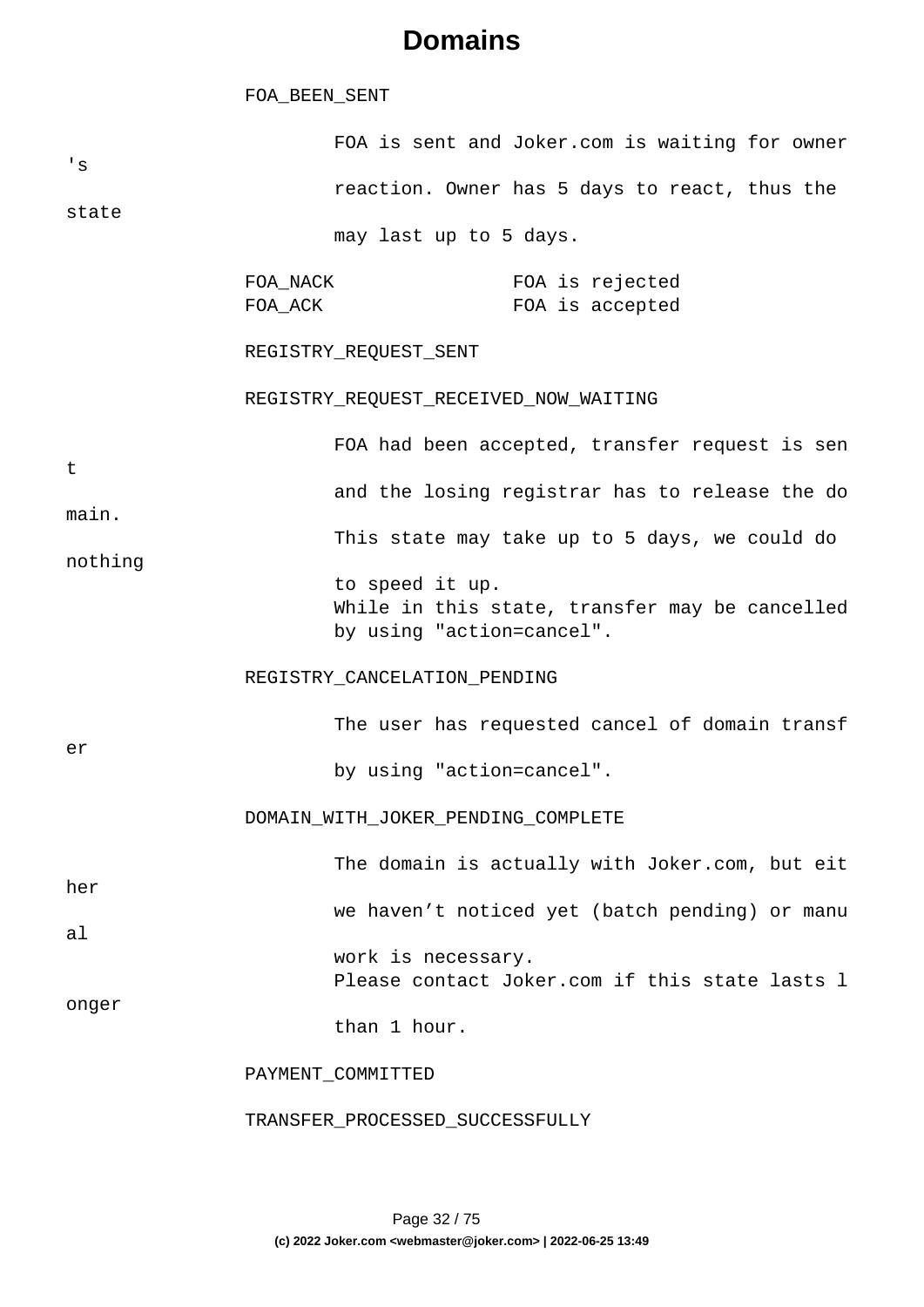#### **action=show**

When action=show, the status of a specified domain is returned like:

 domain: example.com status: FOA\_BEEN\_SENT owner email: **owner@example.com**  admin\_email: admin@example.com transfer-id: 123456

#### **action=resend-foa**

When action=resend-foa, FOA will be resent (only possible in state FOA\_BEEN\_SENT).

#### **action=cancel**

When action=cancel, the (pending) transfer will be cancelled.

#### **Returns**

Status code is 1000 for successful request, or >= 2000 otherwise.

#### **Example**

Example request:

 https://dmapi.joker.com/request/domain-transfercontrol?domain=example.com&action=resend-foa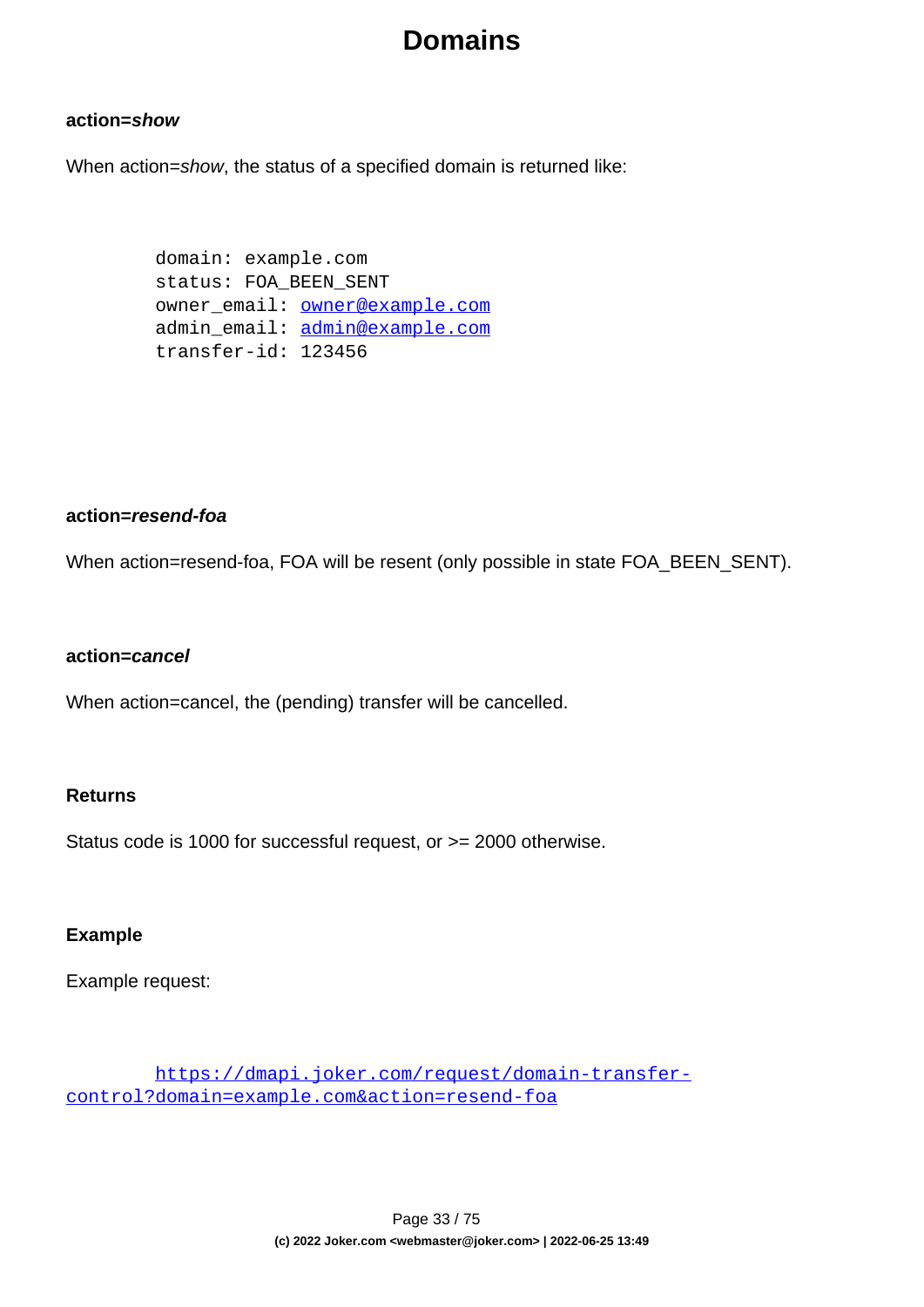Keywords: reseller,dmapi, API, transfer

Last update: 2018-01-29 14:28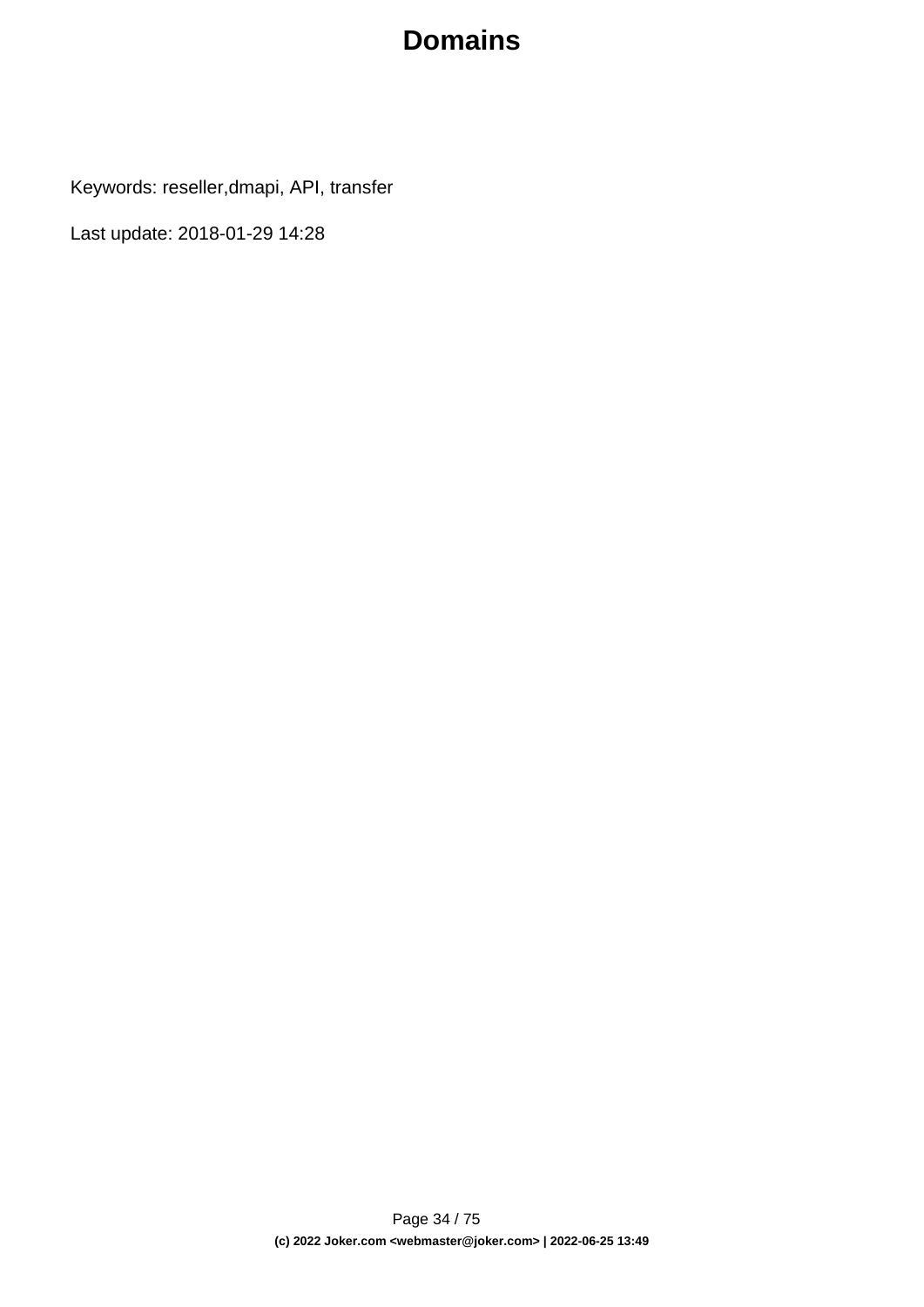# **Domains domain-check**

### <span id="page-34-0"></span>**Requires (mandatory)**

domain domain name to check

## **Accepts (optional)**

| check-price | If provided, specifically check the price for:                                                                                                                                                               |
|-------------|--------------------------------------------------------------------------------------------------------------------------------------------------------------------------------------------------------------|
|             | create, renew, transfer, restore                                                                                                                                                                             |
| period      | If provided, price will be calculated based on<br>specified period. Period may be specified in<br>years (values from 1 to 10) or in traditional for<br>DMAPI months (>= 12, must be a multiple of<br>$12)$ . |
| language    | Relevant only for IDN domains, specifies<br>language as 2 letter (ISO 639.1) or 3 letter (ISO<br>639.2) code:<br>https://www.loc.gov/standards/iso639-2/php/cod<br>e list.php                                |
|             |                                                                                                                                                                                                              |

With this request you can **check if a domain is available for registration, and what type of domain pricing will be applied for different types of orders.**

**Returns** one or more lines with key-value pairs as follows:

**domain-status:** <status>

<status> can be one of:

**available** regular domain (non-premium) available for registration **premium premium** premium domain available for registration **unavailable domain is not available for registration** 

If <status> is "unavailable", then domain-register request will fail, though domain-transfer-\* and

Page 35 / 75

**(c) 2022 Joker.com <webmaster@joker.com> | 2022-06-25 13:49**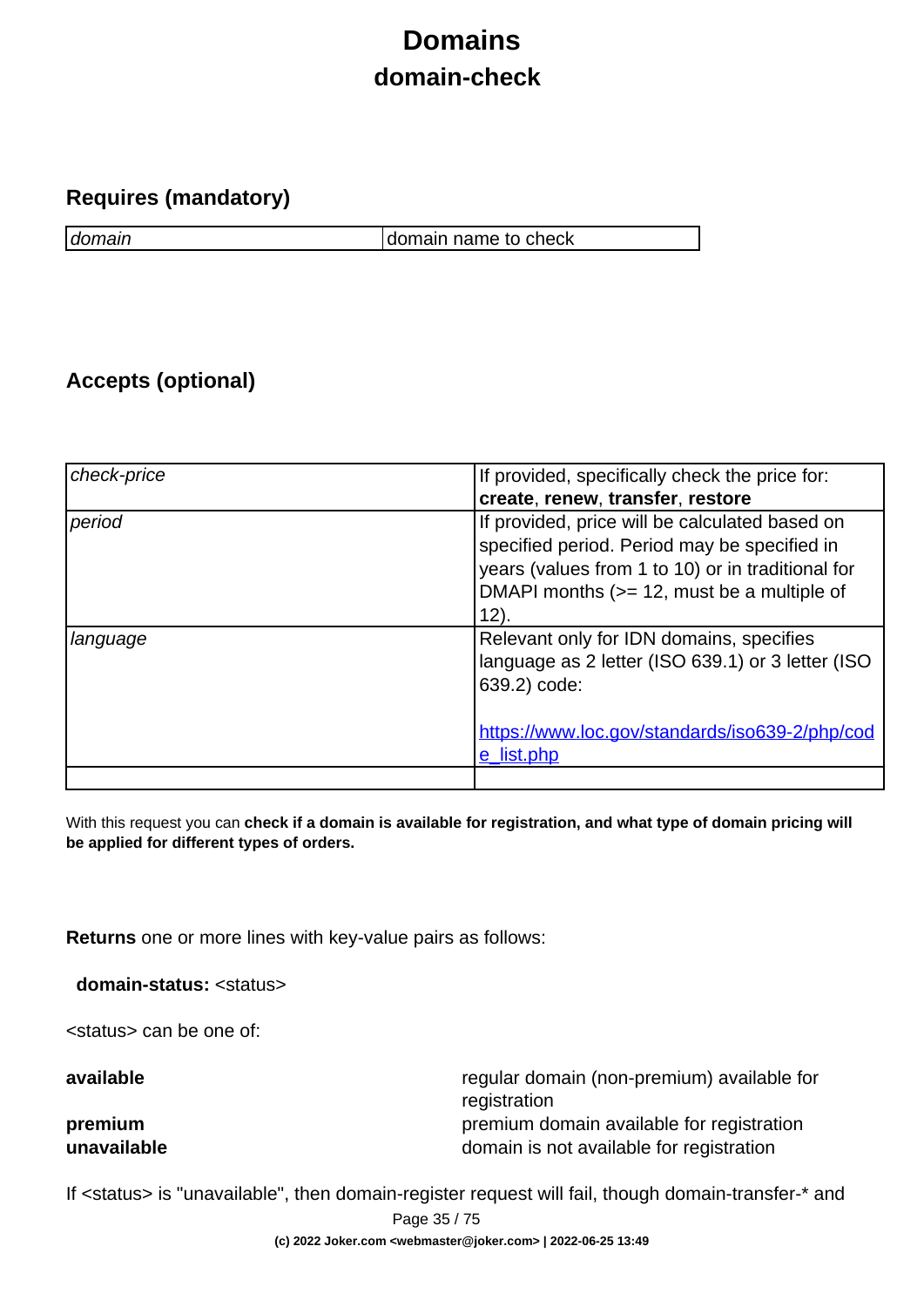domain-renew (if domain is with Joker.com) are possible, of course.

#### **domain-status-reason:** <status-reason>

Provides human-readable description why domain is unavailable for registration, like blocked, reserved, registered etc.

May be absent if registry does not provide specific reason. Should not be parsed as value is registry dependent and could be virtually anything.

#### **domain-class:** <class>

Specifies price-class. Anything but "standard" is considered "premium", though some registries use "tier-1", "premium", "BBB" etc.

Mostly a hint, values except "standard" should not be interpreted as they have no useful meaning and vary among registries.

### **domain-price-<type>:** <price> <currency> <period>y

Reports domain price, where <type> will be value provided in check-price parameter, i.e. create, renew, transfer, restore.

- <price> is the final price, i.e. amount that will be deducted from the user's account, considering all discounts, promos etc.
- <currency> is a 3-letter currency code, serves only as information.
- < period > is reported in years and suffixed by "y", like "5y", and it may be different from "period" parameter value (depends on registry), for instance when requested period is not available, too low or too high.

The price reported is valid only for specified period, i.e. if price is 100 for 2 years it does not necessarily mean that price for 1 year is 50, thus it only makes sense to check price for the period which will be used verbatim in subsequent request of specified <type>.

### **domain-price-promo:** <start> <end>

<start> and <end> are ISO timestamps in format like 2019-07-01T00:00:00.000Z

For domains that have promotional pricing, this provides start and end timestamps of promotional period. Usually its mere presence means that promo-pricing is in effect, but to be sure values have to be checked explicitly.

**If "domain-status" returned "premium" or "domain-class" returned anything but "standard", then the parameter max-price must be present in register/transfer/renew requests.** 

Full response example (web.blog):

 domain-status: unavailable domain-status-reason: blocked domain-class: standard

Page 36 / 75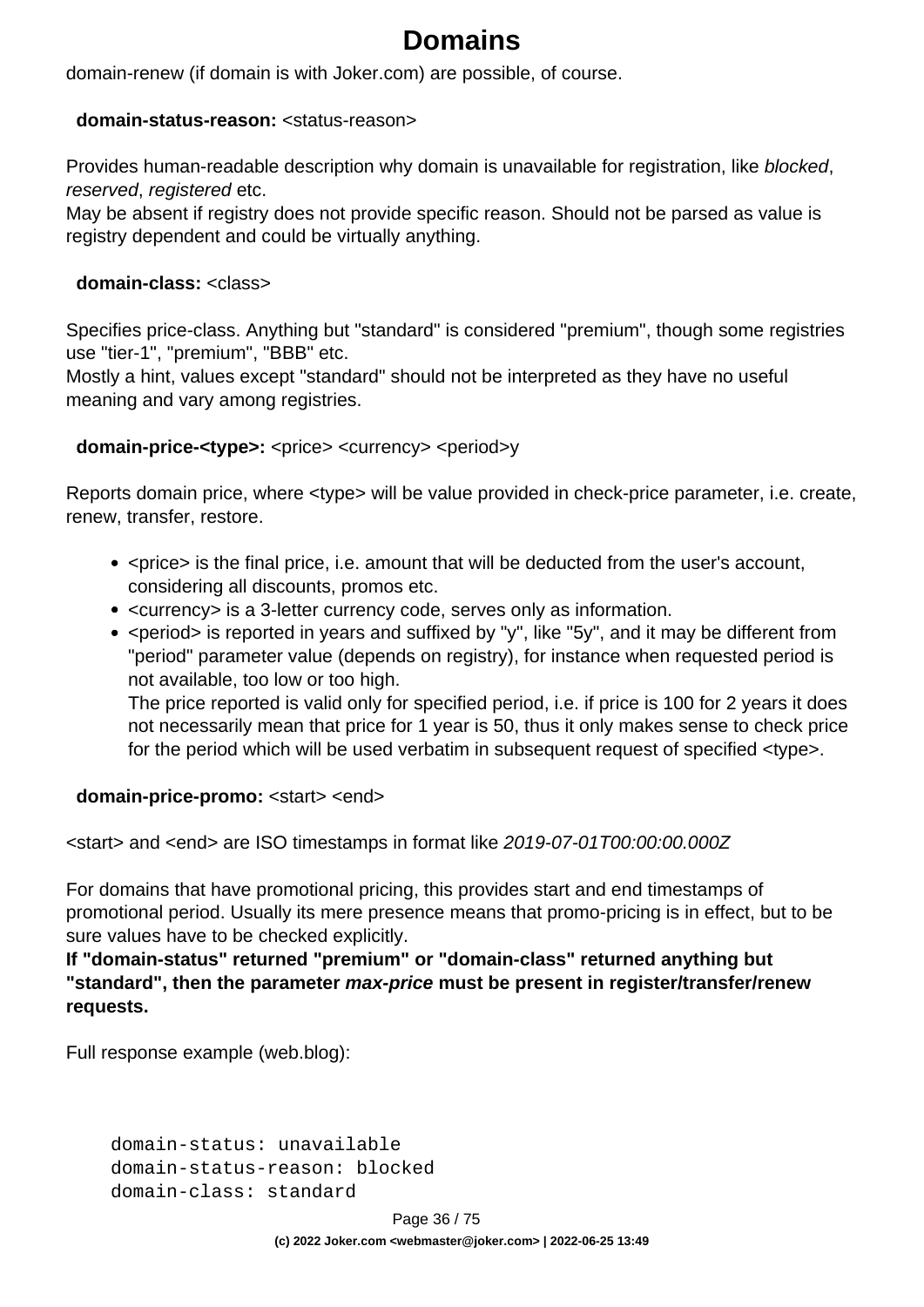# **Domains**

 domain-price-create: 8.21 USD 1y domain-pricepromo: 2019-09-01T00:00:00.000Z 2019-12-31T23:59:59.000Z

### **Example:**

 https://dmapi.joker.com/request/domain-check?domain=example.com&auth-sid=<yourcurrent-session-id>

Keywords: checkd, whois, domain check, reseller, API, domain availability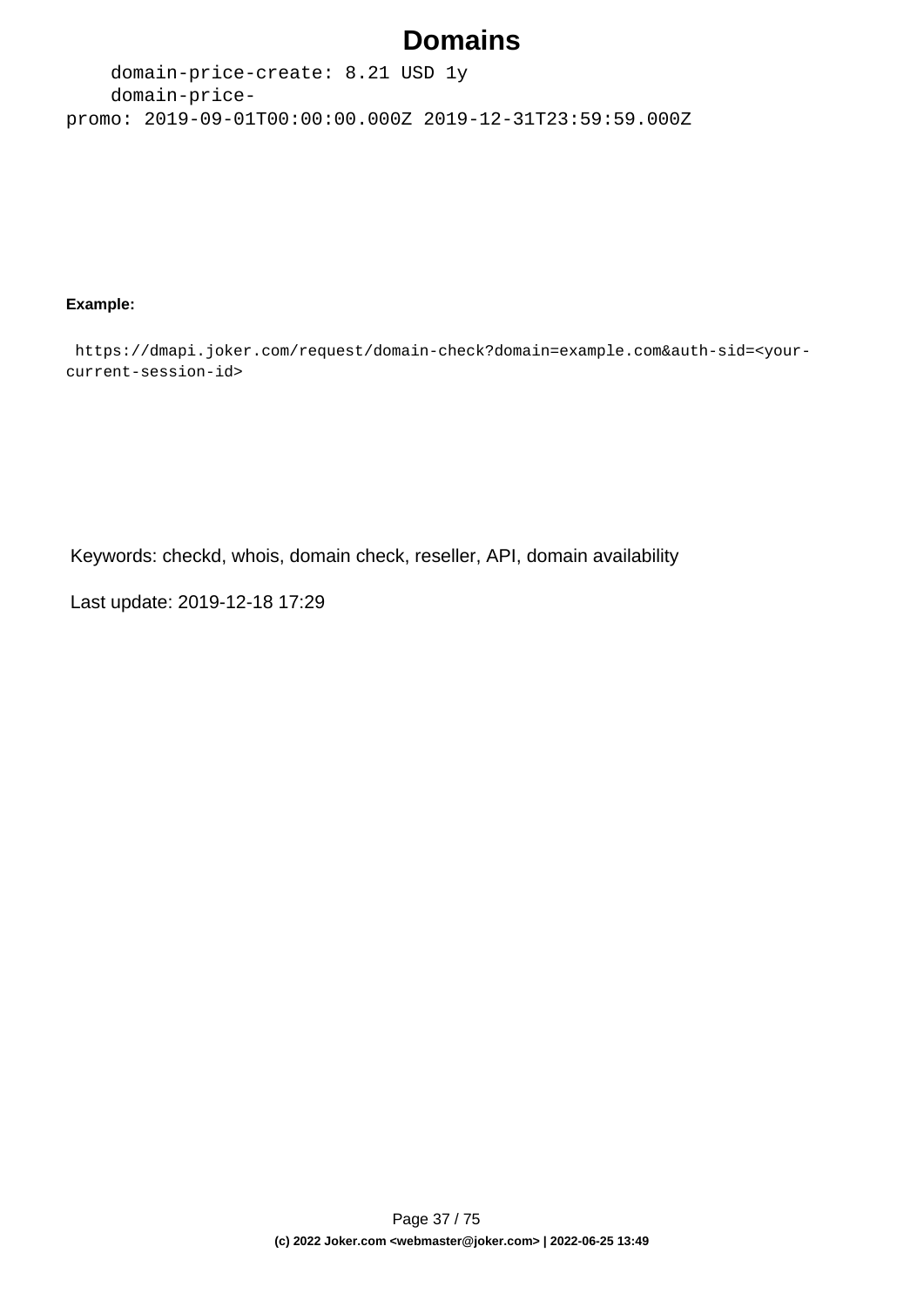# **Domains query-contact-list**

#### **Accepts:**

| pattern         | pattern to match (against handle)                                                                           |
|-----------------|-------------------------------------------------------------------------------------------------------------|
| from            | start from this item in list                                                                                |
| to              | end by this item in list                                                                                    |
| tld             | limits output to contact handles which may be used v<br>toplevel domain (tld), like "com".                  |
| extended-format | provides additional information for every contact liste<br>organization. May be "1" or "0", defaults to "0" |

### **Returns:**

List of registered contacts (handles), one per line.

When "extended-format" is requested, output columns are separated by tabs ("\t"), and "Columns" header provides column names.

### **Example:**

 https://dmapi.joker.com/request/query-contact-list?pattern=coco-47\*&tld=com&authsid=<your-current-session-id>

Keywords: query contacts, contact-list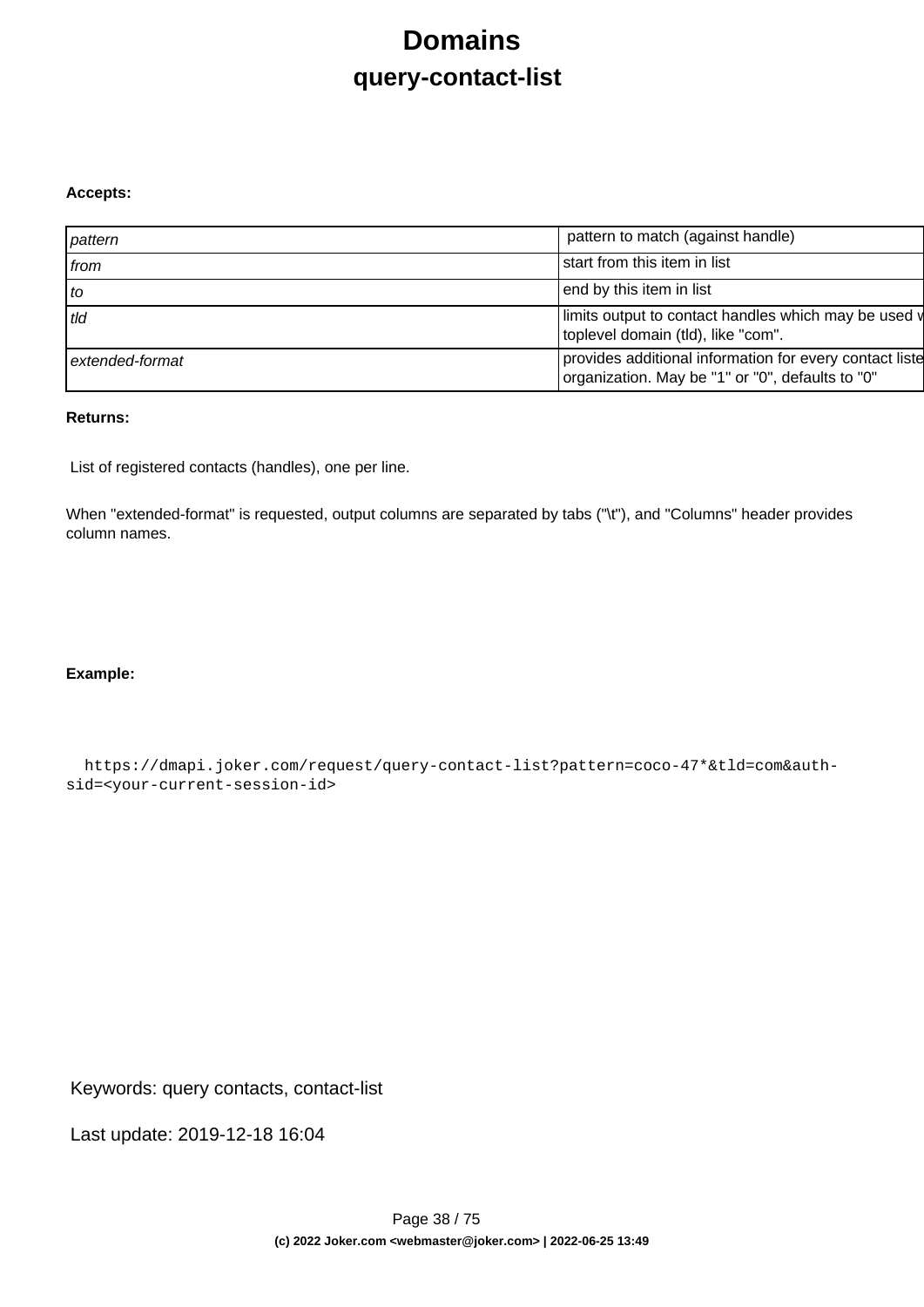# **Contacts contact-create**

### **Requires:**

| tld                     | target TLD where this contact is intended to<br>be used.         |
|-------------------------|------------------------------------------------------------------|
| name                    | full name (if empty, fname + lname will be<br>used)              |
| fname                   | first name (required for .FI contacts)                           |
| <i>Iname</i>            | last name (required for .FI contacts)                            |
| title                   | (optional)                                                       |
| individual              | (optional) Y, Yes, N, No                                         |
| organization            | (optional if individual)                                         |
| email                   | mailaddress of the contact                                       |
| address-1               | street address                                                   |
| address-2               | (optional)                                                       |
| city                    |                                                                  |
| state                   | (optional)                                                       |
| postal-code             |                                                                  |
| country                 | ISO country code (2 letters)                                     |
| phone                   |                                                                  |
| fax                     | (optional)                                                       |
| lang                    | language to use for .EU contacts                                 |
| app-purpose             | required for .US contacts                                        |
| nexus-category          | required for .US contacts                                        |
| nexus-category-country  | required for .US contacts                                        |
| account-type            | required for . UK contacts, if used as<br>owner contact          |
| company-number          | required for .UK contacts with                                   |
|                         | specific account types                                           |
| orgid                   | required for .SE/.NU contacts                                    |
| vatid                   | (optional) for .SE/.NU contacts                                  |
| x-ficora-type           | required for .FI contacts                                        |
| x-ficora-is-finnish     | (yes/no) required for .FI contacts                               |
| x-ficora-registernumber | required for .FI contacts, if ficora-<br>type is company         |
| x-ficora-identity       | required for .FI contacts, if type is<br>person and finnish      |
| x-ficora-birthdate      | required for .FI contacts, if type is<br>persion and not finnish |
| x-ficora-legalemail     | (optional) for .FI contacts                                      |
|                         |                                                                  |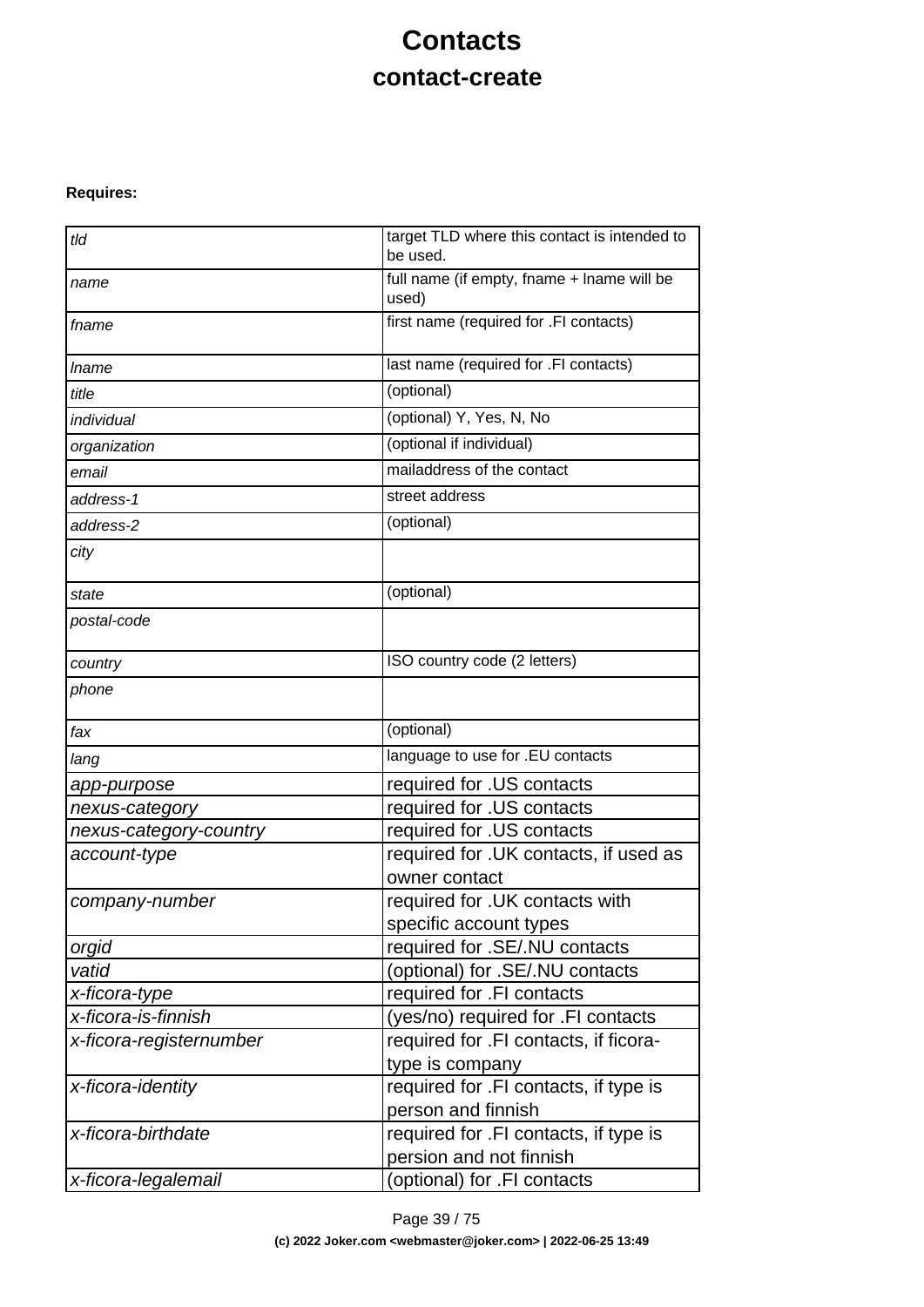# **Contacts**

Either "name" or "lname" and "fname" must be provided.

Fields **not** marked '(optional)' are mandatory (and must not be empty).

Parameters "lname" and "fname", if provided, will be converted to "name" (simple concatenation of "fname" and "lname"), because registries support only "name" format. In general, use of "fname" and "lname" is deprecated, and support for these fields will be removed in version 1.2.

"**orgid**" represents Swedish personal or organisational number and is required for .SE/.NU contacts.

It starts with ISO 3166 Alpha-2 country code in square brackets. If the country code for Sweden is given [SE] a valid Swedish personal or organisational number must be given (6 digits, dash, 4 digits), otherwise 1 to 123 characters can follow.

If organization is empty and the country code for Sweden [SE] is given, orgid must be a personal number, not an organisational number.

"**vatid**" is optional for .SE/.NU contacts. It starts with a two letter country code (uppercase), followed by an optional space, followed by a country specific string containing digits 0-9, and letters a-z and A-Z, maximum 64 Chars.

### **For .fi contacts:**

**"x-ficora-type"** is required for .fi contacts. The following values are accepted: privateperson, company, corporation, institution, politicalparty, township, government, publiccommunity

**"x-ficora-registernumber"** is required if x-ficora-type is set to "company".

**"x-ficora-is-finnish"** is always required for .fi contacts: yes = finnish company or person, no = not a finnish person or company

**"x-ficora-identity"** is required for .fi contacts, if x-ficora-type is set to 'privateperson' and x-

Page 40 / 75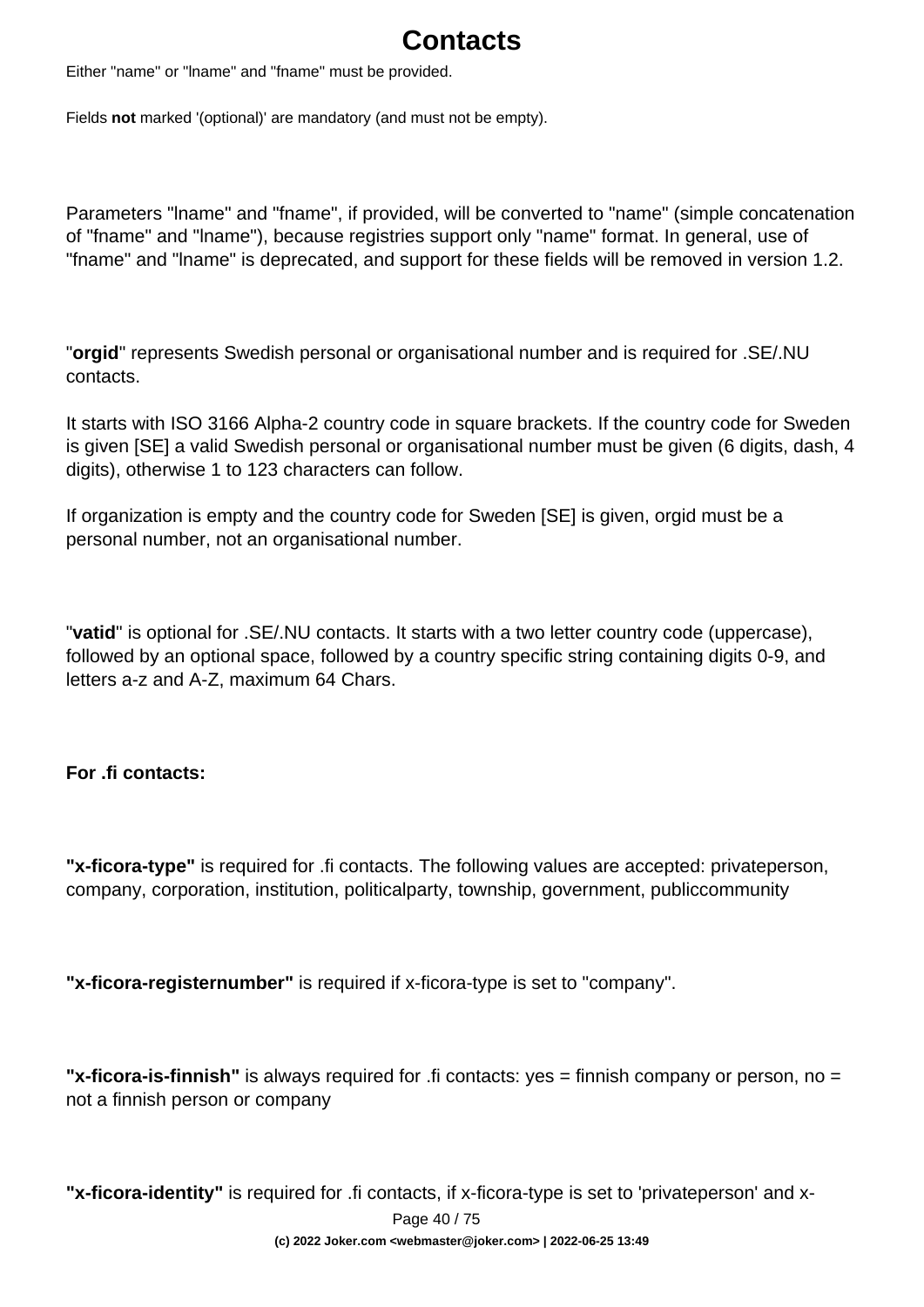## **Contacts**

**"x-ficora-birthdate"** is required for .fi contacts, if x-ficora-type is set to 'privateperson' and xficora-is-finnish is set to 'no' in the following date format "YYYY-MM-DD".

### **Please note:**

- Parameters listed here (except "tid") may be used (or are required) in other requests, this is indicated by referring to "Contact fields".
- "lang" must contain two-letter ISO country (language) code, and is only required when creating .EU contacts. The purpose is to specify language to be used in notifications emails, sent from EURid. Please note - this field cannot be modified later, and the default is 'EN' (English)!
- "app-purpose", "nexus-category" and "nexus-category-contry" are required only when creating .US contacts, and cannot be modified later.

### **Example:**

 https://dmapi.joker.com/request/contact-create?tld=com&name=John Doe&email=johnd@someisp.com&address-1=Smartroad 1&city=Smalltown&postalcode=40122&country=US&phone=+1.422.8001&auth-sid=<your-current-session-id>

Keywords: contact-create, whois contacts, whois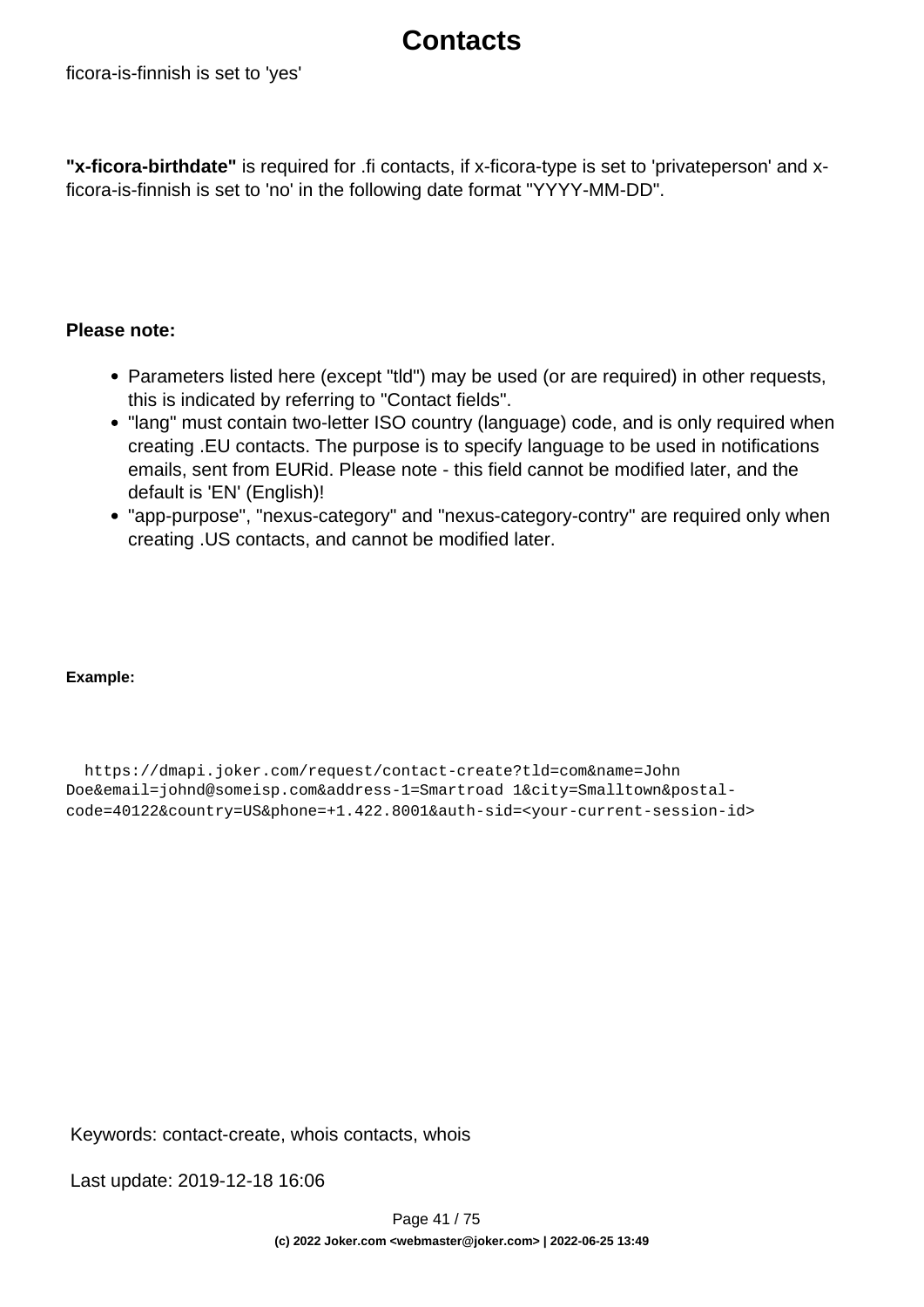# **Contacts contact-modify**

### **Requires:**

handle contact handle to modify.

### **Accepts:**

Field names exactly like in [contact-create](index.php?action=artikel&cat=28&id=30&artlang=en) request, except that omitted fields won't be modified. That is, if you specify a field, it will be used as a new value, if you omit it, the old value will remain.

The field "tld" is not relevant for this request and will be ignored if present.

Keywords: modify contact, whois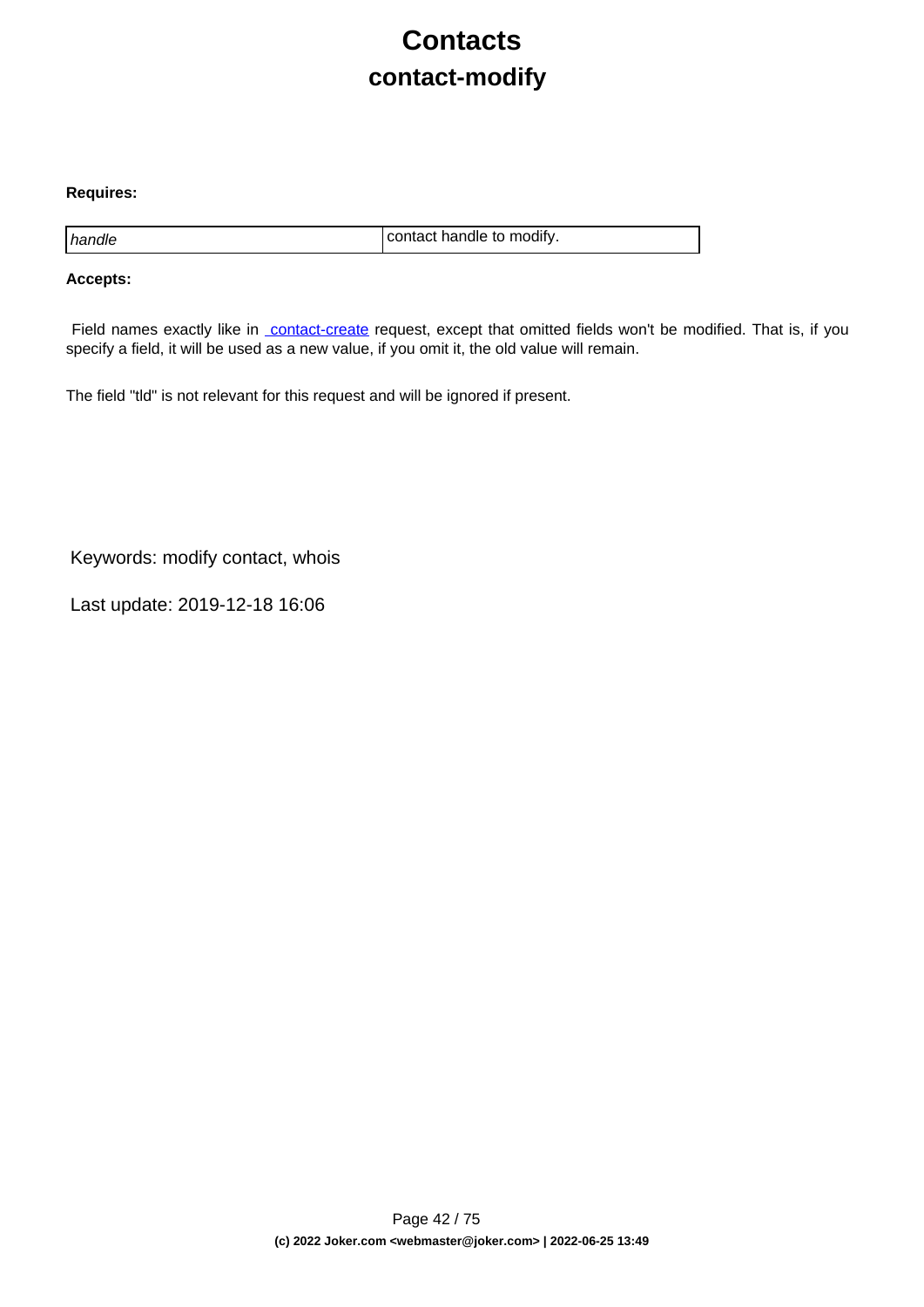# **Contacts contact-delete**

### **Requires:**

handle handle contact handle to delete

With this request you can delete previously registered contacts

**Example:**

 https://dmapi.joker.com/request/contact-delete?handle=coco-4711&auth-sid=<yourcurrent-session-id>

Keywords: contact-delete contact delete handle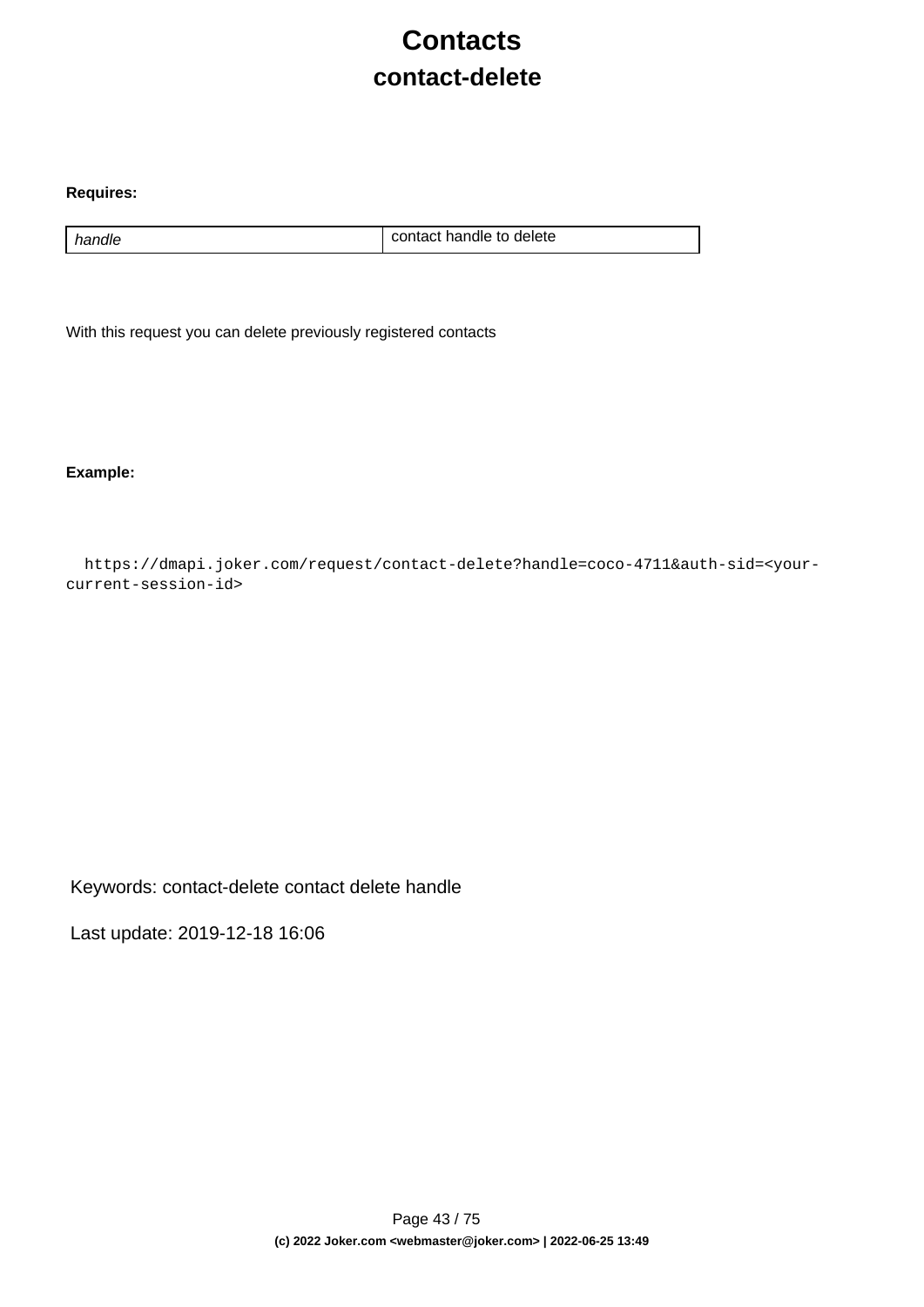# **Contacts query-ns-list**

#### **Accepts:**

| pattern | pattern to match (against host name, like<br>I "ns.dom*") |
|---------|-----------------------------------------------------------|
| l full  | include IPs if non-zero (0 or 1)                          |

### **Returns:**

List of registered name servers, one per line.

If "full" is non-zero, then the list will include IP addresses, IPv4 (2nd column) and IPv6 (3rd column).

Columns will be separated by tab ("\t") character. If specific IP is not present (say, there is only IPv4 or IPv6), it will be listed as "-".

Example of list with IPs:

```
ns.example.com 1.2.3.4 - 
ns6.example.com - FE80:0000:0000:0000:0202:B3FF:FE1E:8329
```
### **Example:**

```
 https://dmapi.joker.com/request/query-ns-list?pattern=*my-own-ns*&full=1&auth-
sid=<your-current-session-id>
```
Keywords: query-ns-list, nameserver,

Last update: 2019-12-18 16:22

Page 44 / 75 **(c) 2022 Joker.com <webmaster@joker.com> | 2022-06-25 13:49**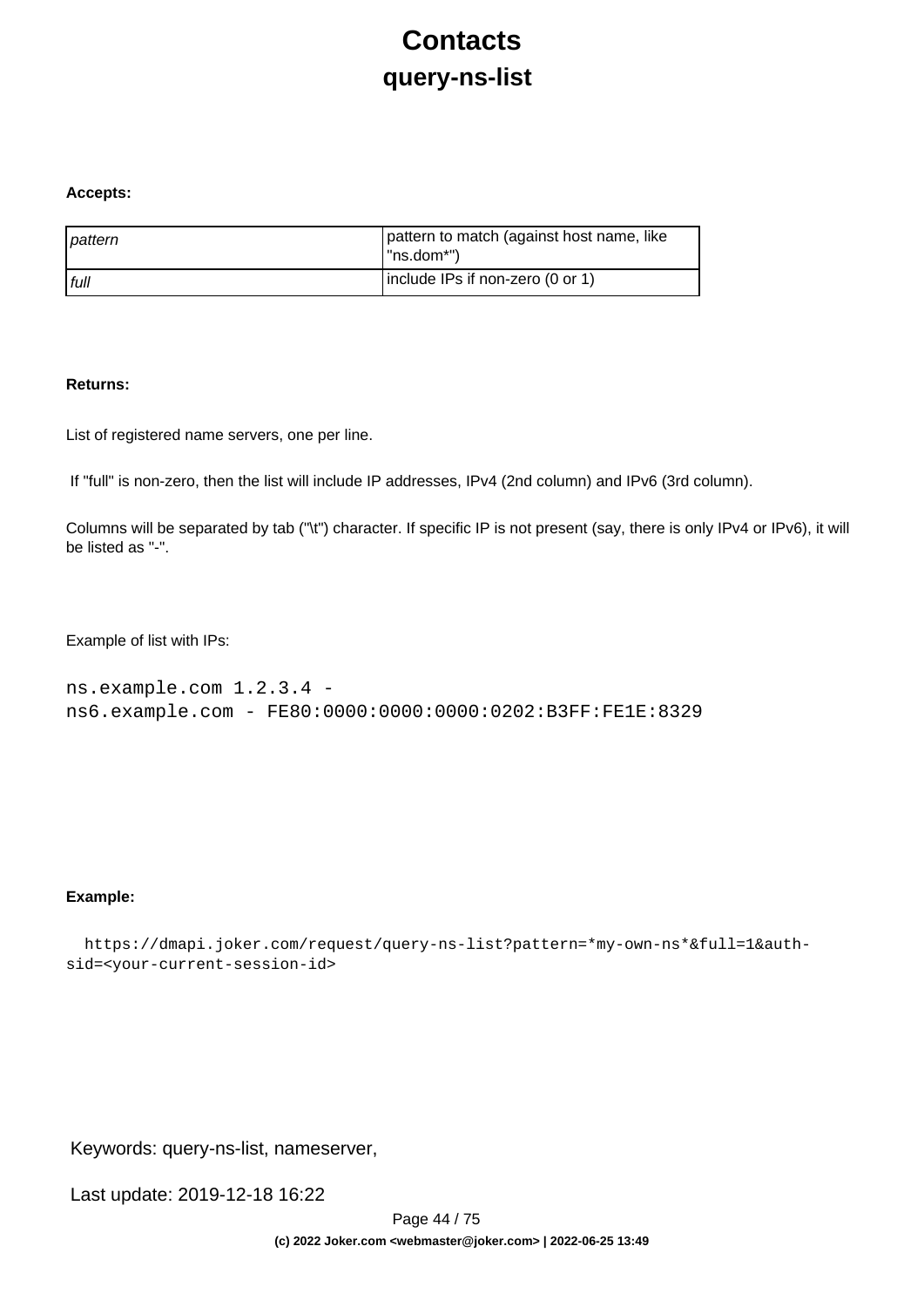## **Nameservers ns-create**

### **Requires:**

| host | Full qualified host name                                   |
|------|------------------------------------------------------------|
| l ip | IPv4 address (must not be from IANA's<br>reserved range)   |
| ipv6 | IPv6 address (short notation like fec0::17 is<br>accepted) |

With this request a new nameserver can be registered with the registry. This is needed to use a nameserver with glue records.

Either an IPv4 or IPv6 address is required.

Keywords: nameserver, nameservice, dns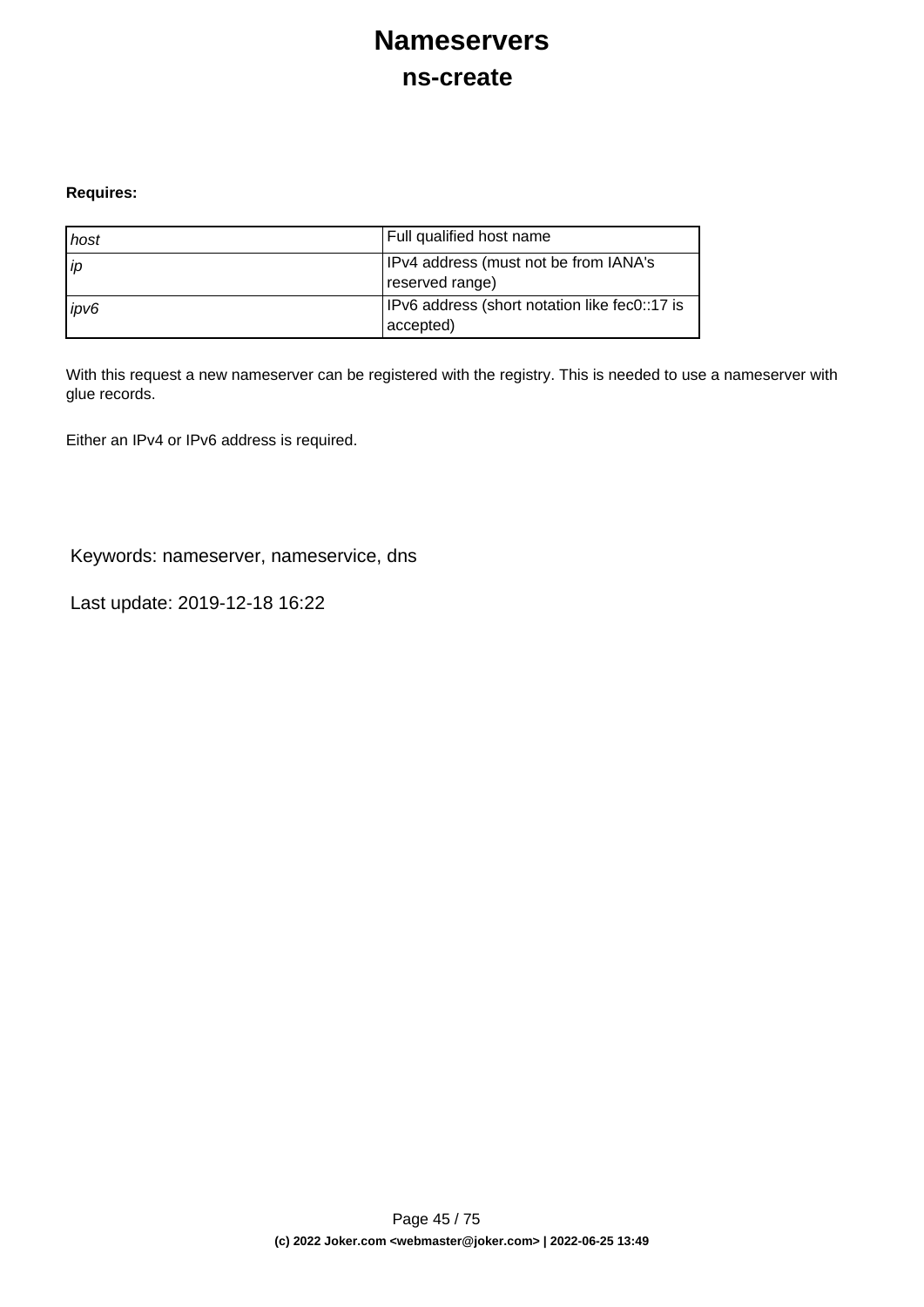## **Nameservers host-create**

This is an alias for [ns-create.](index.php?action=artikel&cat=29&id=34&artlang=en)

Keywords: nameserver,dns

Last update: 2016-10-06 17:27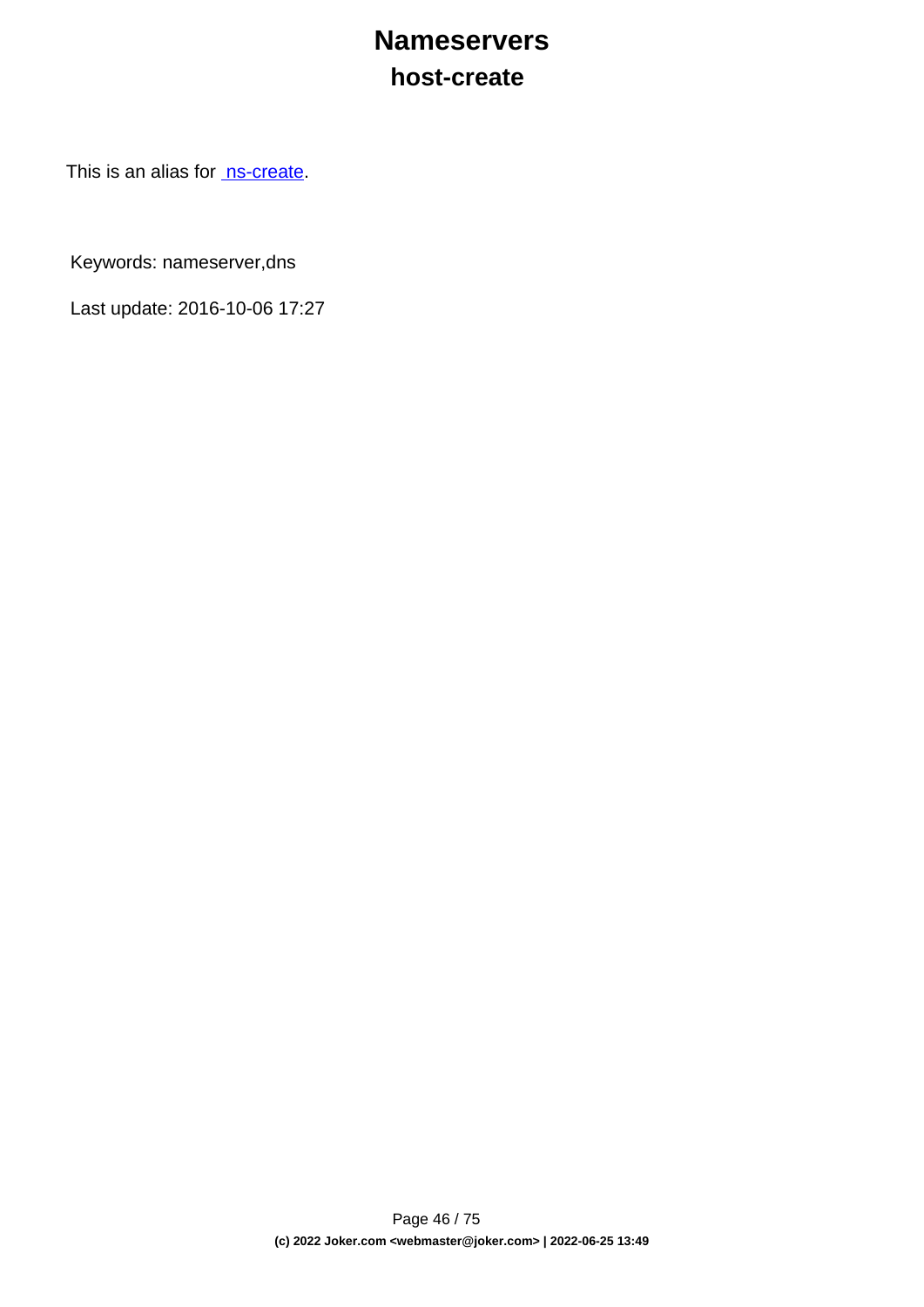## **Nameservers ns-modify**

### **Requires:**

| host | full qualified host name                                      |
|------|---------------------------------------------------------------|
| ip   | IPv4 address (must not be from IANA's<br>reserved range)      |
| ipv6 | IPv6 address (short notation like 'fec0::17' is<br>(accepted) |

With this request you can modify the IP address of a registered nameserver.

Keywords: ns-modify, host-modify, host IP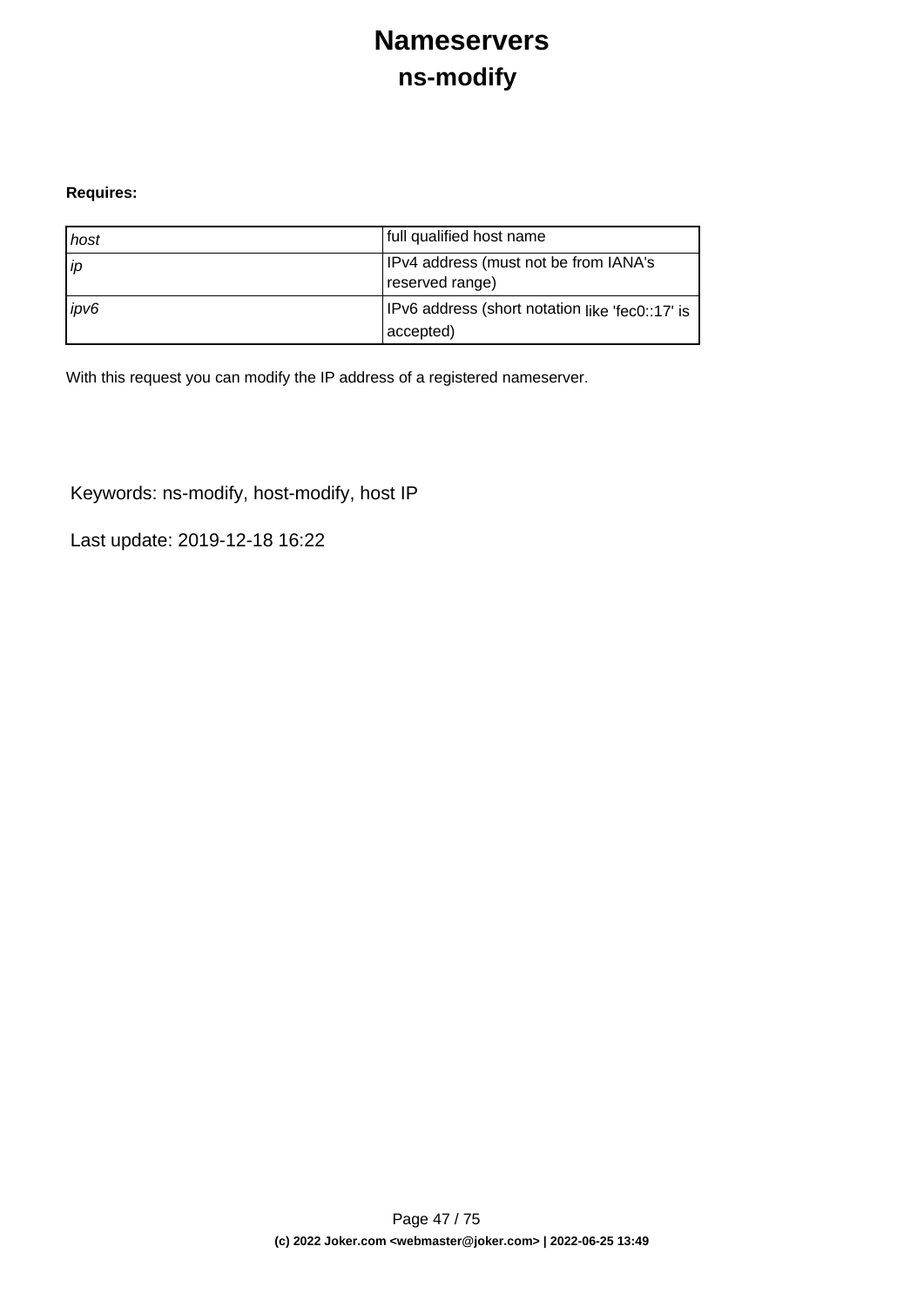# **Nameservers host-modify**

This is an alias for **ns-modify**.

Keywords: host-modify ns-modify

Last update: 2012-09-27 15:05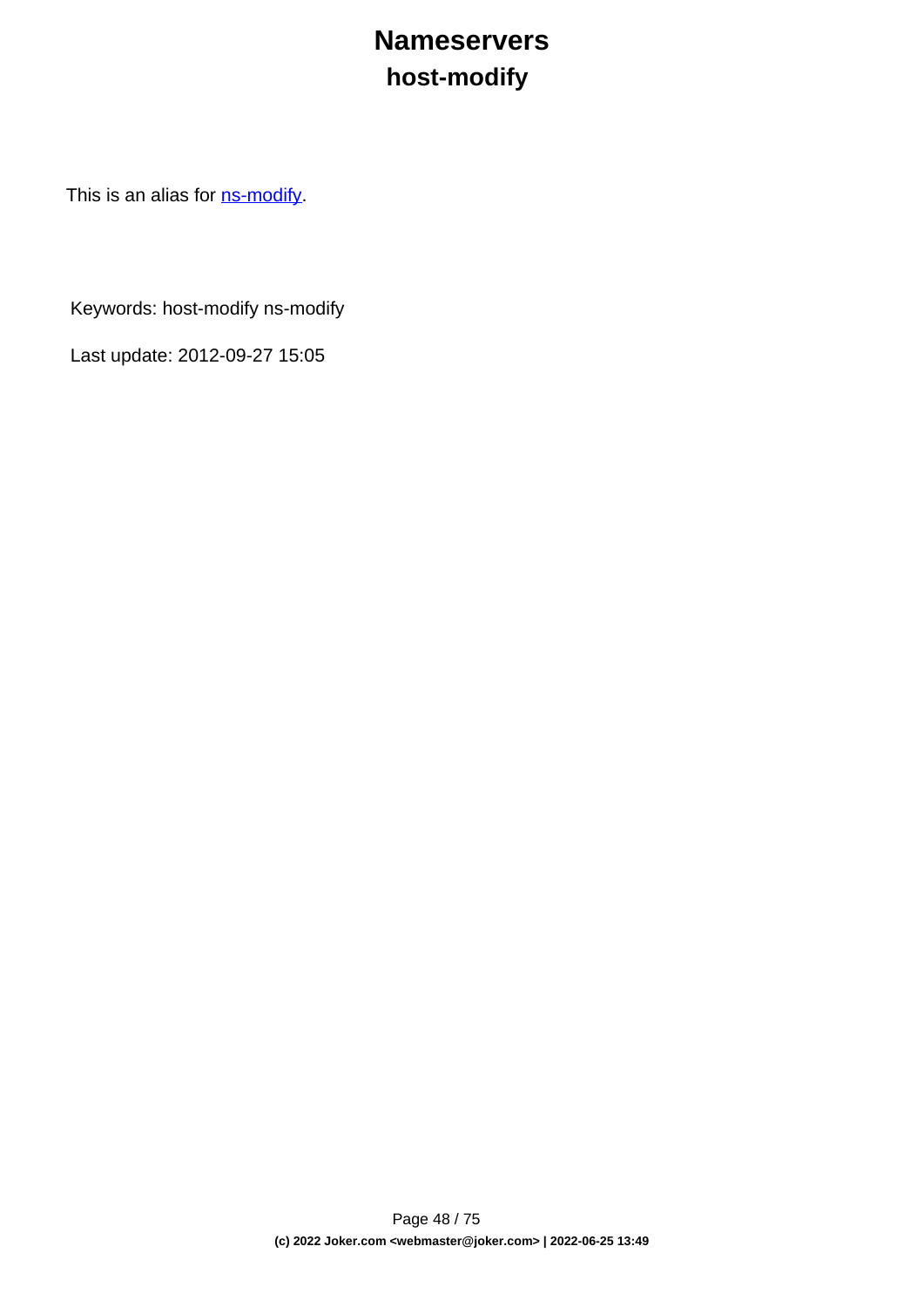## **Nameservers ns-delete**

### **Requires:**

host host host name host name host name host name host name

With this request you can delete a registered nameserver.

Keywords: ns-delete, host-delete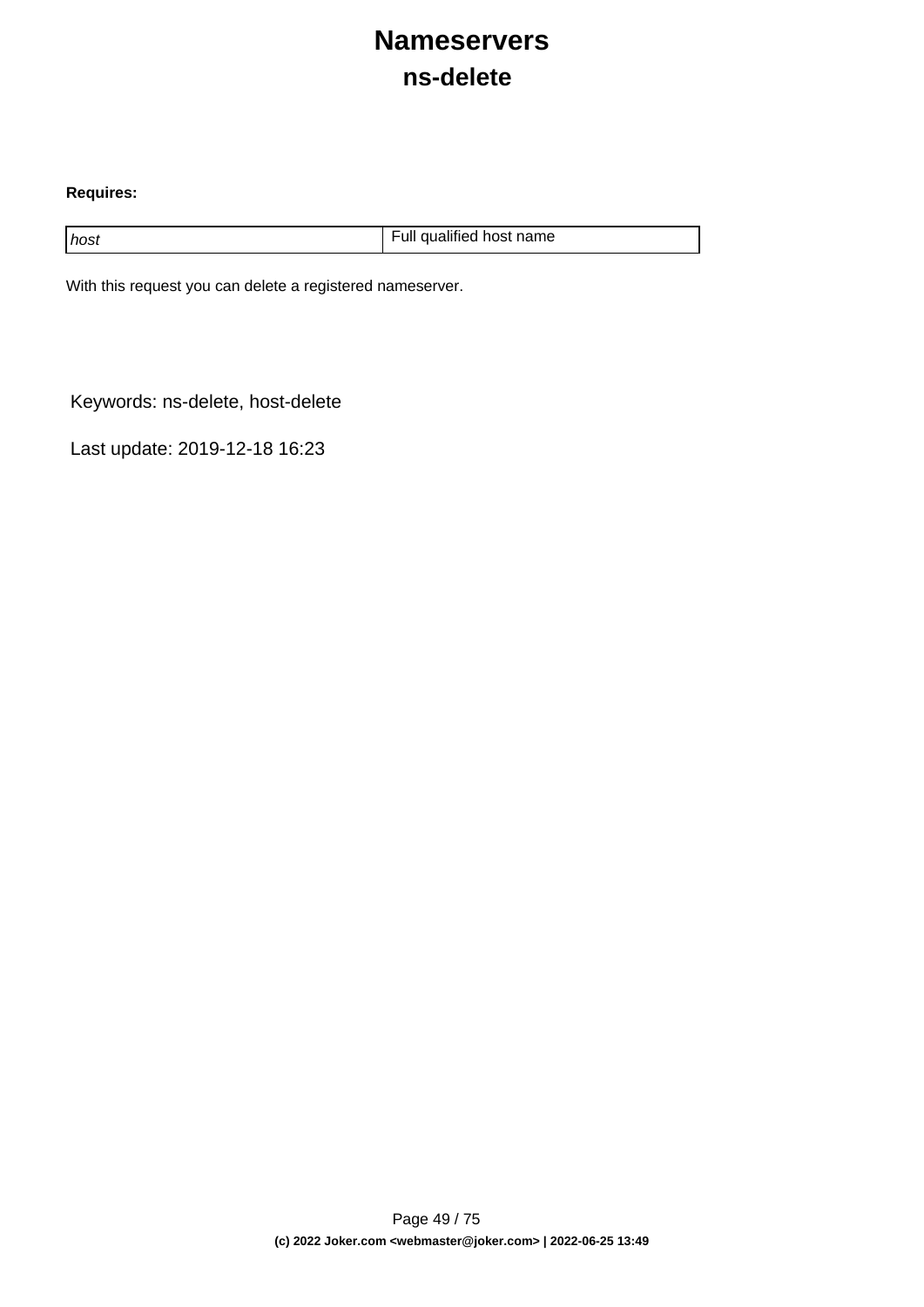## **Nameservers host-delete**

This is an alias for **[ns-delete](index.php?action=artikel&cat=29&id=38&artlang=en)**.

Keywords: ns-delete host-delete

Last update: 2012-09-27 15:07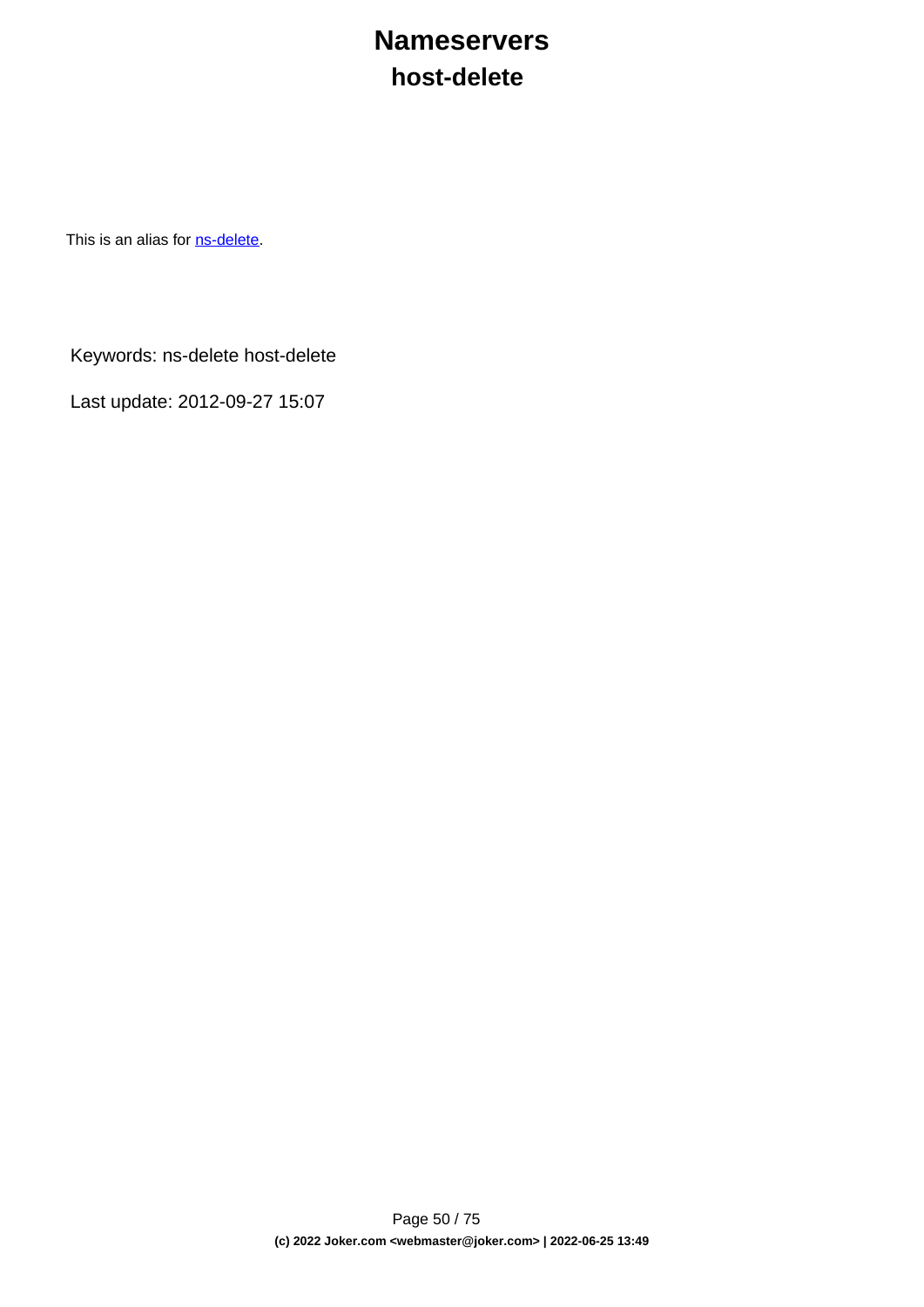# **Nameservers dns-zone-list**

### **Accepts:**

pattern **Pattern is a pattern to match (globbing, like "dom\*")** 

### **Returns:**

List zones (domains) which are managed and served by Joker.com name servers. Zones are listed one per line.

Keywords: zone, dns, nameservice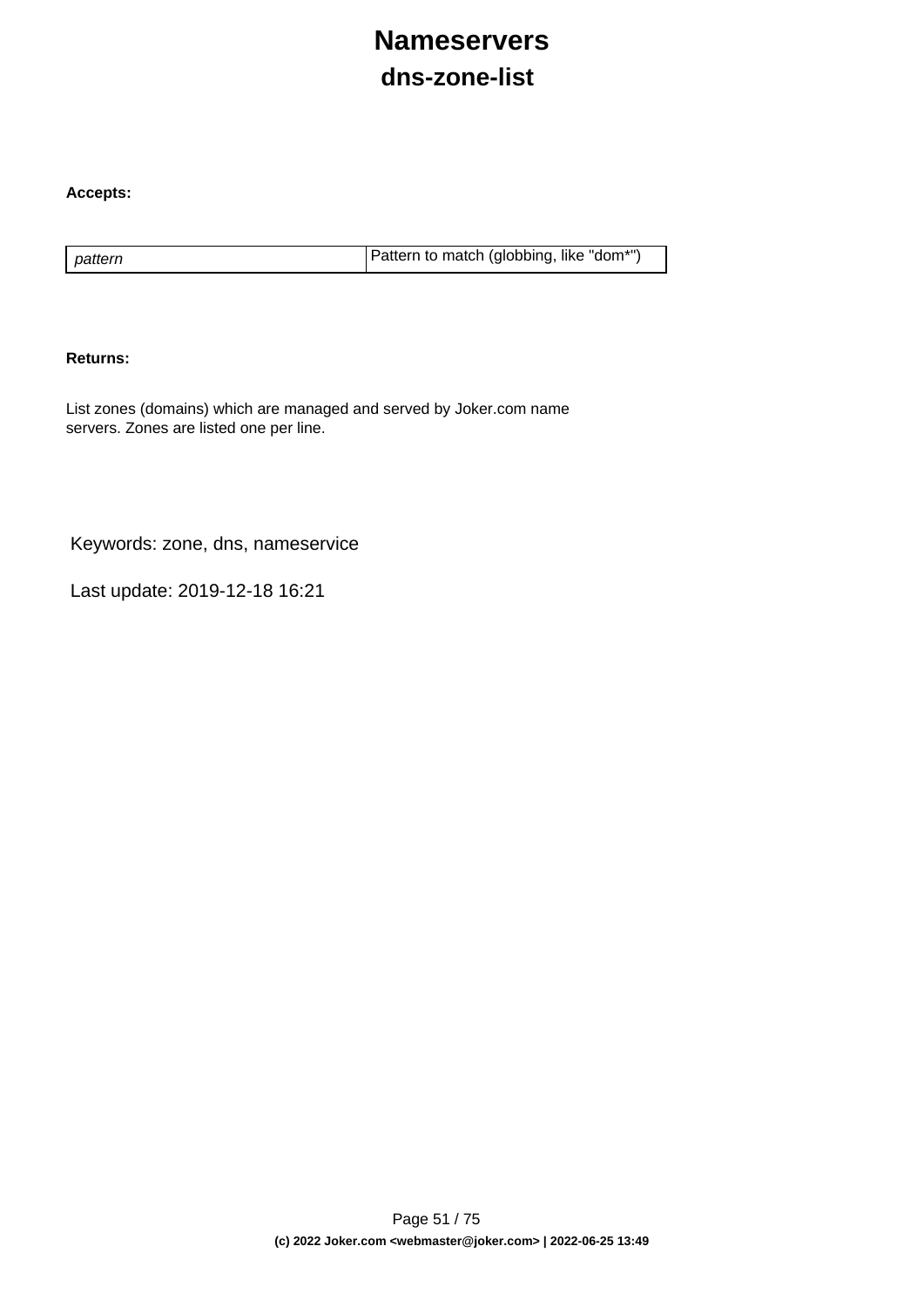# **Modify Zonedata dns-zone-get**

### **Requires:**

domain domain and a contract a contract a late of  $\vert$  Zone (domain) name to fetch data from

### **Returns:**

Returns list of zone records.

The format of zone is as follows (one record per line):

```
<label> <type> <pri> <target> <ttl> <valid-from> <valid-
to> <parameters(s)>
```
### Where:

| label      | subdomain/redirection label, relative to current zone, or '@'<br>(which means current zone name) |
|------------|--------------------------------------------------------------------------------------------------|
| type       | record type (A, AAAA, MX, CNAME, URL, MAILFW, TXT,<br>NAPTR, DYNA, DYNAAAA, SRV)                 |
| pri        | numeric value, meaningful only for types MX, NAPTR and<br>SRV, must be 0 for all other types     |
| target     | record target/value. Must be quoted if contains spaces                                           |
| ttl        | record TTL (time to live) in seconds                                                             |
| valid-from | record is not valid before this time (UNIX timestamp) or 0                                       |
| valid-to   | record is not valid after this time (UNIX timestamp) or 0                                        |
| parameters | record-specific parameter(s)                                                                     |

All values from "name" to "ttl" are mandatory for every record.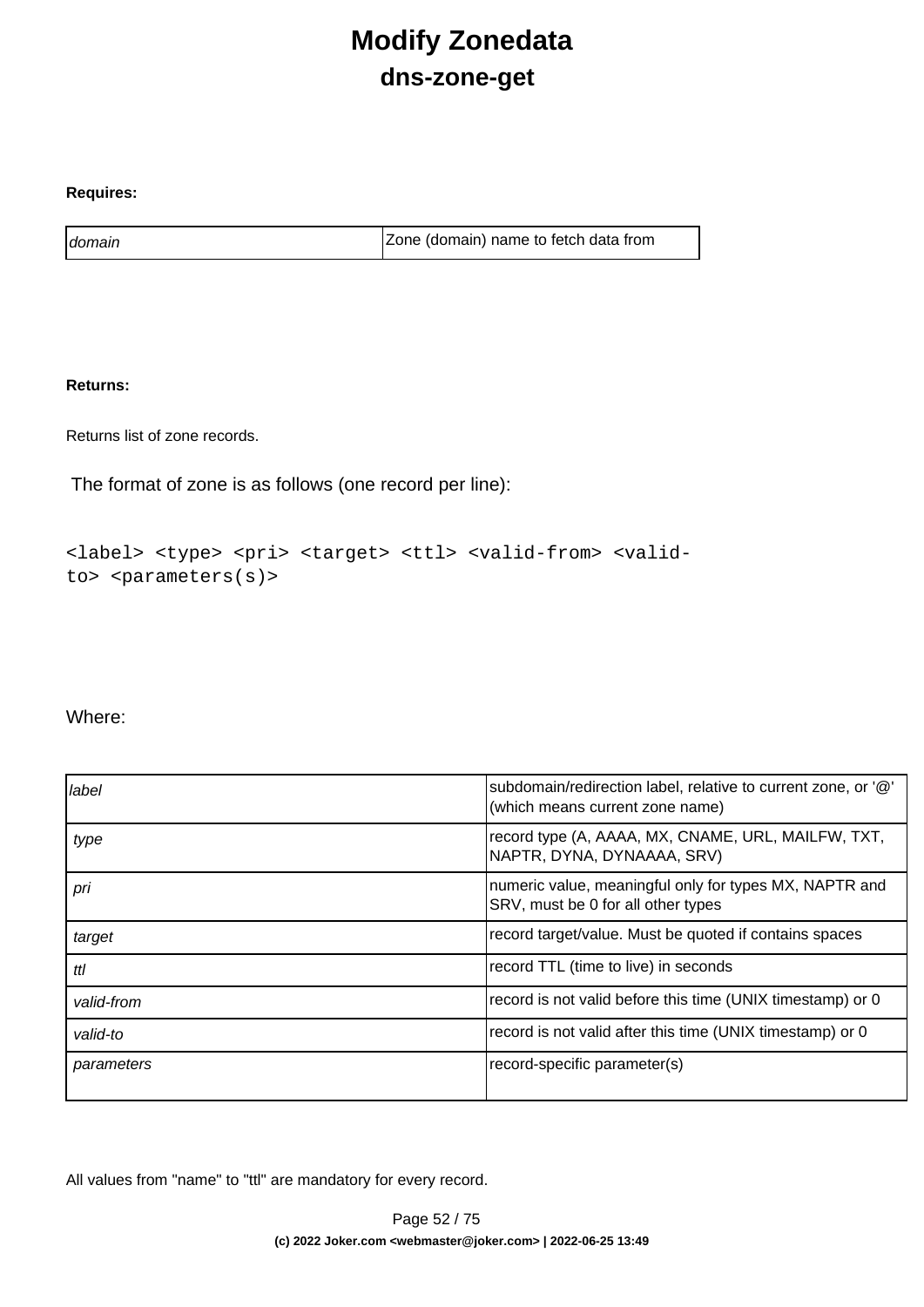## **Modify Zonedata**

<valid-to> and <valid-from> are not implemented yet, so usually are 0, and may be omitted if there are no other parameters required.

<parameters(s)> are record dependent, used in NAPTR, MAILFW, FRAME and URL records.

<ttl> must be at least 60 for all records except NAPTR and SVC, where it can be 0 (meaning: no caching). For MAILFW/URL/FRAME <ttl> is irrelevant and assumed to be 60 seconds (i.e., any change will be in effect within 60 seconds from zone change).

<pri> preference value for MX records, priority/weight for SRV records and order/preference for NAPTR records. For any other record, the value must be 0.

Examples of zone records:

www A 0 127.0.0.1 86400 www AAAA 0 fec0::17 86400 @ MX 10 mail.example.com. 86400

```
redirect URL 0 http://joker.com 86400
```
Sets redirection from redirect.joker.com to [http://joker.com](..//) (assuming that current zone is "joker.com").

```
 frame FRAME 0 http://joker.com 86400 0 0 "Header: Frame-Forward" "head" "title"
"body"
```
Sets frame-based redirection similar to URL redirection.

For FRAME record, extra parameters are as follows:

- Extra HTTP headers. (newlines may be escaped as \n)
- Extra text placed in <head></head> section of generated HTML.
- Title text (<title></title>) of generated HTML.
- Body text (used for <noframes> section)

username MAILFW 0 [redirected@example.com](mailto:redirected@example.com) 86400 0 0 1

This MAILFW records makes redirection of mail sent to [username@joker.com](mailto:username@joker.com) (assuming that current zone name is "joker.com") to [redirected@example.com](mailto:redirected@example.com), extra parameter ("1") specifies that spam-filtering should be used.

naptr NAPTR 10/100 replacement 86400 0 0 "flags" "service" "regex"

This NAPTR record has order 10 and preference 100. Only one of "replacement" or "regex" may be specified, if "regex" is specified, "replacement" must be "." (without quotes), if "replacement" is specified, "regex" must be empty string. Quotes are mandatory for all extra parameters. For details please consult RFC 2915, or look here:<http://de.wikipedia.org/wiki/NAPTR>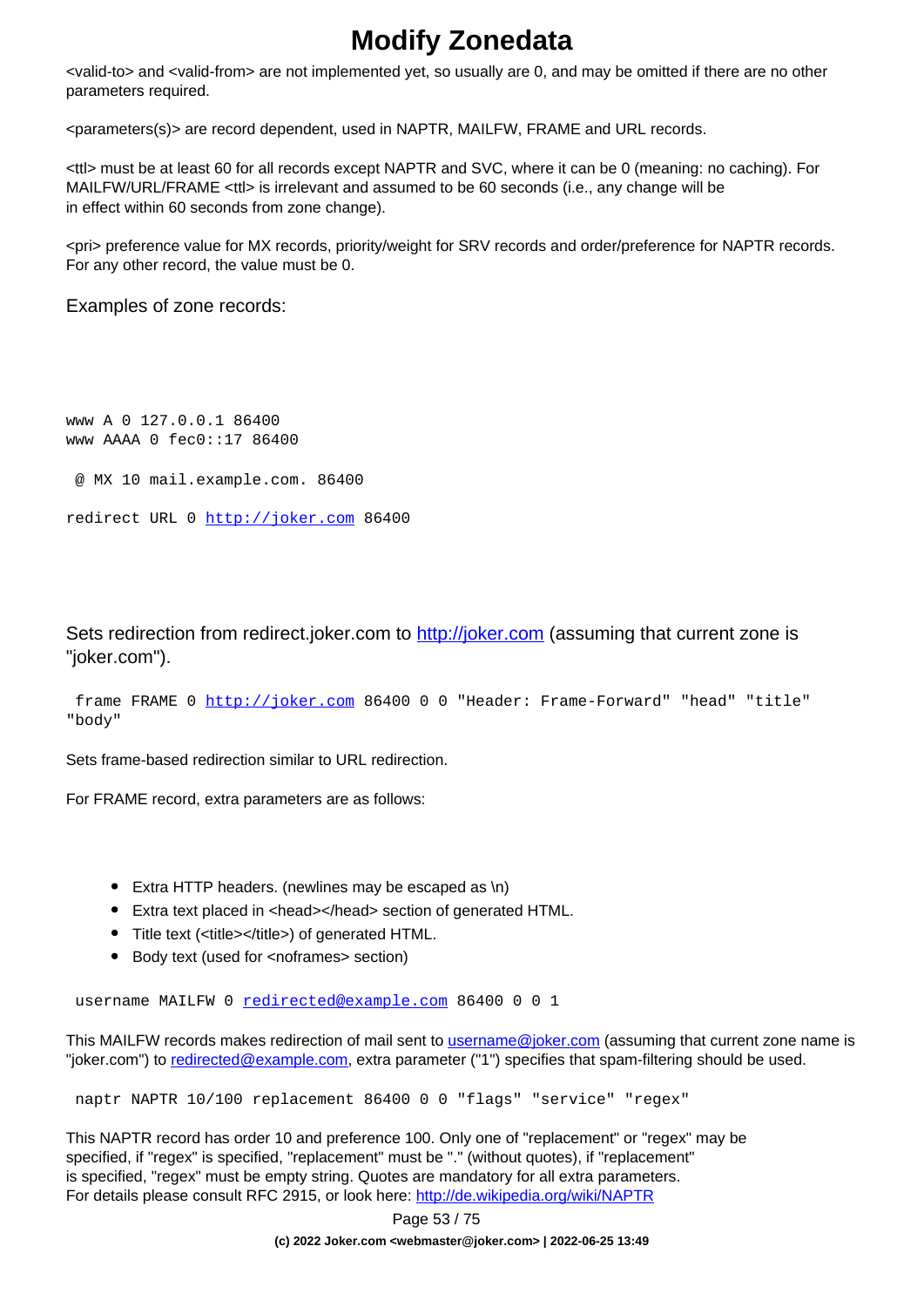## **Modify Zonedata**

\_ldap.\_tcp SRV 10/100 ldap.example.com:389 60

This SRV record has priority 10, weight 100, target "ldap.example.com" and port "389" with TTL 60 seconds. Please consult RFC 2782 for details.

txt TXT 0 "key=value" 86400

Quoting of values for TXT records is mandatory.

www CNAME 0 example.com. 86400

Two special record types, DYNA and DYNAAAA, are used in case if DynDNS is active. They have same meaning as corresponding "A" and "AAAA" records, except that their targets may be updated using Joker DynDNS service.

To enable/disable DynDNS service, and to define username/password used to access it, the record format is as follows:

\$dyndns=yes:username:password

username/password may not contain spaces or colon (":") characters. If "no" is specified instead of "yes", DynDNS will be turned off (i.e. DYN<sup>\*</sup> entries will have no effect).

In case if there are any errors, zone modification will not be accepted. All errors will be reported for every erroneous line, so if there are more than one, you will be able to see all detected errors.

Keywords: zone dns nameservice modfiy\_zone modify-zone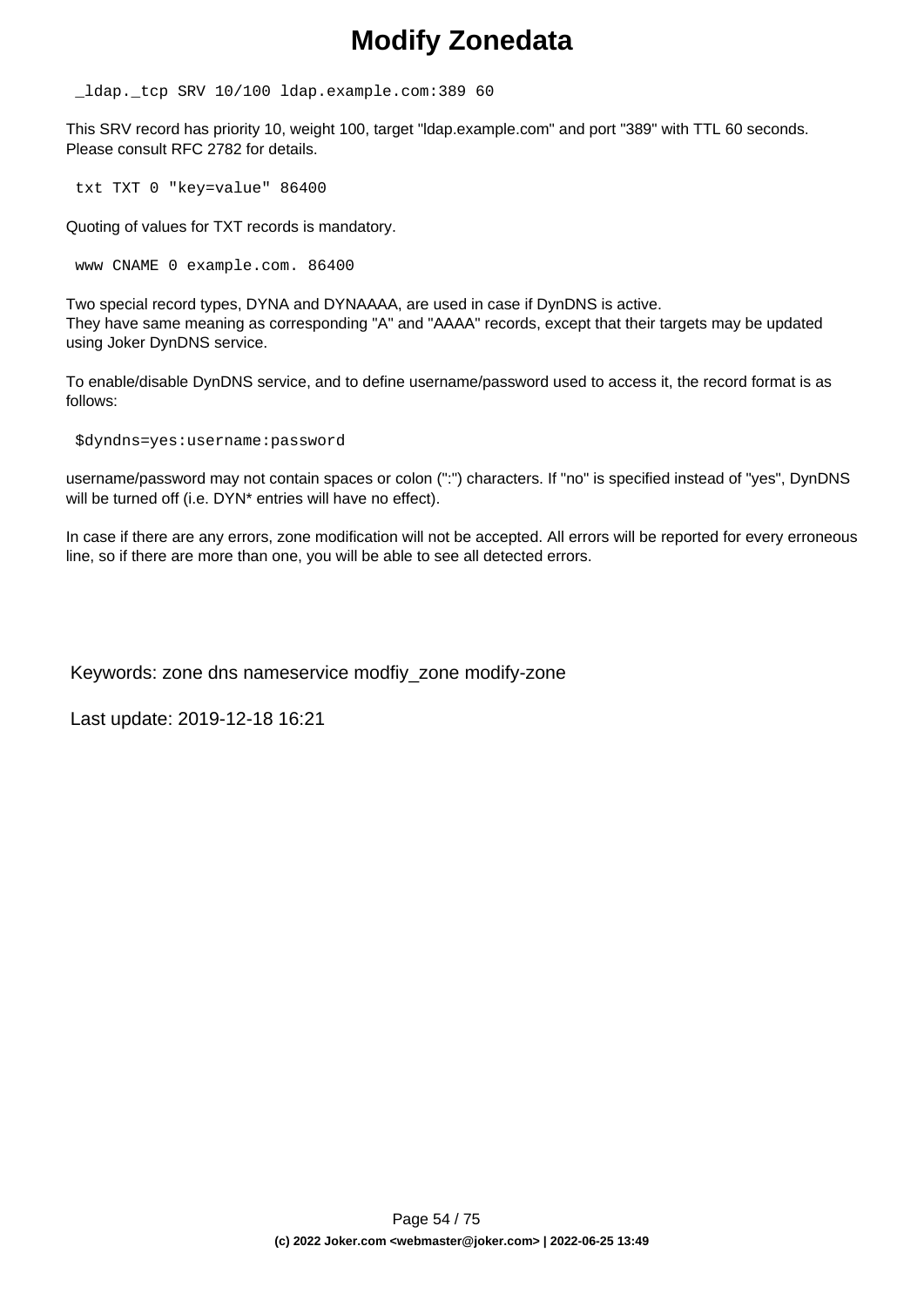## **Modify Zonedata dns-zone-put**

### **Requires:**

| <b>I</b> domain     | Zone (domain) name to store data to |
|---------------------|-------------------------------------|
| <i><b>Izone</b></i> | URL encoded zone data               |

### **Returns:**

Replace current zone for provided domain with specified value.

Field "zone" will be parsed as multiline text (so usual line erminators are expected).

### **Warning: This request will overwrite current zone, i.e. all current ecords will be replaced by new records.**

The format of zone is as follows (one record per line):

```
<label> <type> <pri> <target> <ttl> <valid-from> <valid-
to> <parameters(s)>
```
Please find a detailed description of format syntax at section [dns-zone-get.](index.php?action=artikel&cat=1&id=435&artlang=en)

Keywords: zone, dns, nameservice, modify-zone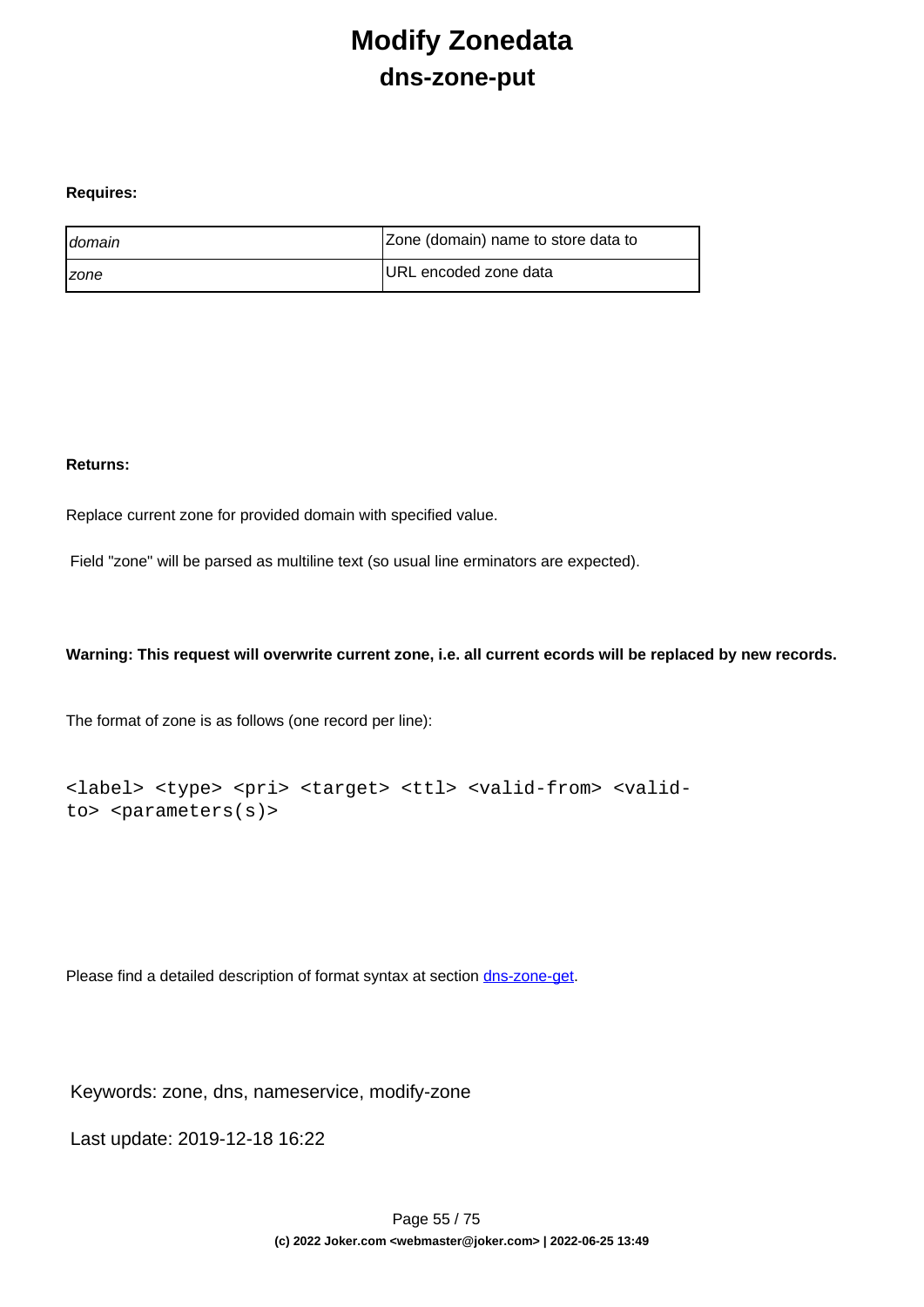## **Modify Zonedata grants-list**

| domain | $\cdots$<br>.<br>⊢ull<br>name<br>domain<br>qualitied |
|--------|------------------------------------------------------|

### **Accepts:**

**Requires:**

| אמח<<br><b>showkey</b> | kev<br>י ה<br><b>Invitation</b><br>.<br>auudoo |
|------------------------|------------------------------------------------|
|------------------------|------------------------------------------------|

Get a list of active and pending grants.

Returns lines in the following format (space-separated):

invitation <nr> <scope> <key> domain <domain-name> <role> - - - <invit ee-email> <nick-name> grant <nr> <scope> domain <domain-name> <role> < inviter-username> <invitee-username> <invitee-userid> <inviteeemail> <nick-name>

### **Where**:

| $<$ nr $>$                            | record number                                   |  |
|---------------------------------------|-------------------------------------------------|--|
| <scope></scope>                       | Grant/Invite id (used to uniquely identify reco |  |
|                                       | revocation)                                     |  |
| $<$ key $>$                           | Invitation access key, present only when "sho   |  |
|                                       | non-zero; it has meaning only for pending inv   |  |
|                                       | always is "-" for grants                        |  |
| <domain-name></domain-name>           | domain name (identical to domain in request)    |  |
| <role></role>                         | one of @admin/@billing/@tech/@creator           |  |
| <inviter-username></inviter-username> | your username (owner of the domain)             |  |
| <invitee-username></invitee-username> | Username of invited user                        |  |
| <invitee-userid></invitee-userid>     | [leave empty] user-ID of invited user           |  |
|                                       |                                                 |  |
| <nick-name></nick-name>               | name or comment you want to assign to this role |  |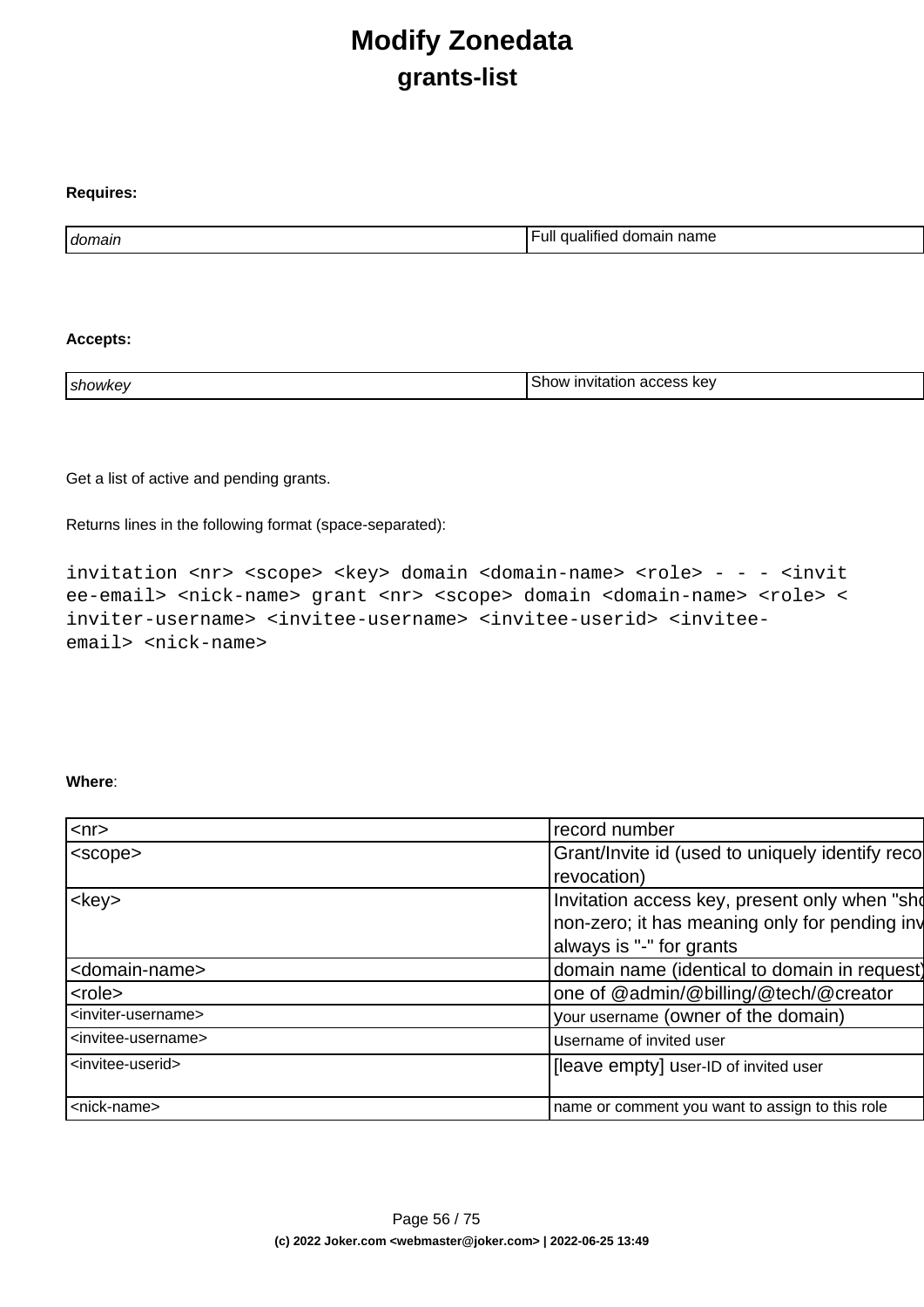# **Rights and Roles**

Keywords: grants, roles, permissions, assignment, re-assignment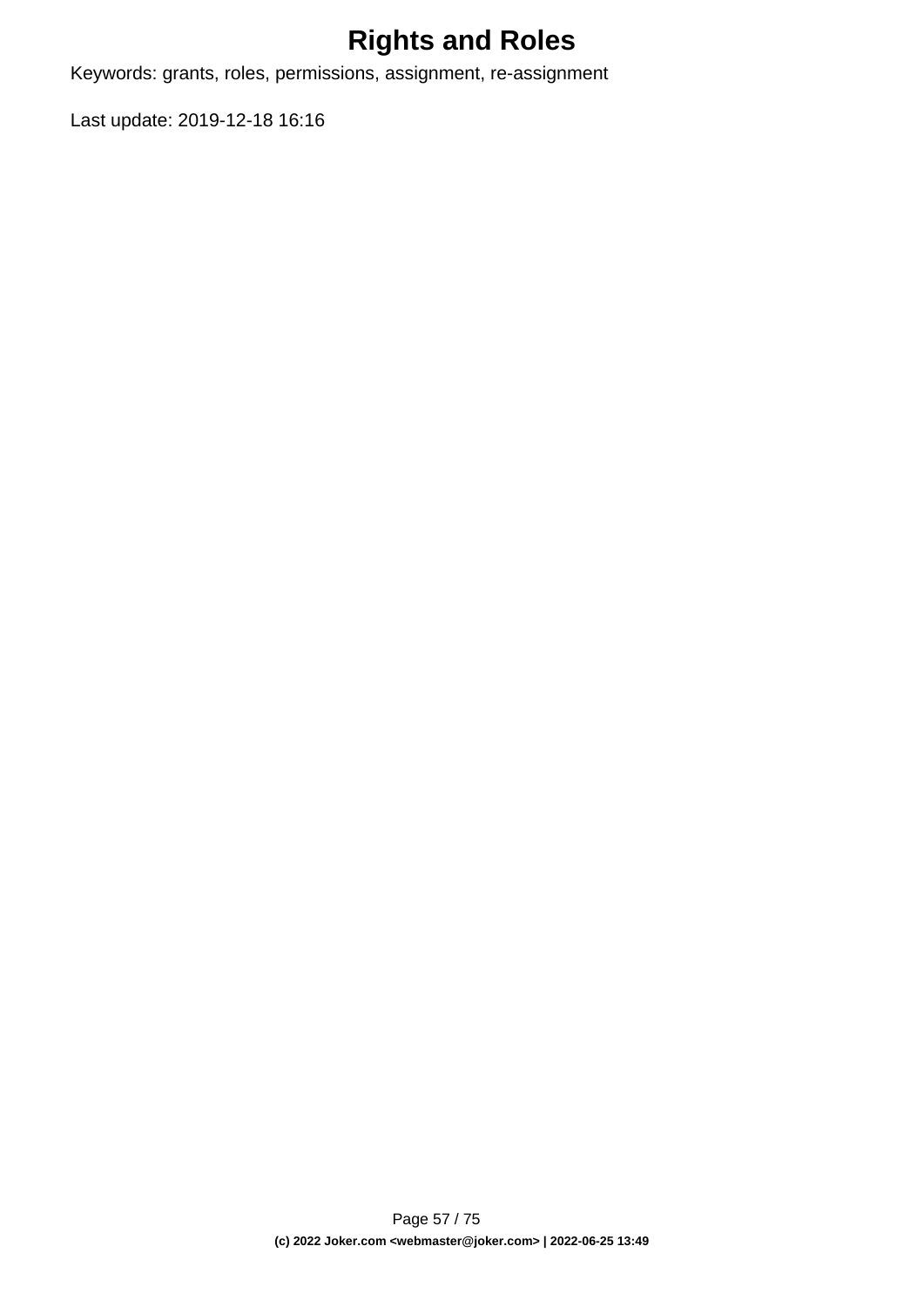## **Rights and Roles grants-invite**

#### **Request parameters:**

| name       | value                                                                                  | mandatory |
|------------|----------------------------------------------------------------------------------------|-----------|
| domain     | Full qualified domain name                                                             | yes       |
| email      | Email of user to be invited to accept a<br>role for 'domain'                           | yes       |
| role       | <b>Role offered</b><br>(@admin/@billing/@tech/@creator)                                | yes       |
| client-uid | receiving Joker.com user id as shown<br>on Joker.com - also conforms to<br>reseller-id | no        |
| nick-name  | Name or comment for this role/grant for<br>later identification (defaults to email)    | no        |

With this request you can assign ['Roles' \(permissions\)](index.php?action=artikel&cat=5&id=446&artlang=en) of domains to other Joker.com users. The special role "creator" is an equivalent to an **internal transfer** of that domain to another Joker.com user. In this case, the domain is **assigned** to the receiving account's portfolio, including all rights and permissions on this domain.

There are two variants to use this functionality: If the **client-uid** (**Joker.com user account id**) is given, and the client-uid **matches** the **associated user's email address** in our system, the role is **applied immediately** - there will be no request for confirmation on the receiver's side. In case the client-uid is not given, but only the email address, the transaction has to be acknowledged by the receiving user. For this, he will get an email ('invitation'), containing a link and a key. Either the link has to be clicked, or the key has to be applied using Joker.com (=> Transfer). This can also be used for **users which do not yet have a Joker.com account**.

Please see more details: [How to grant roles \(= grant permissions to others\)?](index.php?action=artikel&cat=5&id=446&artlang=en)

Returns status only (ok or not). Email is sent if request was succesfull.

Keywords: grants, roles, contacts, permissions, invitations,transfer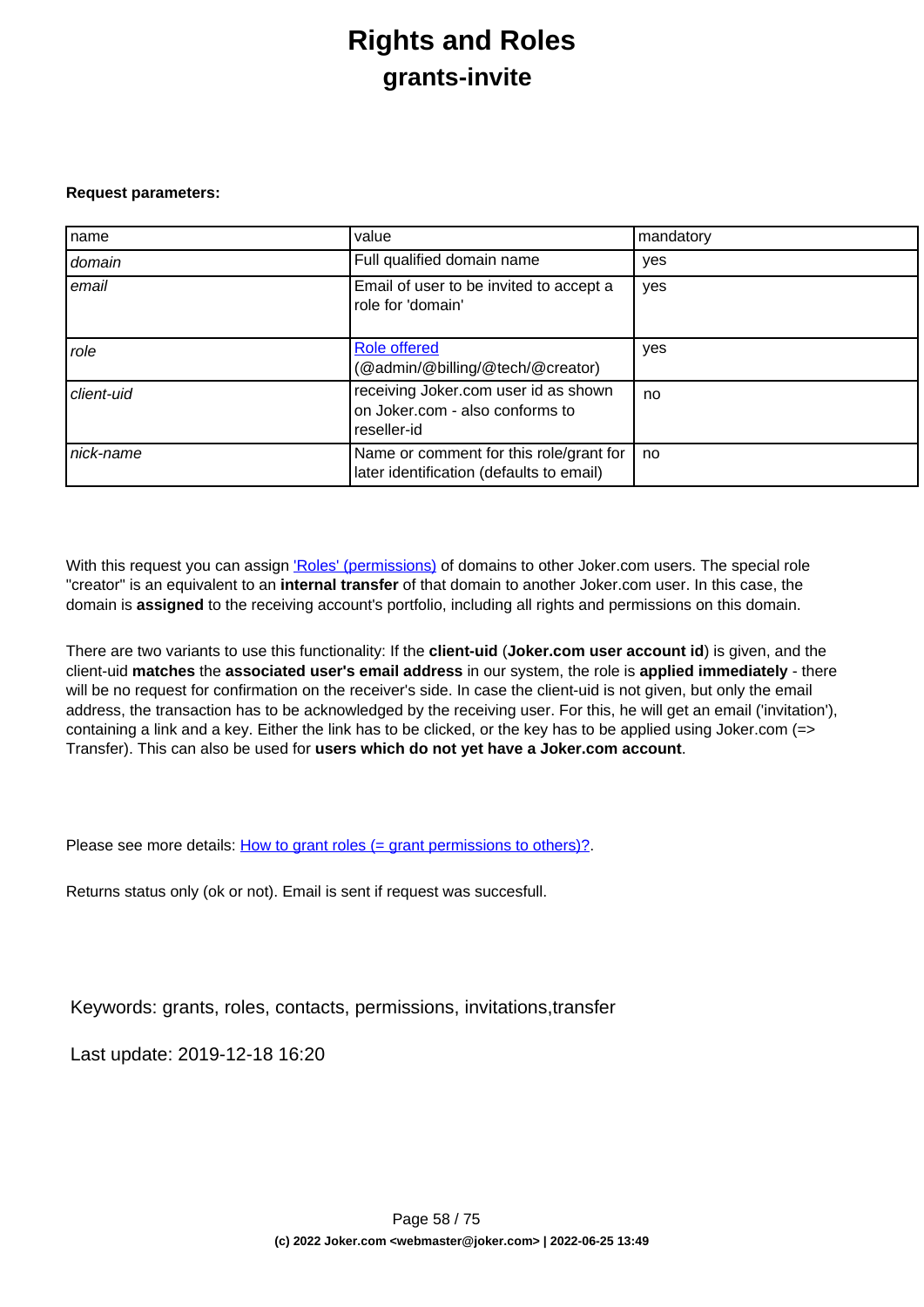# **Rights and Roles grants-revoke**

### **Requires:**

| domain      | full qualified domain name                                         |
|-------------|--------------------------------------------------------------------|
| <i>role</i> | Role to be revoked from<br>domain (@admin/@billing/@tech/@creator) |
| Scope       | lidentifier from 'grants-list' request                             |
| type        | type of the record to revoke - "grant" or "invitation"             |

Deletes an issued grant (permission) of a domain, or a pending invitation for a grant.

Returns status only (ok or not). Email is sent if request was succesfull.

Keywords: grants, roles, contacts, permissions, invitations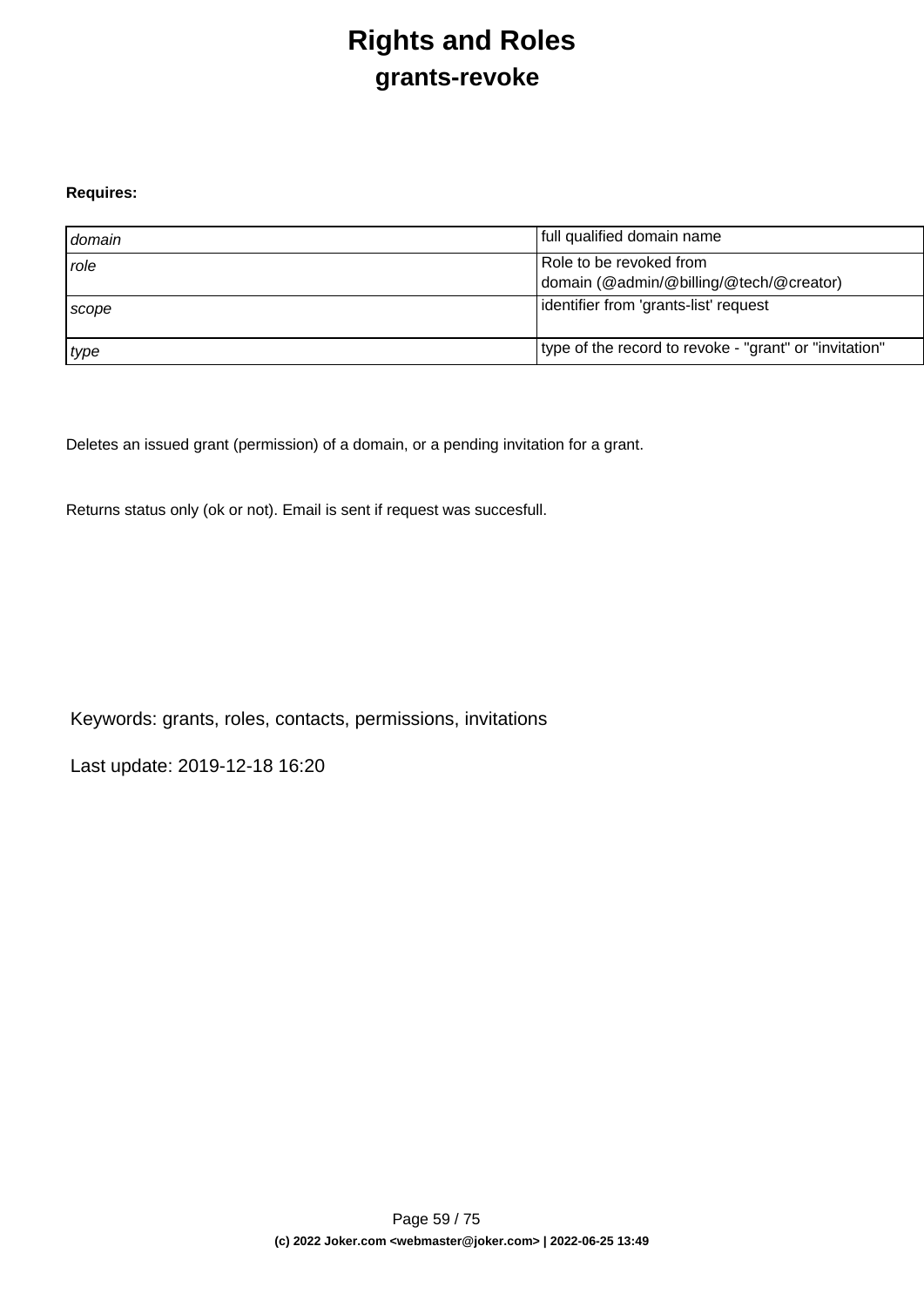## **Rights and Roles query-object**

### **Accepts:**

| domain  | l Domain name  | Exactly one of those must be<br>specified. Only objects registered with |
|---------|----------------|-------------------------------------------------------------------------|
| contact | Contact handle | Joker.com may be queried.                                               |
| host    | l Nameserver   |                                                                         |

### **Returns:**

Information about specified object (similar to whois), in format "key: value".

This request is **deprecated** - please use ' [query-whois](index.php?action=artikel&cat=79&id=455&artlang=en)' instead.

Keywords: query-object, contact, host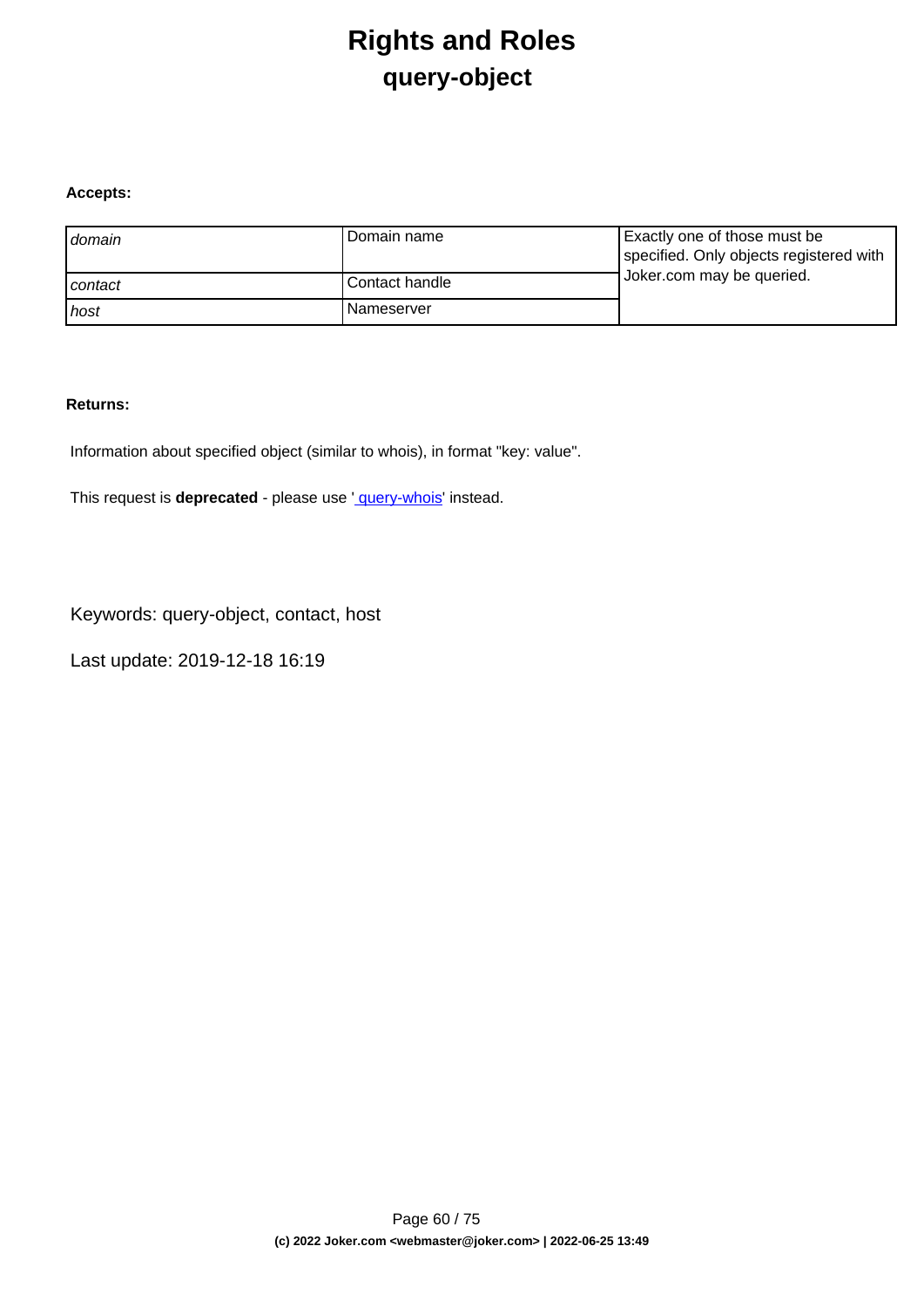# **Other query-whois**

### **Accepts:**

| domain  | Domain name       | Exactly one of those must be specified.<br>Only objects registered with Joker.com |
|---------|-------------------|-----------------------------------------------------------------------------------|
| contact | l Contact handle  | may be queried.                                                                   |
| ı host  | <b>Nameserver</b> |                                                                                   |

### **Returns:**

Information about specified object (similar to whois), in the format "key: value".

The difference to the *query-object* request is, that this request reflects actual (live) data in Joker.com database, while query-object may show data which not yet up-to-date.

Keywords: whois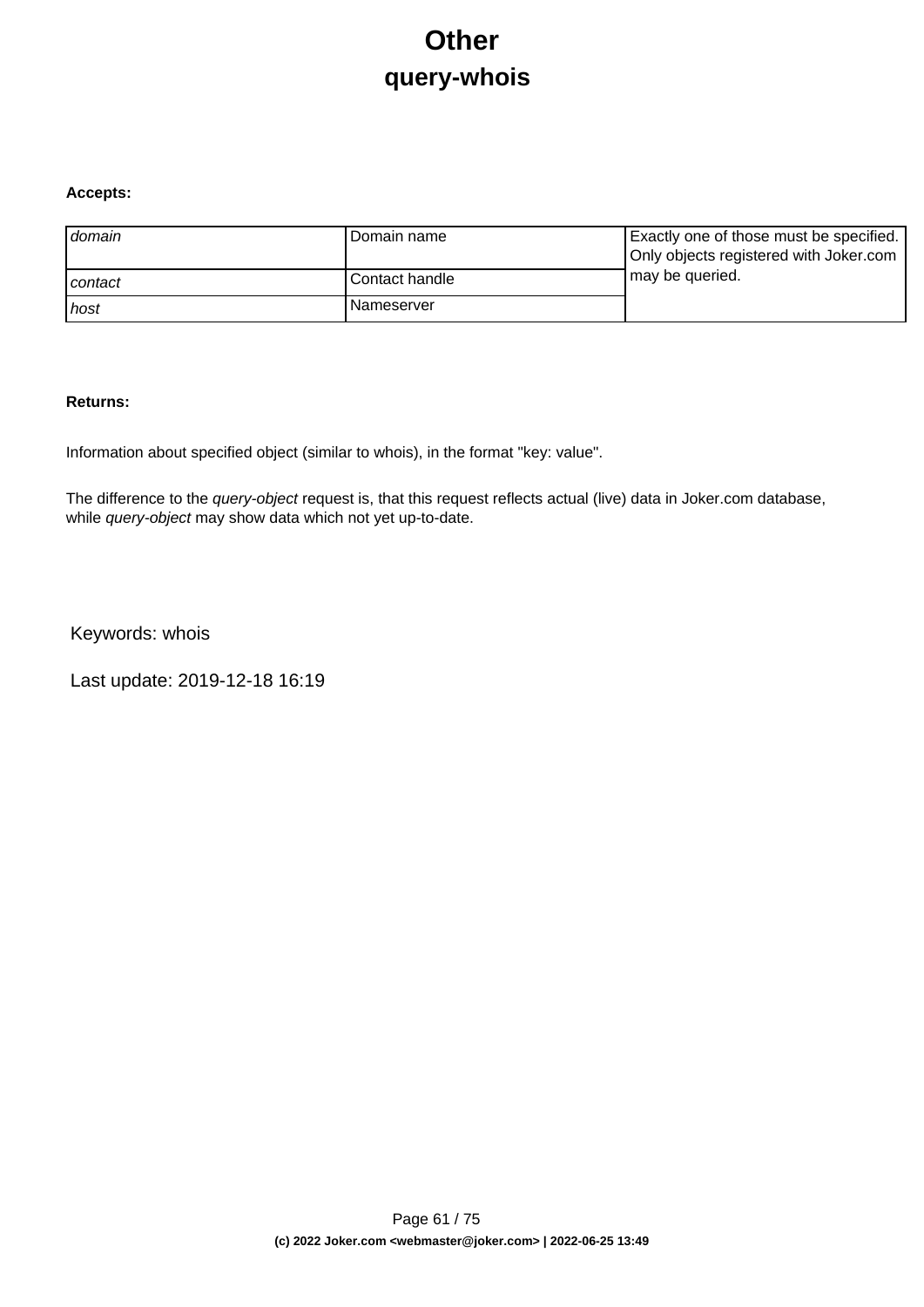# **Other wa-email-list**

Lists all domains and owner emails **of domains from your portfolio** which are **pending whois (email) verification**.

For Whois validation, the email address of the owner contact of a newly created, transfered or modifed gTLD has to be verified. This verification is done by sending an email to the owner contact, which contains a unique key in a link. When this link is clicked, the related email address is set to "validated".

For full ICANN policy, please see [Whois-Validation](https://joker.com/goto/icann_ra_whois).

#### **Requires:**

-

#### **Returns:**

email-address<TAB>domain-name<TAB>verification-expiration-date

### **Where:**

| email-address                | email address of the domain owner which is pending<br>verification                                                                                                           |  |  |  |  |
|------------------------------|------------------------------------------------------------------------------------------------------------------------------------------------------------------------------|--|--|--|--|
| domain-name                  | domain name where email is the owner                                                                                                                                         |  |  |  |  |
| verification-expiration-date | verification deadline, i.e. if by this date and time<br>(specified in standard ISO format) email is not<br>positively verified, the domain name listed may be<br>deactivated |  |  |  |  |

#### **Example:**

https://dmapi.joker.com/request/wa-email-list?auth-sid=<your-current-session-id>

Page 62 / 75

#### **(c) 2022 Joker.com <webmaster@joker.com> | 2022-06-25 13:49**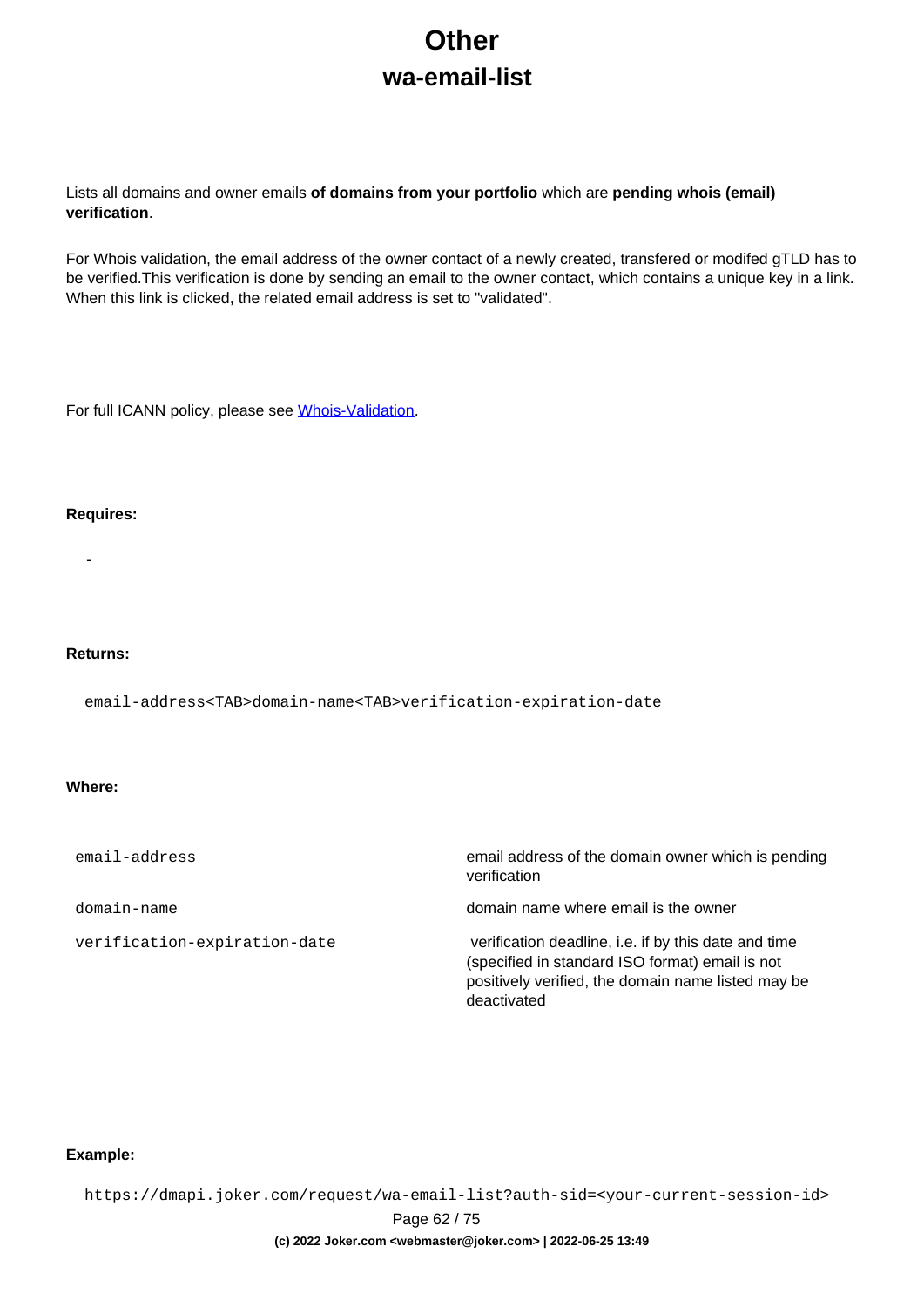### **Other**

Keywords: whois-accuracy,email-verification,whois-validation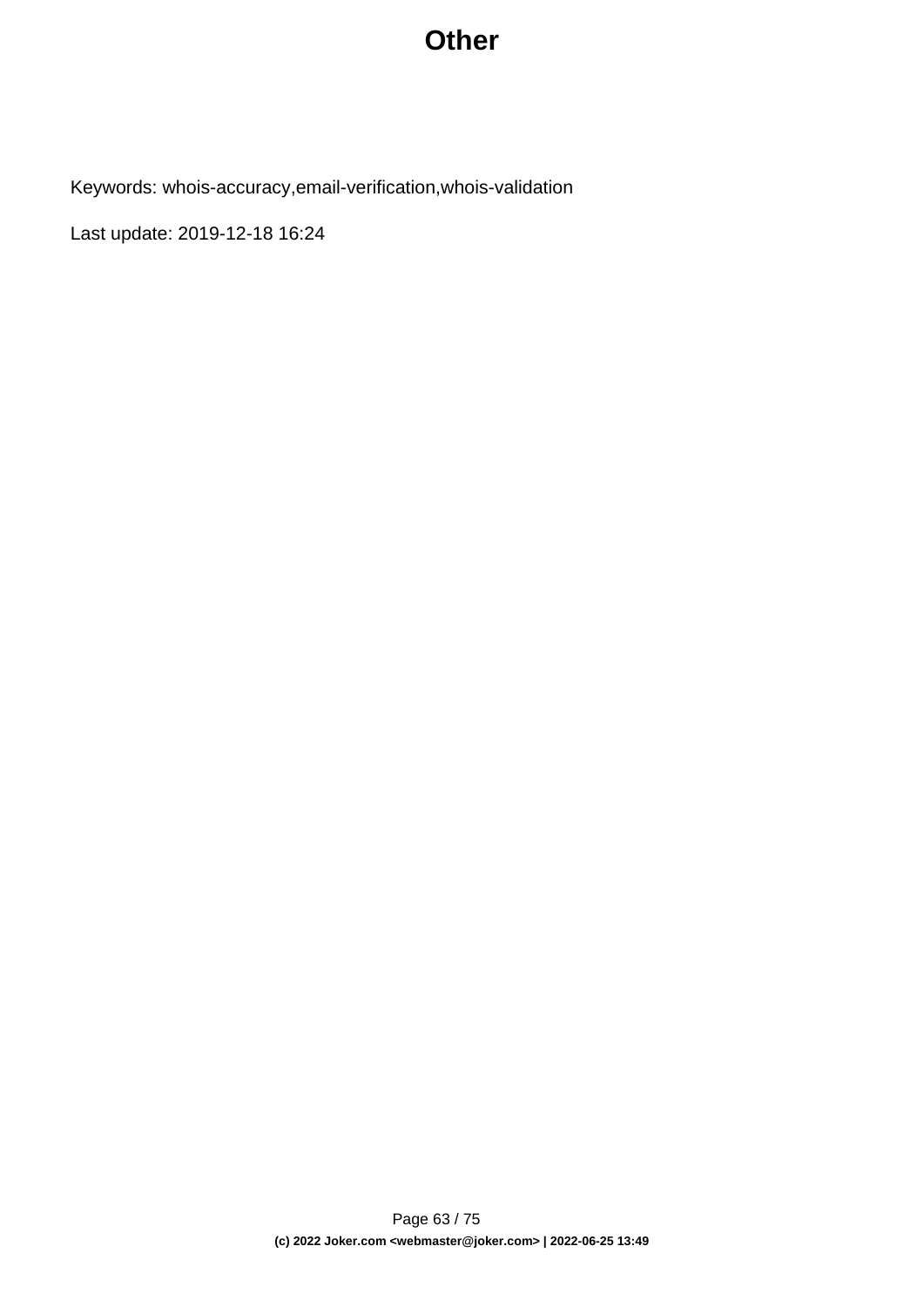# **Other wa-email-details**

Returns email **verification status** and the **associated domain** for provided verification key (whois verification, email validation).If there is more than one domain using the email address to be verified, output will have one line per domain.

For full ICANN policy, please see [Whois-Validation](https://joker.com/goto/icann_ra_whois).

#### **Requires:**

key Verification key sent to owner by verification email

#### **Returns:**

status<TAB>email<TAB>domain

#### **Where:**

| status | is 'verification', if 'key' is a valid verification key |
|--------|---------------------------------------------------------|
| email  | email address 'key' has been sent to                    |
| domain | related domain                                          |

### **Sample:**

https://dmapi.joker.com/request/wa-email-details?key=<key-to-query>&auth-sid=<yourcurrent-session-id>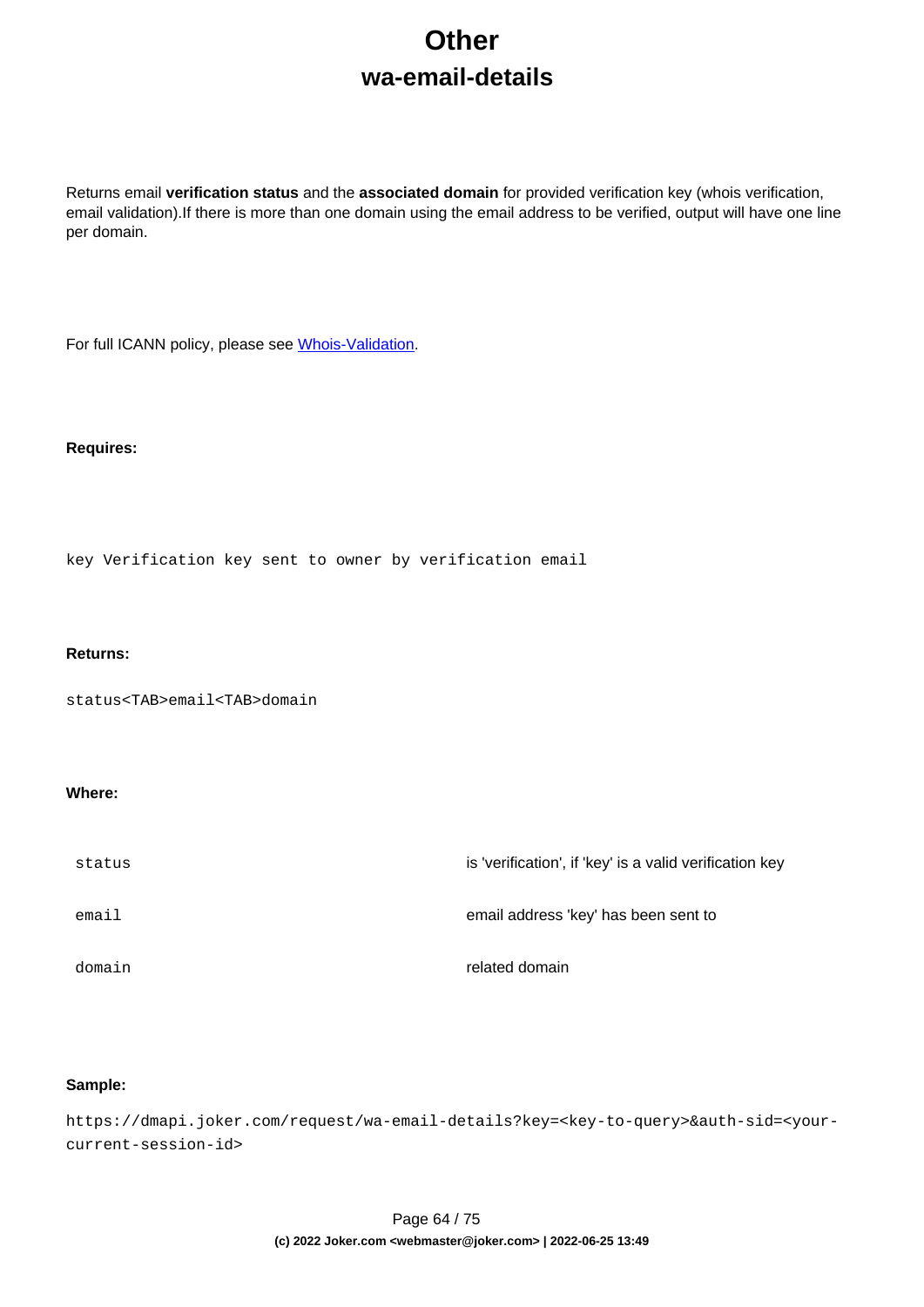### **Other**

Keywords: whois-accuracy,email-verification,whois-validation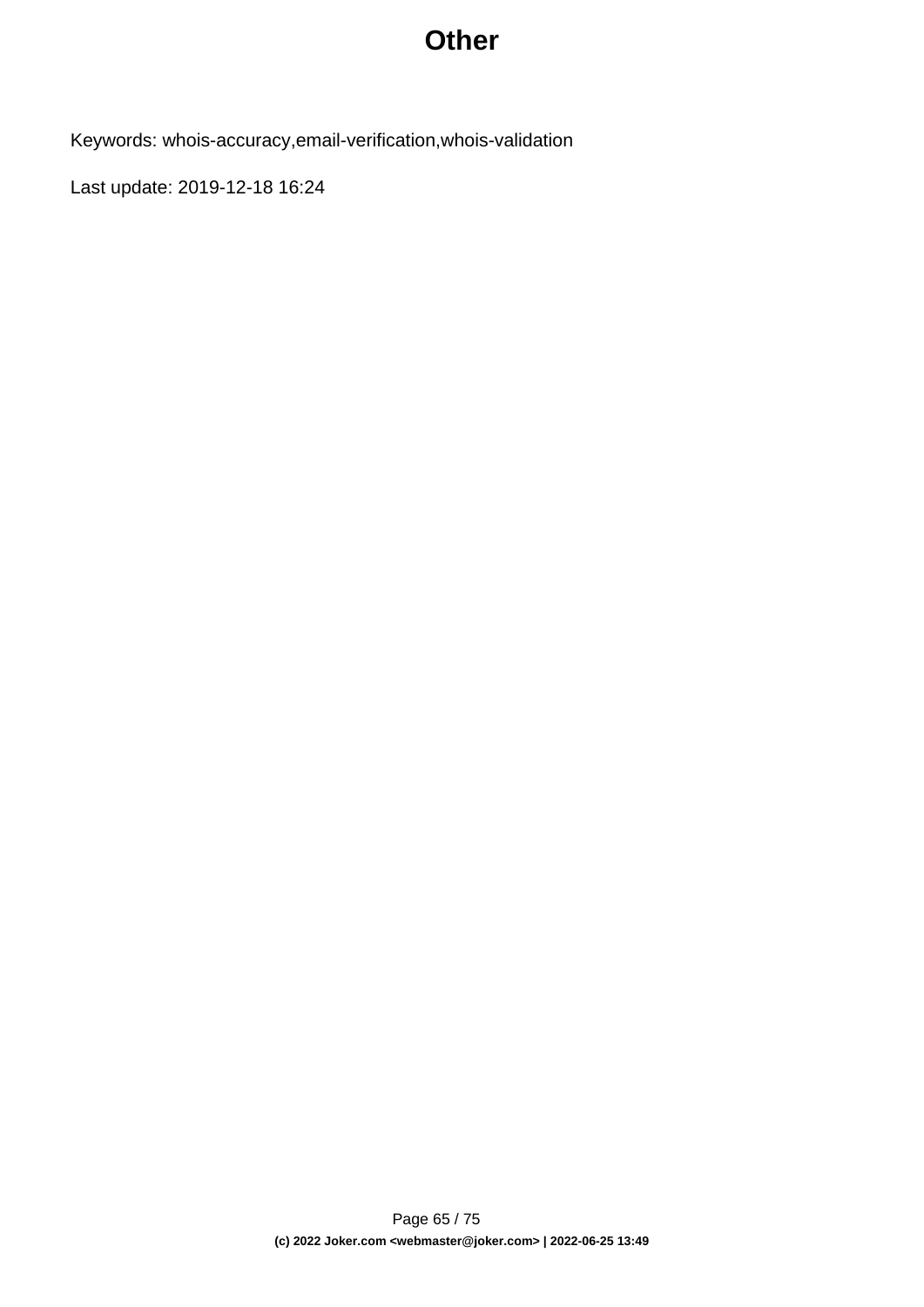# **Other wa-email-validate**

**Triggers a new email verification**. In case the original verification email got lost or did not succeed otherwise, this request will send a new email. The original key will be **automatically included**.

This request returns special response header "Result", which will contain "ACK" if the validation request has been sent successfully, or "NACK" otherwise, e.g. if the email address is not in "verification pending" status, or already verified (whois verification, email validation).

For full ICANN policy, please see [Whois-Validation](https://joker.com/goto/icann_ra_whois).

#### **Requires:**

email Email address to send validation request to. This must be doma in owner's email address.

#### **Returns:**

| Result: ACK | validation request has been sent                                |
|-------------|-----------------------------------------------------------------|
|             | Result: NACK no validation request has been sent for this email |

#### **Sample:**

 https://dmapi.joker.com/request/wa-email-validate?email=<email-of-owner>&authsid=<your-current-session-id>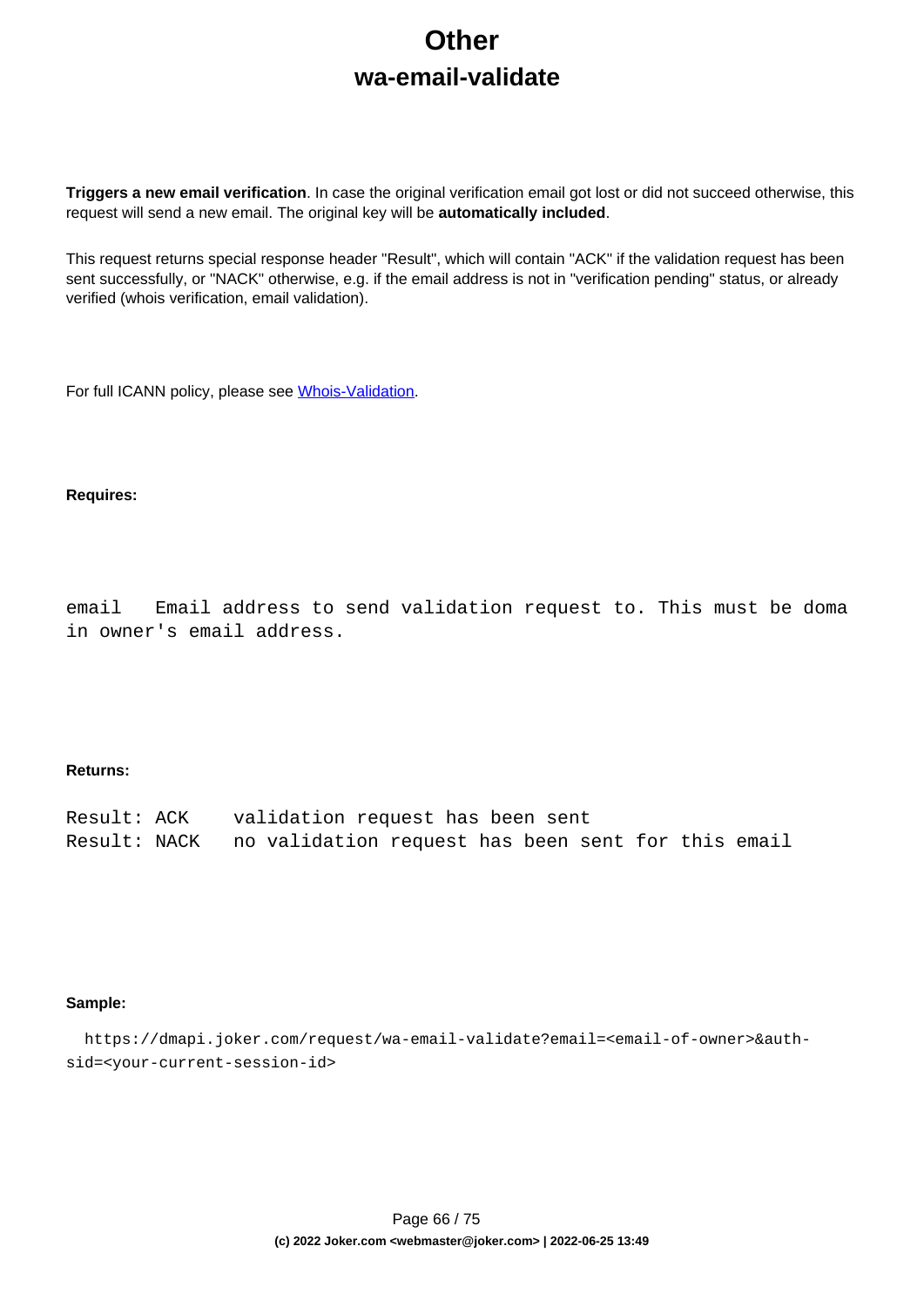## **Other**

Keywords: wa-email-validate,wa-email-list,email verification,whois validation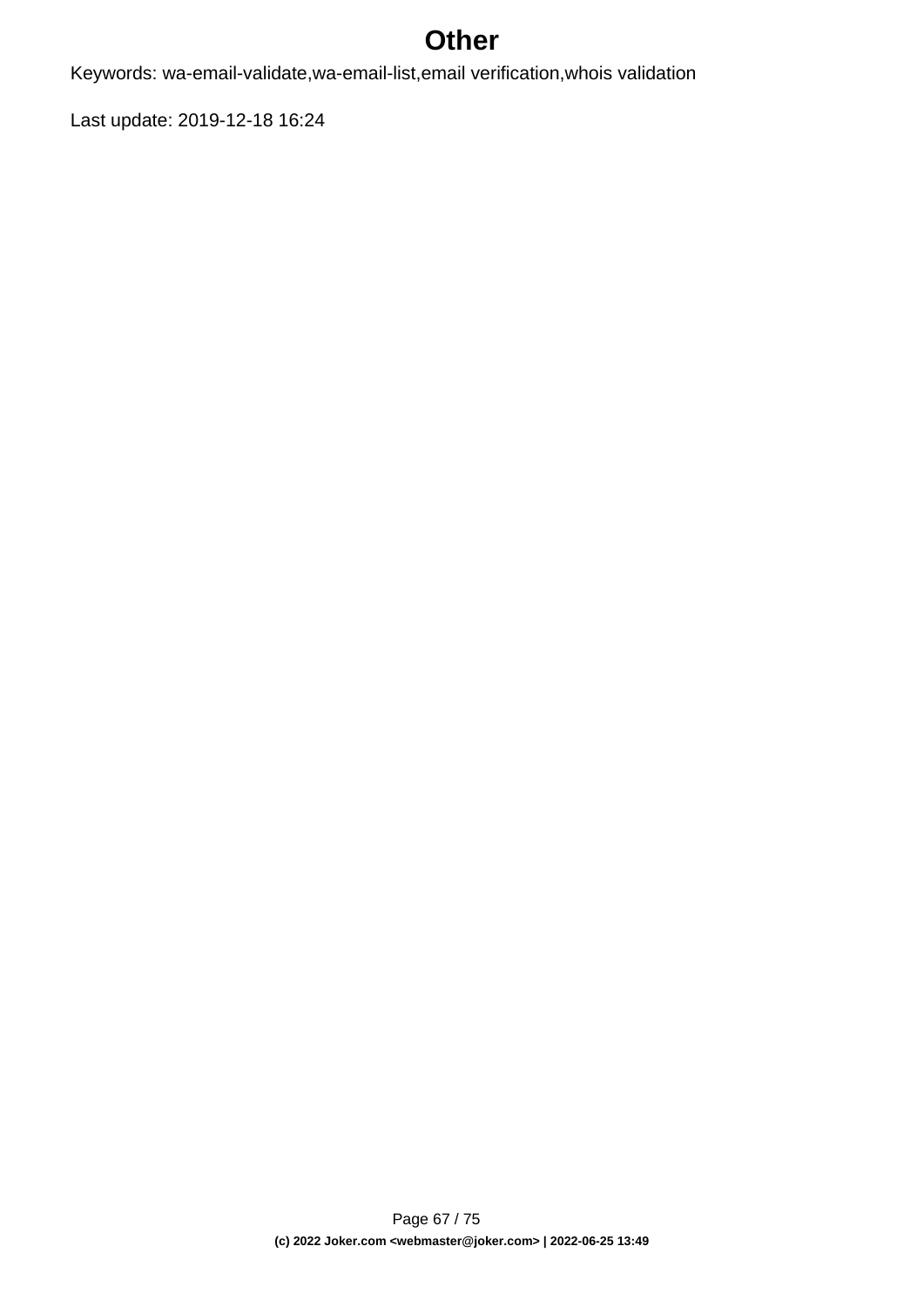# **Other wa-email-verify**

**Set an email address to 'validated'** by using the correct key, and voting with 'yes'.

This request returns a special response header "Result", which will contain "ACK" if the verification has been accepted or "NACK" otherwise, e.g. in case the key is not correct (whois verification, email validation).

This is usefull e.g. in case you want to implement your own indivídual landing page for your customers. The URL for this landing page can be set in Joker.com's 'Reseller Settings'.

For full ICANN policy, please see [Whois-Validation](https://joker.com/goto/icann_ra_whois).

#### **Requires:**

| key    | Verification key sent to owner by verification email |  |
|--------|------------------------------------------------------|--|
| answer | Answer to verification request - "yes" or "no"       |  |

If the answer is "yes", the verification status is set to "verified" and email is confirmed as valid, if the answer is "no", then verification status is set to "invalid". If there is no answer before verification deadline (normally 15 days), the status is also set to "invalid".

### **Returns:**

| Result: ACK | validation request has been successful                      |  |  |  |
|-------------|-------------------------------------------------------------|--|--|--|
|             | Result: NACK validation request has been rejected or failed |  |  |  |

#### **Sample:**

https://dmapi.joker.com/request/wa-email-verify?key=<key-to-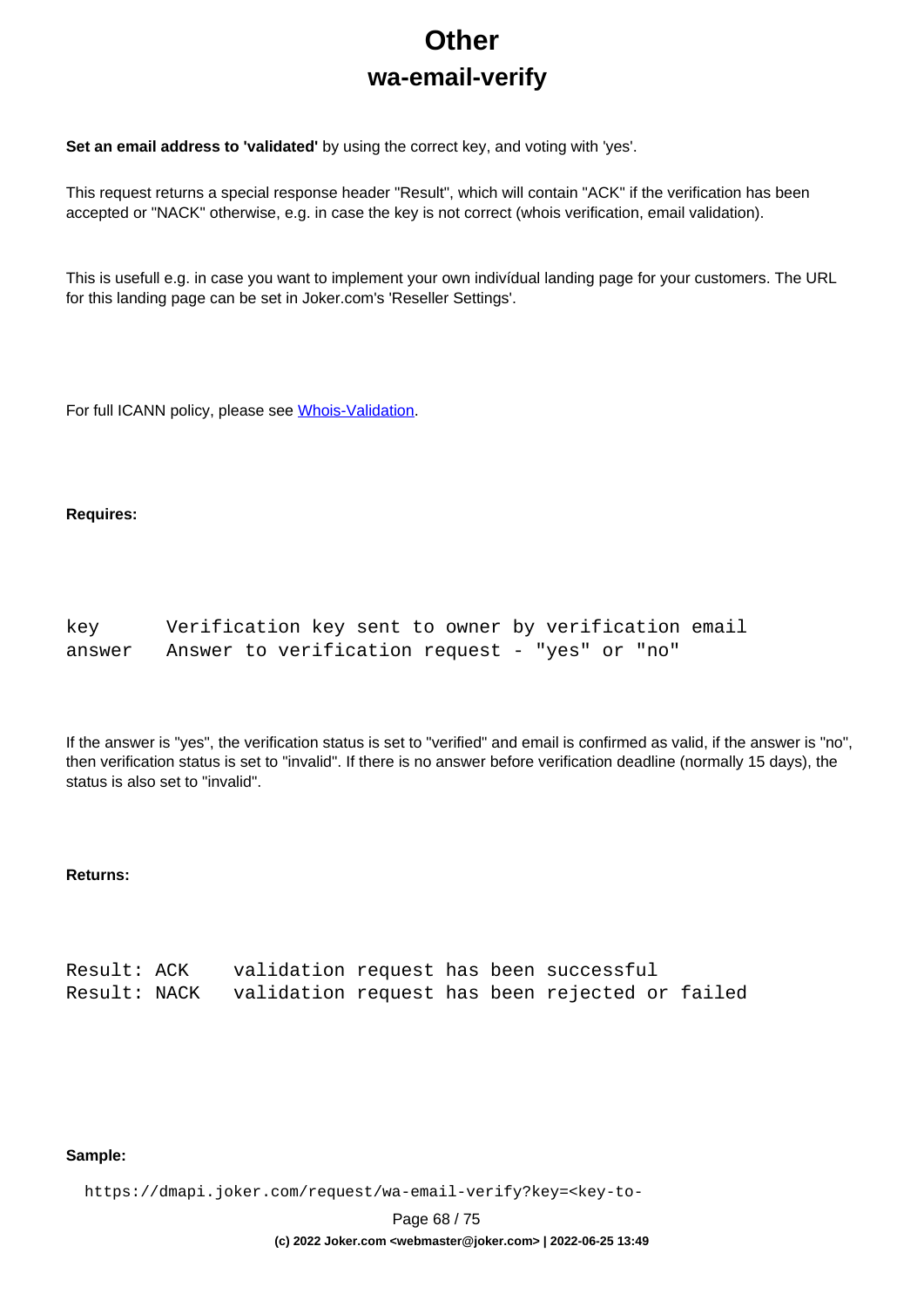## **Other**

use>&answer=[yes|no]&auth-sid=<your-current-session-id>

Keywords: wa-email-verify,wa-email-list,wa-email-details,email verification,whois validation

Last update: 2014-07-15 15:23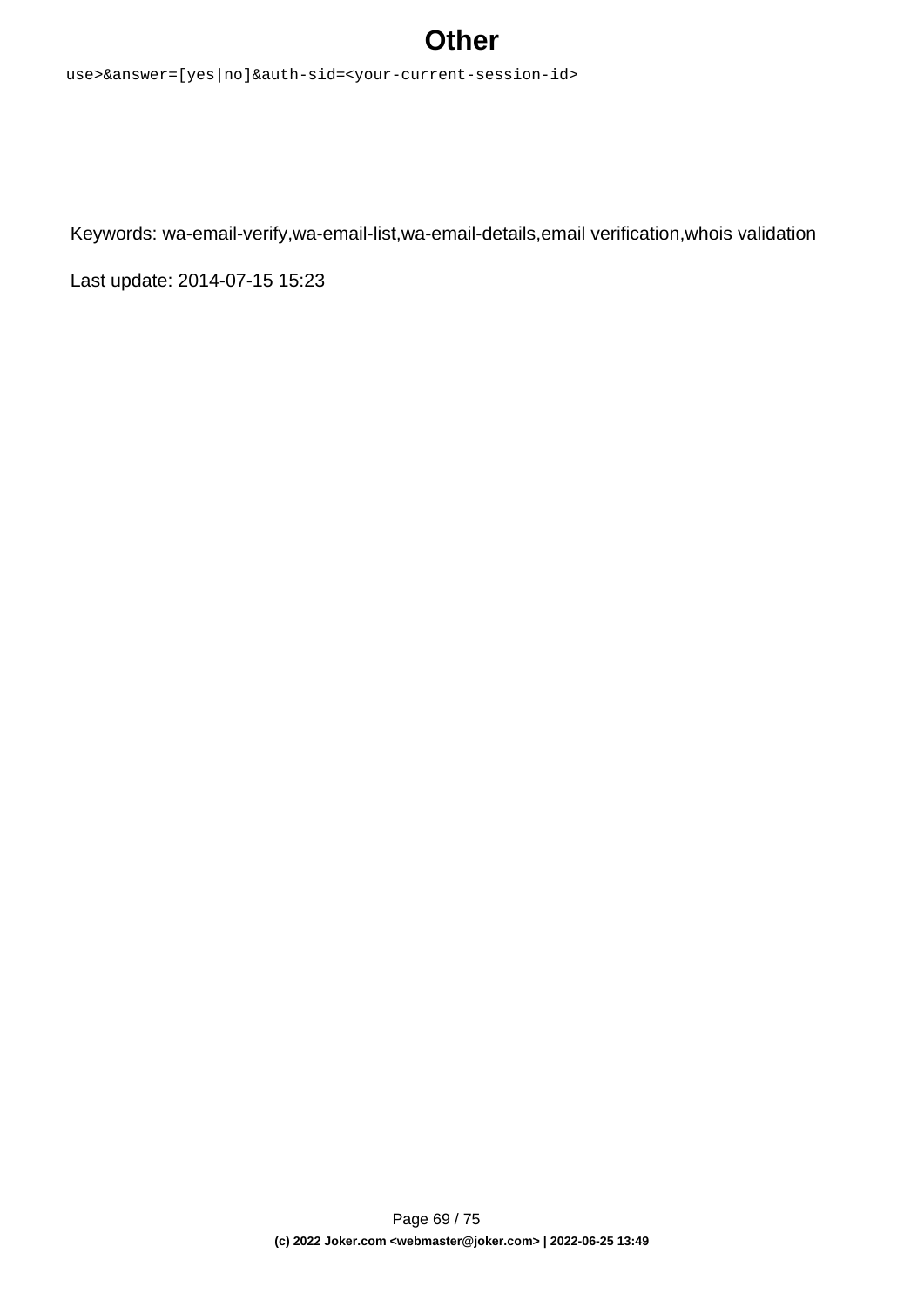# **Other domain-privacy-order**

This request adds a subscription to **Whois Privacy Services** to an existing domain name.

A summary of all privacy related DMAPI commands is also available at [DMAPI Whois Privacy Services](index.php?action=artikel&cat=22&id=477&artlang=en).

### **Requires (mandatory):**

| domain  | domain name to order privacy |
|---------|------------------------------|
|         | service for                  |
| privacy | basic pro                    |

### **Accepts (optional):**

| period  | renewal period in <b>months</b> (not in |
|---------|-----------------------------------------|
|         | ( <i>vears!</i>                         |
| expyear | the wanted expiration year (e.g.        |
|         | l'2016')                                |

"**expyear**" is a safety option which can be used **instead of "period"** to order privacy until the specified year (not longer).

If you use "period", and by mistake send the request more than once, the order would be executed again, while with "expyear", it will not be renewed if it's expiration year is greater or equals to the specified one.

**Only one of "period" or "expyear" may be used, but not both.**

**If neither period nor expyear is provided, then privacy is ordered for the remaining domain lifetime, whatever it is.**

**Important:** Please note that registration period is in **months, not years**! In most cases, this number is a **multiple of 12**.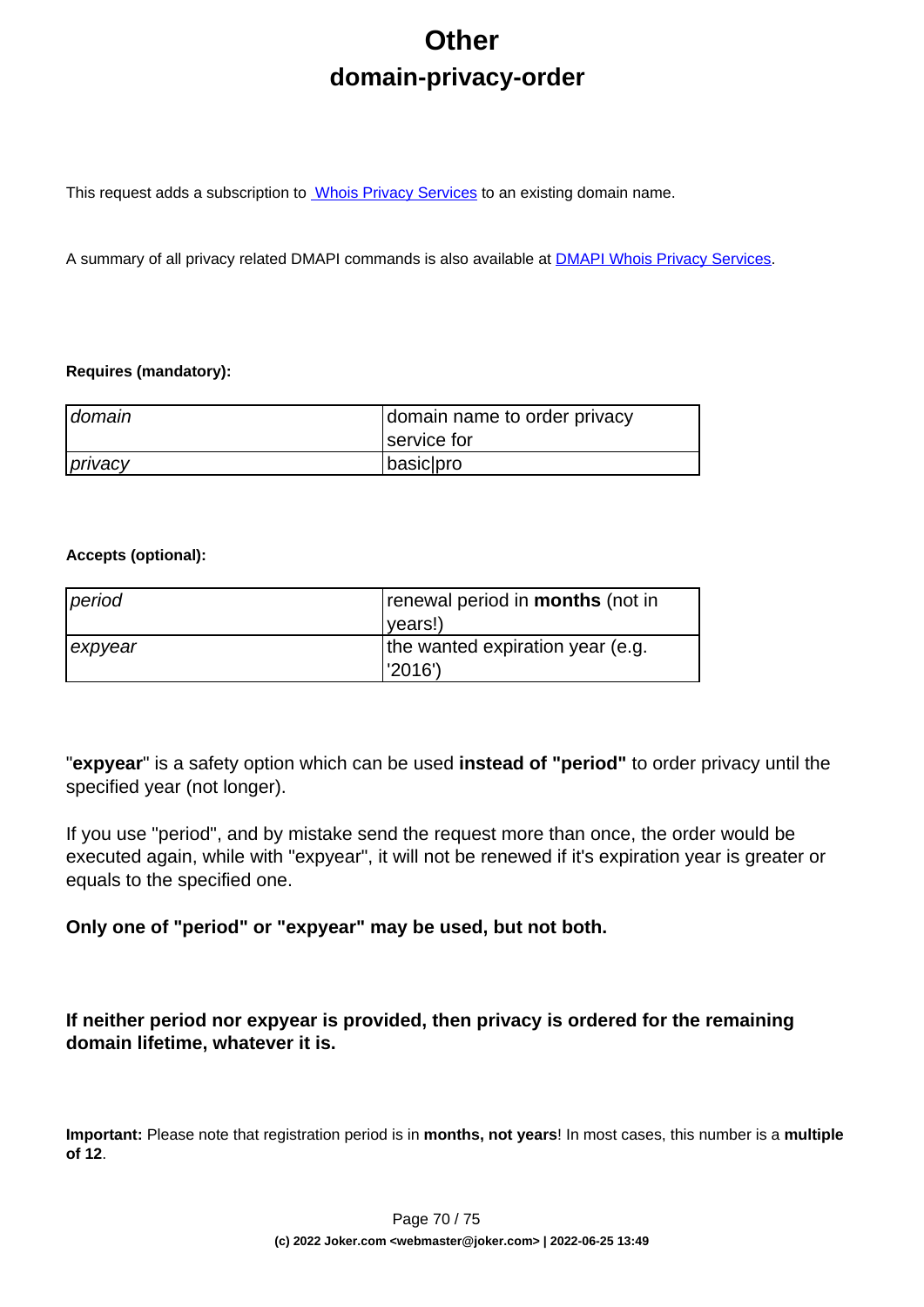## **Other**

### **Example:**

```
 https://dmapi.joker.com/request/domain-privacy-
order?domain=example.com&privacy=pro&auth-sid=<your-current-session-id
```
This would order privacy service "pro" for the same period as the current term of the domain "example.com".

Keywords: proxy,privacy, whois, whois privacy services, registration, privacy pro, privacy basic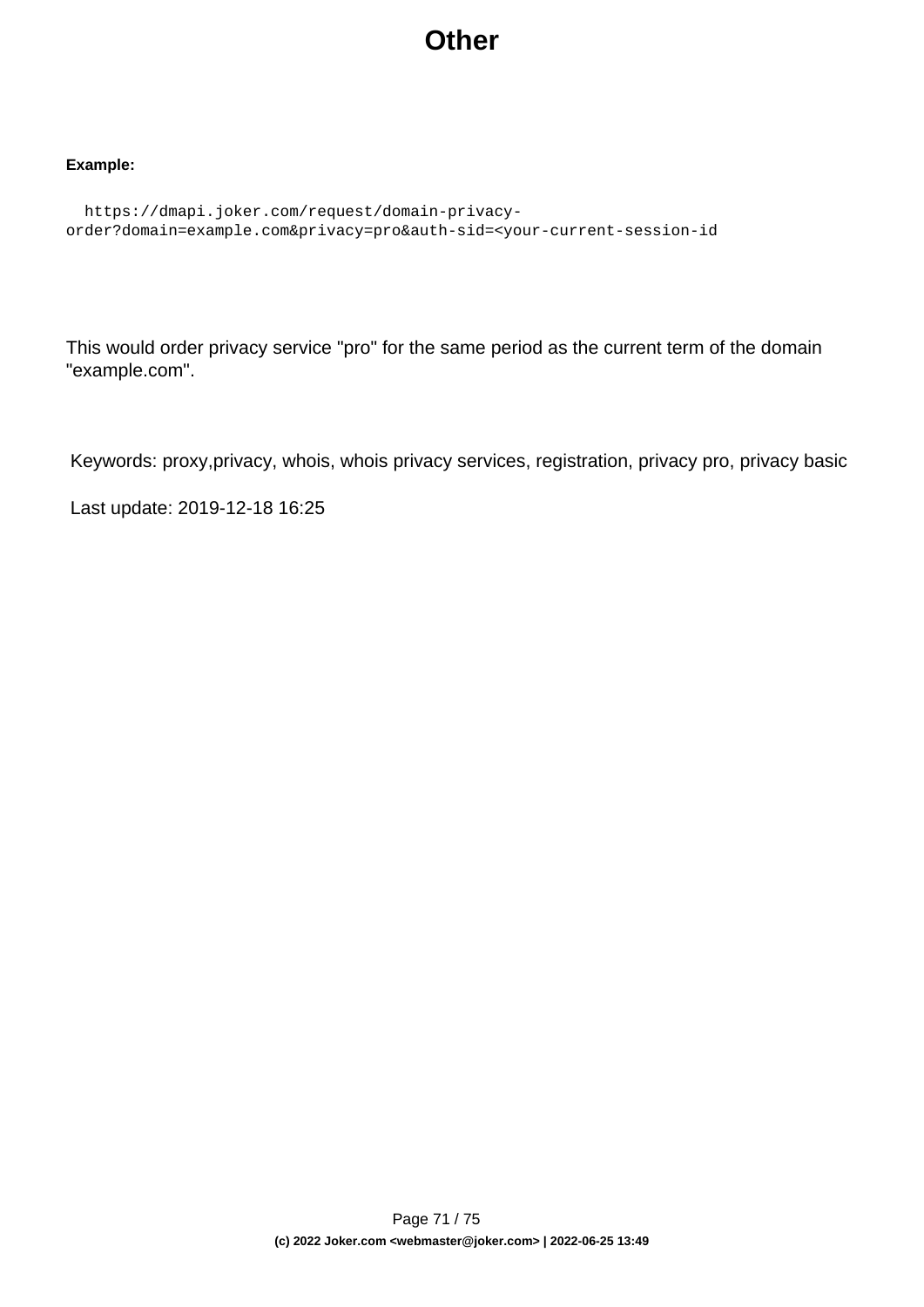# **Other cor-verify**

**Authorizes a 'Change of Registrant' (COR)** according to the ICANN IRTP-C policy as of 2016-12-01.

Please find the full documentation of the process at Joker.com [here,](https://joker.com/goto/resdocs) the original ICANN policy is available [here.](https://joker.com/goto/icann_irtp)

This request can be used if you did not setup a verification 'push' URL with our provided module (see link above), or you want to use the standard email procedure.

This request returns special response header "Result", which will contain "ACK" if the authorization request has been sent successfully, or "NACK" otherwise, e.g. if the key sent does not match the transaction.

### **Requires:**

```
key authorization key (provided in COR confirmation request)
answer answer to confirm the COR - "yes" or "no"
```
If the answer is "yes", the change-of-registrant will be executed, if in case of "no", it will be rejected. Please also note the new flag 'lock-opt-out' in 'domain-owner-change' if you do **not** want to lock the domain after the COR for 60 days.

### **Returns:**

| Result: ACK  | authorization key has been accepted     |  |  |  |
|--------------|-----------------------------------------|--|--|--|
| Result: NACK | authorization key has not been accepted |  |  |  |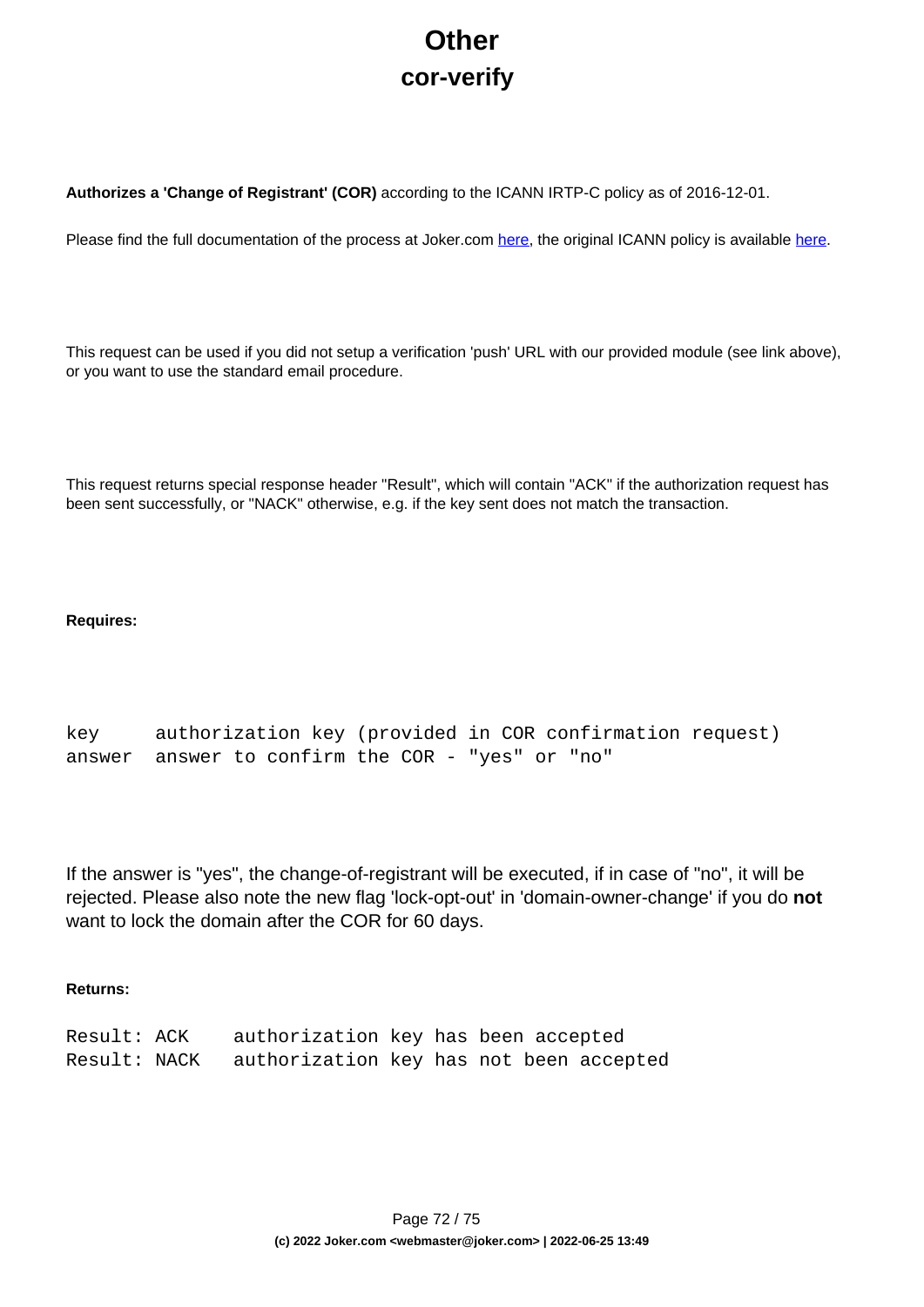# **Other**

#### **Sample:**

 https://dmapi.joker.com/request/cor-verify?key=<authorization key sent by Joker.com>&answer=yes&auth-sid=<your-current-session-id>

Keywords: dmapi, API, owner change, cor, irtp-c

Last update: 2016-11-14 16:10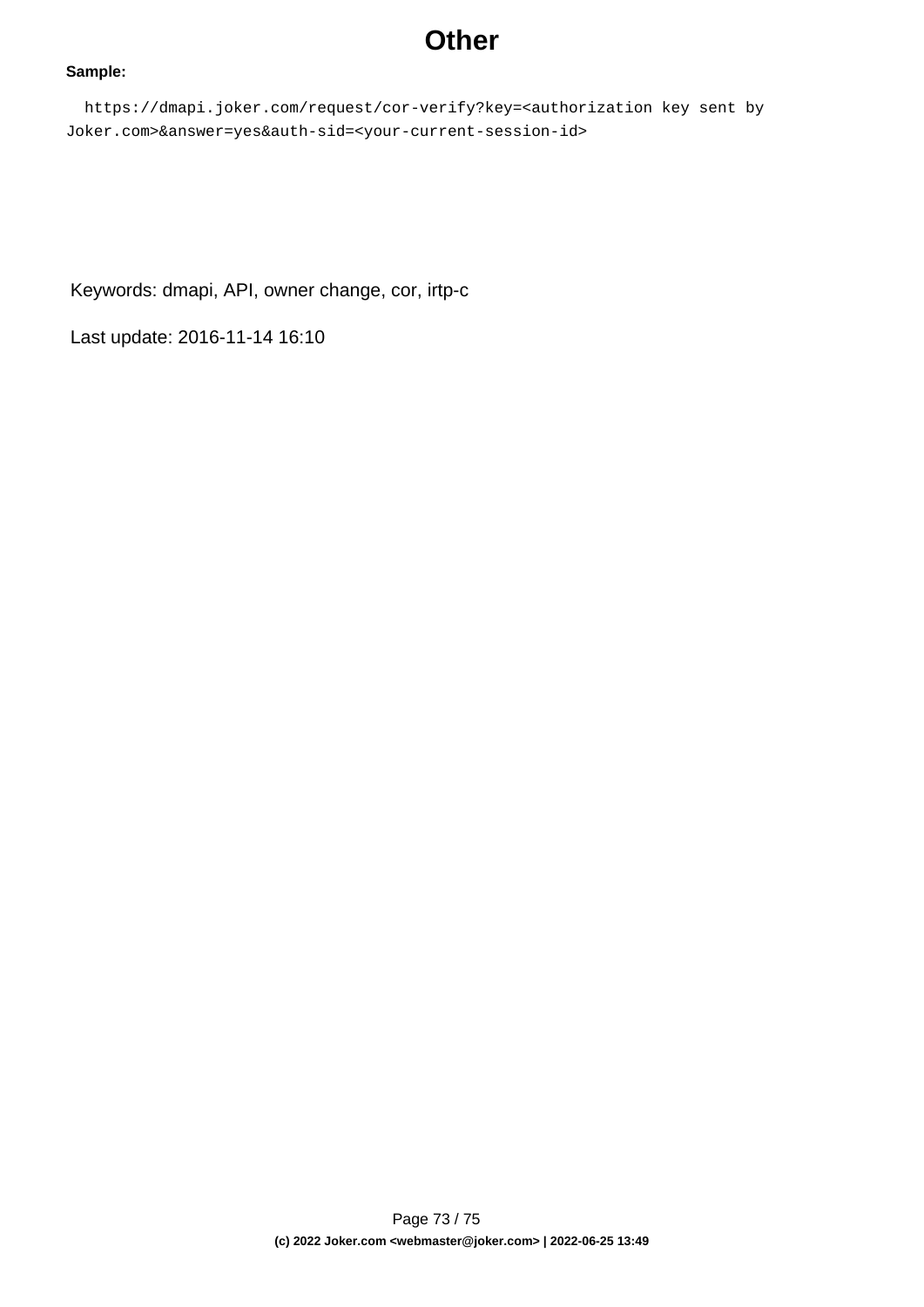# **Other query-price-list**

## **Returns**

List of domain prices per action and year (separated by tab) in the currency of the reseller account. The prices already include the reseller discount and also vat if it applies.

### **Example:**

https://dmapi.joker.com/request/query-price-list?auth-sid=<your-current-session-id>

Keywords: query-price-list,list of prices

Last update: 2020-12-14 11:23